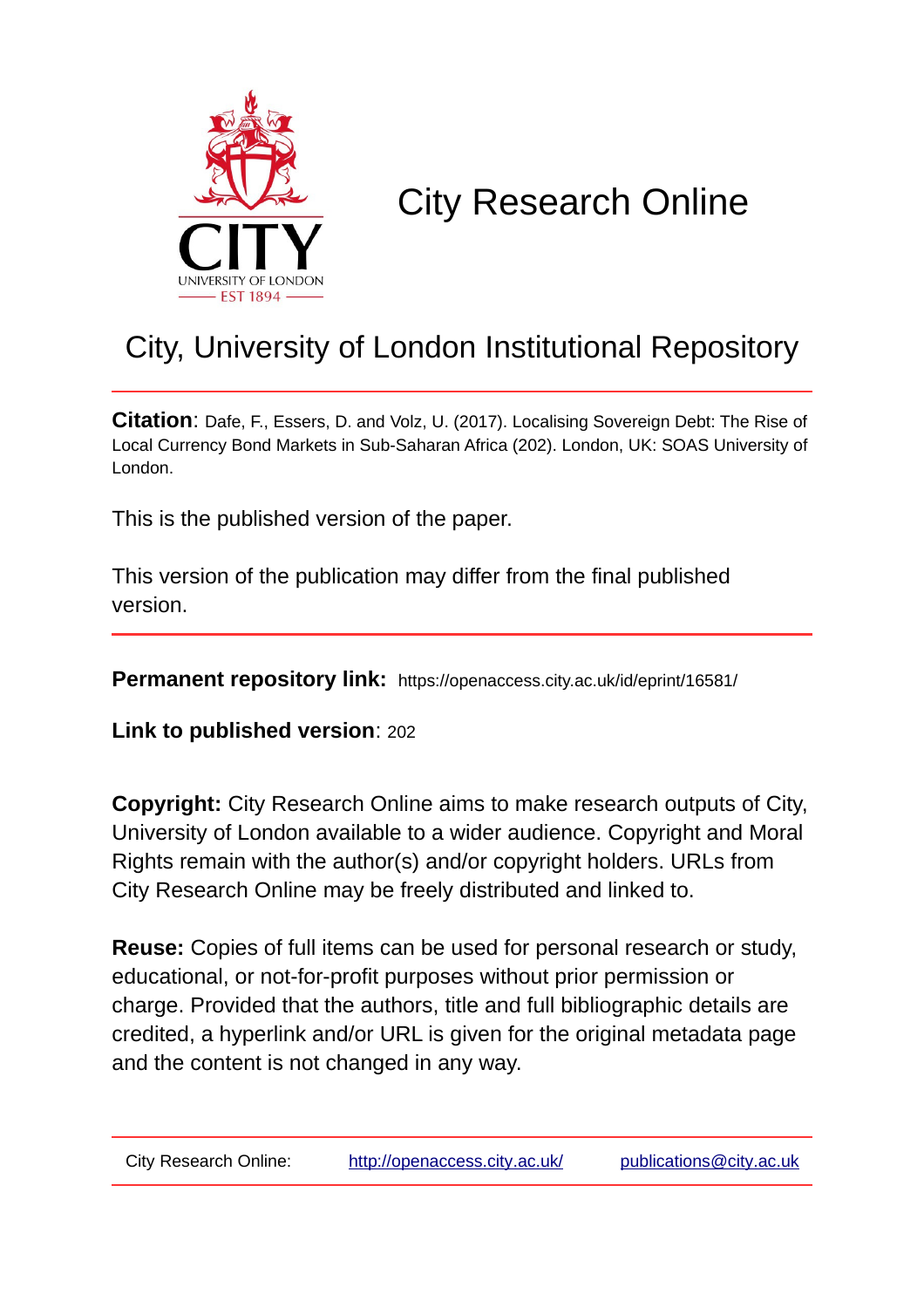# **Working Paper Series**

ISSN 1753 – 5816

Please cite this paper as:

Dafe, Florence, Dennis Essers and Ulrich Volz (2017), "Localising Sovereign Debt: The Rise of Local Currency Bond Markets in Sub-Saharan Africa", SOAS Department of Economics Working Paper No. 202, London: SOAS University of London.

# No. 202

# Localising Sovereign Debt: The Rise of Local Currency Bond Markets in Sub-Saharan Africa

*by* 

Florence Dafe Dennis Essers Ulrich Volz

(January 2017)

Department of Economics SOAS University of London Thornhaugh Street, Russell Square, London WC1H 0XG, UK Phone: + 44 (0)20 7898 4730 Fax: + 44 (0)20 7898 4759 E-mail: economics@soas.ac.uk http://www.soas.ac.uk/economics/

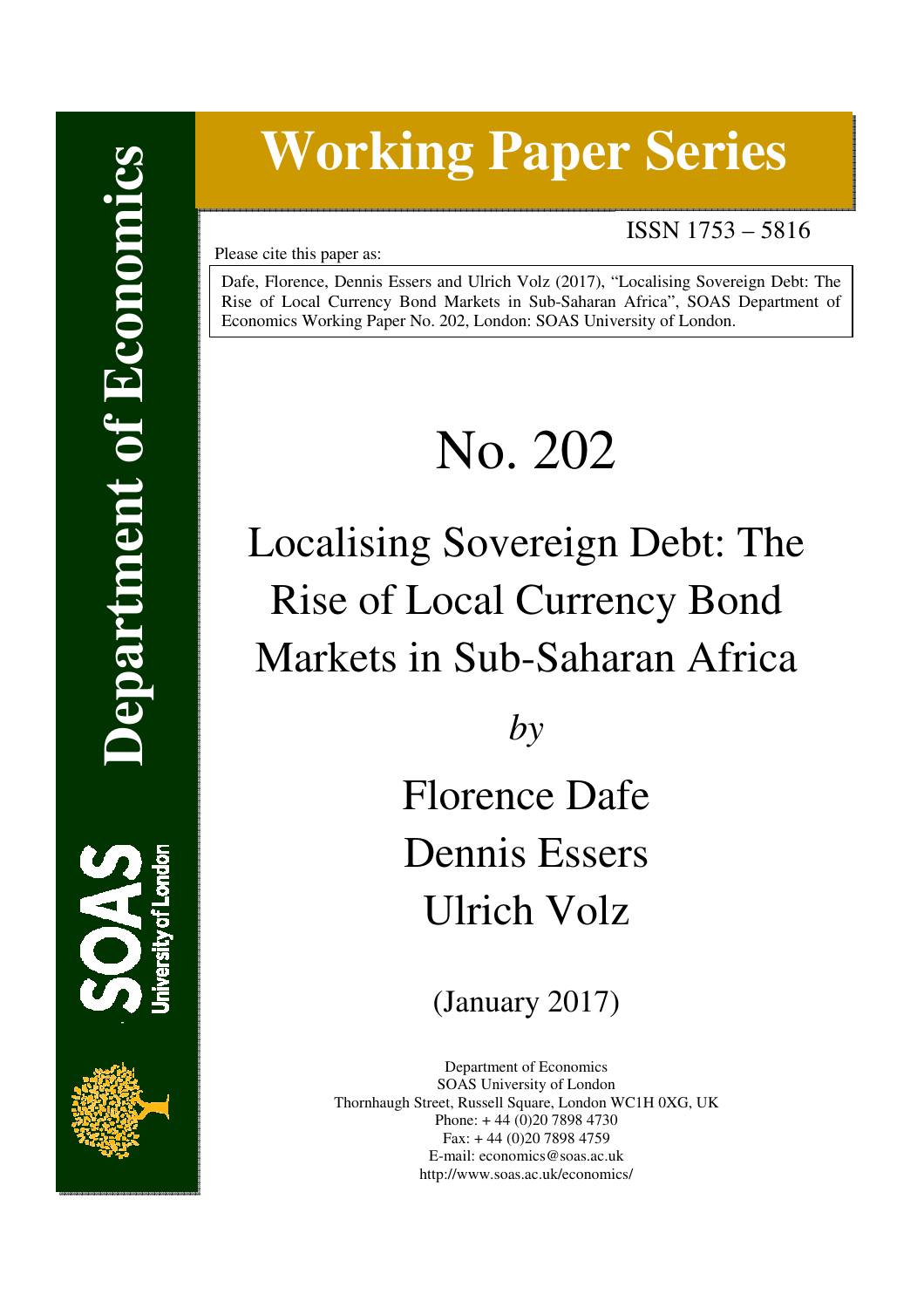The **SOAS Department of Economics Working Paper Series** is published electronically by SOAS University of London.

© Copyright is held by the author or authors of each working paper. SOAS Department of Economics Working Papers cannot be republished, reprinted or reproduced in any format without the written permission of the paper's author or authors.

This and other papers can be downloaded free of charge from:

**SOAS Department of Economics Working Paper Series** at http://www.soas.ac.uk/economics/research/workingpapers/

Research Papers in Economics (RePEc) electronic library at http://econpapers.repec.org/paper/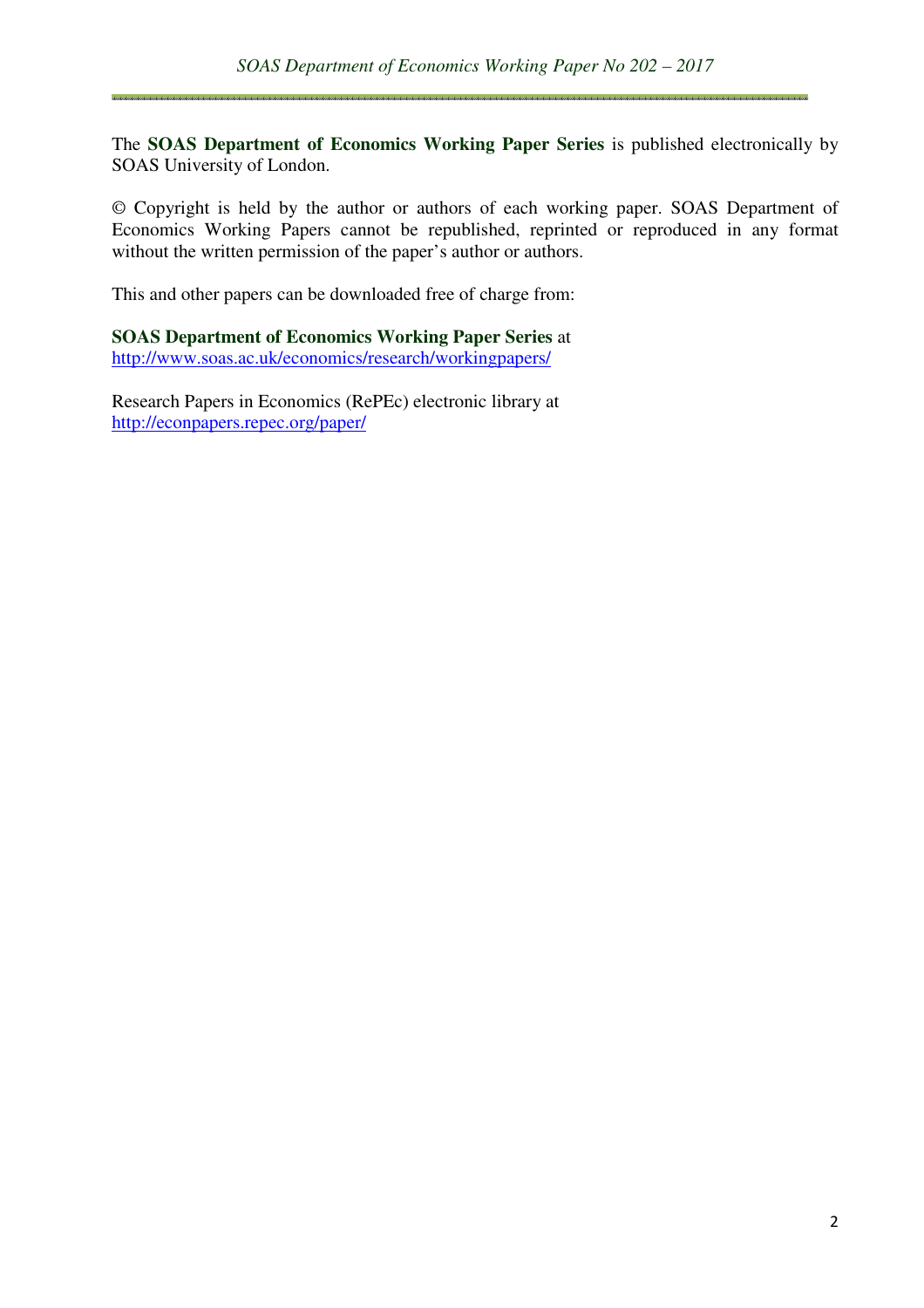# **Localising Sovereign Debt: The Rise of Local Currency Bond Markets in Sub-Saharan Africa**

Florence Dafe<sup>\*</sup> Dennis Essers† Ulrich Volz‡

#### **Abstract**

 $\overline{a}$ 

This paper analyses the development of local currency sovereign bond markets (LCBMs), a potentially important but often overlooked source of longer-term public finance, in Sub-Saharan Africa (SSA). We construct a novel dataset comprising 28 SSA countries for the period 2000-2014 to identify the main correlates of LCBM capitalization, of local currency bond (LCB) tenors and of LCB issue yields. Our econometric analysis is complemented by case studies of Ghana, Kenya and Nigeria, where we further investigate the drivers of LCBM development and place LCBMs in a broader public debt context. We find that LCBMs have become important sources of financing in SSA but that new vulnerabilities emerge from the costs of domestic borrowing, short bond tenors and the composition of the investor base.

**Keywords:** Public debt; local currency bond markets; long-term finance; Sub-Saharan Africa.

**JEL classification:** F21, F34, G23, H63, O11.

<sup>\*</sup> City, University of London and German Development Institute. Address for correspondence: Department of International Politics, City, University of London. Northampton Square, London EC1V 0HB, UK. Tel: +44 207 0400 466. Email: florence.dafe@city.ac.uk

<sup>†</sup> University of Antwerp. Address for correspondence: Institute of Development Policy and Management (IOB), University of Antwerp, Lange Sint-Annastraat 7S.S.119, 2000 Antwerp, Belgium. Tel. +32 655935. Email: dennis.essers@uantwerpen.be

<sup>‡</sup> SOAS University of London and German Development Institute. Address for correspondence: Department of Economics, SOAS University of London. Russell Square, London WC1H 0XG, UK. Tel: +44 207 898 4721. Email: uv1@soas.ac.uk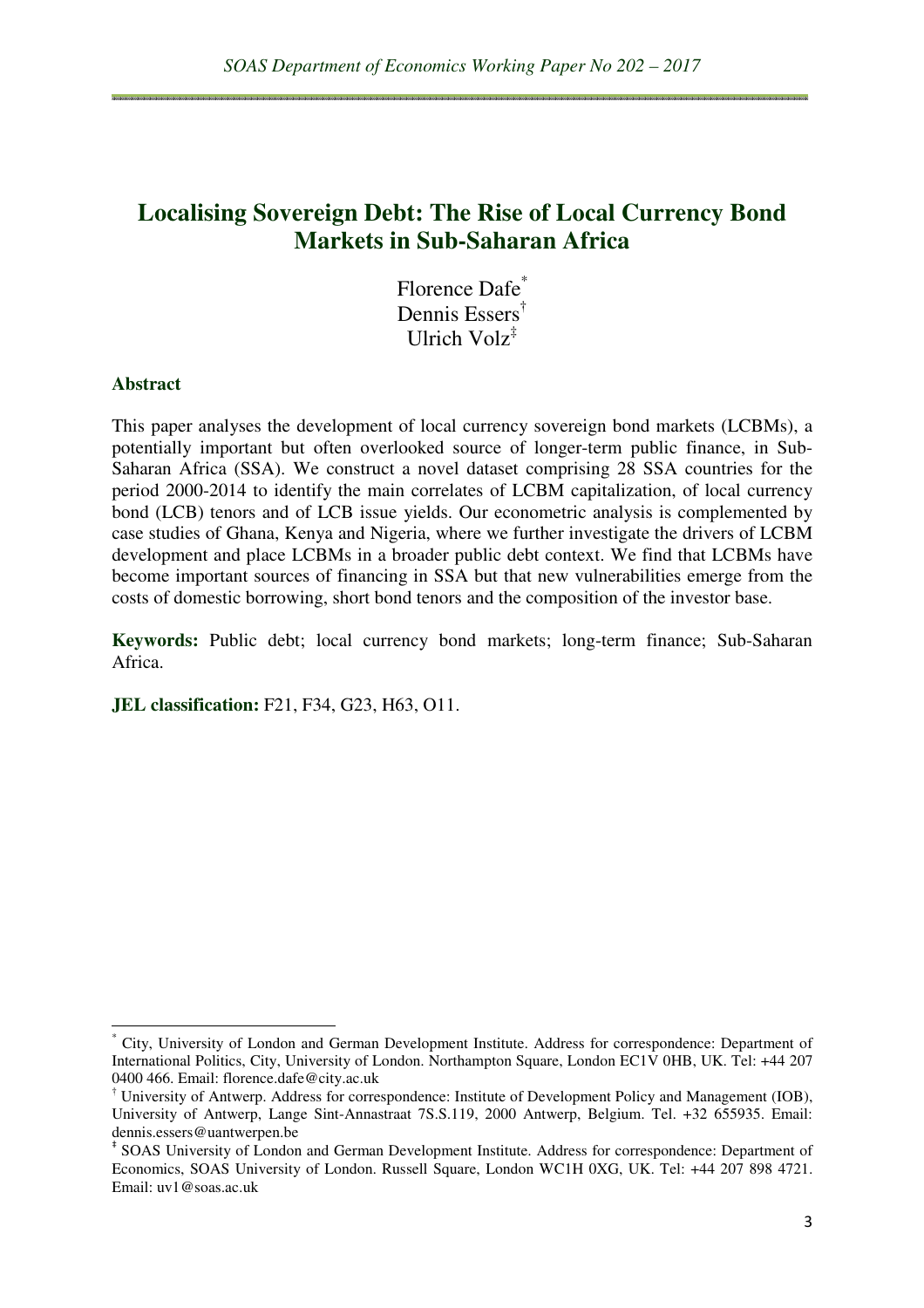#### **1. Introduction**

The public debt situation of Sub-Saharan Africa (SSA) has undergone profound changes over the last decade. Thanks to vast debt relief under the Heavily Indebted Poor Country (HIPC) initiative and its successor, the Multilateral Debt relief Initiative (MDRI), many SSA countries were given a 'clean slate' (Cassimon et al., 2015; Merotto et al., 2015). Indeed, in the average SSA HIPC the public debt-to-GDP ratio came down from over 100% before debt relief to below 30% just after HIPC/MDRI completion. To address large infrastructure and other needs, SSA governments have accumulated new debt. Until recently, the rise in SSA public debt-to-GDP ratios was mostly moderate, helped by rapid growth, high commodity prices and large non-debt (FDI) inflows; apart from a few cases of explosive debt dynamics (Battaile et al., 2015). More important than the extent of renewed indebtedness, however, is its changing nature. Many SSA governments, including in several ex-HIPCs, now have access to a wider range of lenders and debt instruments than before (Prizzon and Mustapha, 2014). In the academic and policy literature, as in the financial press, most attention has gone to the large US dollar-denominated bonds that SSA governments have issued in international markets in recent years (see for instance Mecagni et al., 2014; Adams, 2015; Gueye and Sy, 2015; Olabisi and Stein, 2015; Sy, 2015; Gevorkyan and Kvangraven, 2016; Presbitero et al., 2016; UNCTAD, 2016). That notwithstanding, it is important to highlight that in SSA marketable public debt is now increasingly issued in *local currency* to private *domestic* investors, a trend that follows emerging market economies in other regions, be it with a considerable lag (Didier and Schmukler, 2014).

In this paper, we aim to shed light on the factors driving the development of local currency sovereign bond markets (LCBMs) in SSA. To this end we construct a novel dataset comprising 28 SSA countries for the period 2000-2014, which allows us to identify the main correlates of LCBM capitalization, of local currency bond (LCB) tenors and of LCB issue yields by means of simple panel regressions. We complement our econometric analysis with brief case studies of three countries with relatively large, yet heterogeneous LCBMs, i.e., Ghana, Kenya and Nigeria. For these countries we investigate in more detail LCBM development and its drivers, and place LCBMs in a broader public debt context.

Our paper contributes to the understanding of SSA LCBM development, first of all, by extending prior studies on LCBM capitalization (Mu et al., 2013; Berensmann et al., 2015; Essers et al., 2016) with an inquiry into the covariates of LCB tenors and issue yields, and second, by considering a wider range of financial development measures as explanatory variables. To preview our main conclusions, panel regressions indicate that democracy and institutional quality relate positively to LCBM capitalization, most likely because of the confidence they instill in investors. We further find positive correlations of LCBM capitalization with banking sector size, proxied by private sector credit, and a broader index of financial development, suggesting that LCBMs and other segments of the financial sector are complements rather than substitutes. Banking sector size and overall financial development are also positively correlated with average LCB tenors, at least in most of our specifications. We observe a positive link between democracy and LCB tenors, again hinting at the importance of government credibility, which may be particularly important for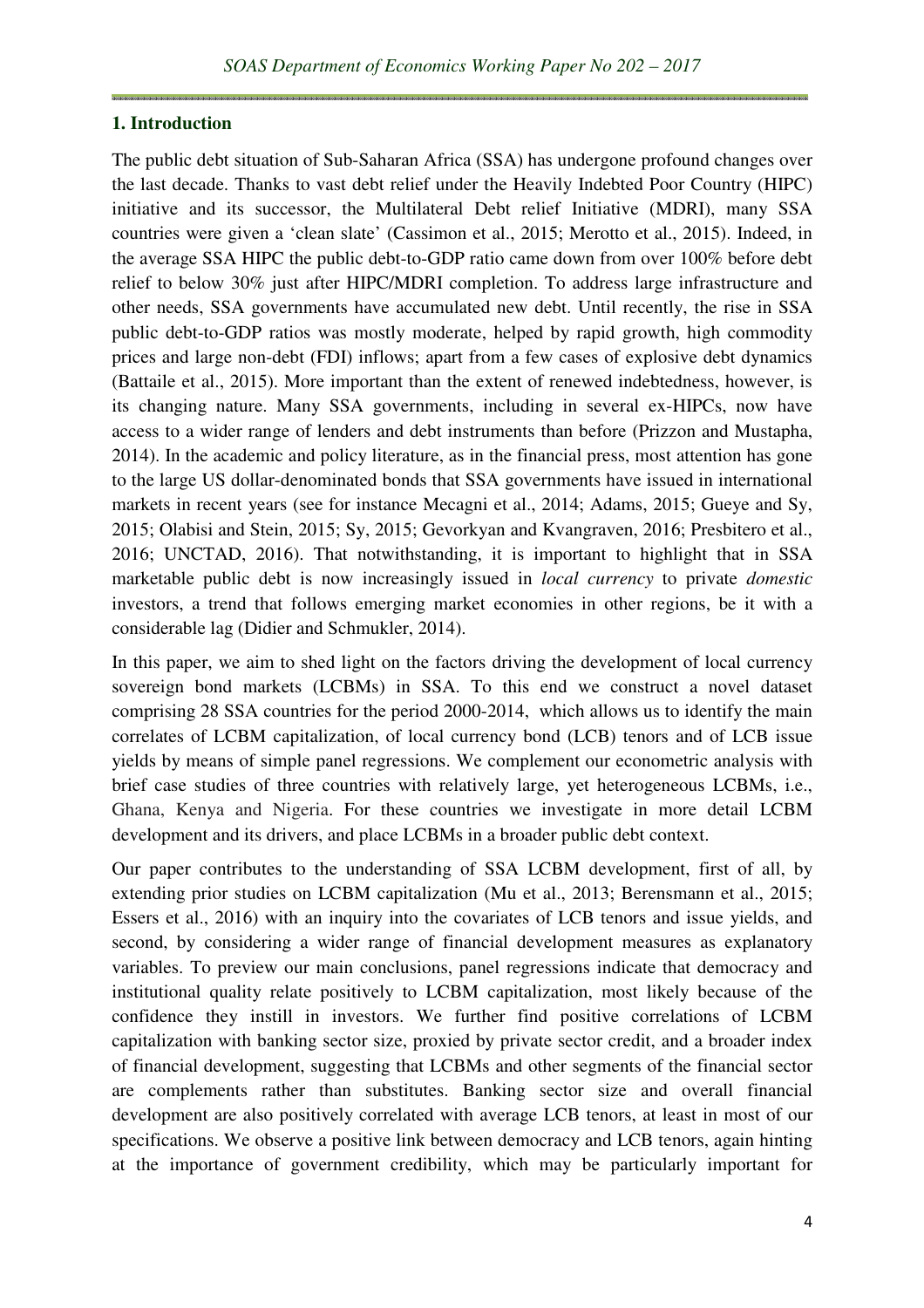investments in longer-term securities. Likewise, high inflation, found to be negatively correlated with average tenors, renders longer-term fixed-income investment less attractive. As regards borrowing costs, we find significant negative correlations of average LCB issue yields with economic development (i.e., GDP per capita), banking sector size and overall financial development, as well as with past fiscal balances, which may reflect investor confidence in governments' ability to repay. As expected, the association of LCB issue yields with past inflation is strongly positive. By and large, these key findings are confirmed in our country case studies of Ghana, Kenya and Nigeria.

The remainder of this paper is structured as follows. Section 2 outlines recent trends in public debt and LCBM development in SSA. Section 3 presents our econometric analysis of the correlates of LCBM capitalization, LCB tenors and LCB issue yields. In Section 4 we illustrate the LCBM and broader public debt dynamics of SSA countries with case studies from Ghana, Kenya and Nigeria. Section 5 concludes.

### **2. Public debt and local currency bond market development in SSA**

Academic and policy debates on debt dynamics in SSA have tended to focus on the external side of public debt. While external debt levels indeed deserve attention, not the least because of the associated currency risks and their central role during SSA debt crises in the past, the focus on external debt is too narrow. As explained in the introduction, next to major changes in (external) public debt levels, there have also been shifts in the composition of public debt in SSA. SSA public debt is increasingly owed to the private sector and, in most countries, to domestic investors. Both trends are epitomised by the growing reliance of governments on borrowing through LCBMs. This section provides a short overview of these interrelated trends and situates the rise of LCBMs within the broader SSA public debt landscape.

#### **2.1 Tapping private sources of financing**

l

Since the mid-2000s, the role of private as opposed to official creditors (like the World Bank, African Development Bank, IMF and bilateral donors), has increased in SSA. In particular, several SSA governments have issued US dollar-denominated bonds in international capital markets since 2006. Excluding South Africa, which issued international bonds regularly even before 2006 and has continued to do so thereafter, no less than 16 SSA sovereigns have tapped international bond markets so far, most of them for the first time ever.<sup>1</sup> According to figures obtained from Thomson Reuters Datastream, taken together these countries raised about US\$ 29 billion through 35 international issuances between September 2006 and September 2016. Initially, issuance was spurred by lower debt burdens and rapid growth in many SSA countries, combined with low global interest rates and high commodity prices (Sy, 2015; Presbitero et al., 2016), factors which have become much less favourable as of recent.

<sup>&</sup>lt;sup>1</sup> These countries are Angola, Cameroon, the Republic of Congo, Côte d'Ivoire, Ethiopia, Gabon, Ghana, Kenya, Mozambique, Namibia, Nigeria, Rwanda, Senegal, Seychelles, Tanzania and Zambia.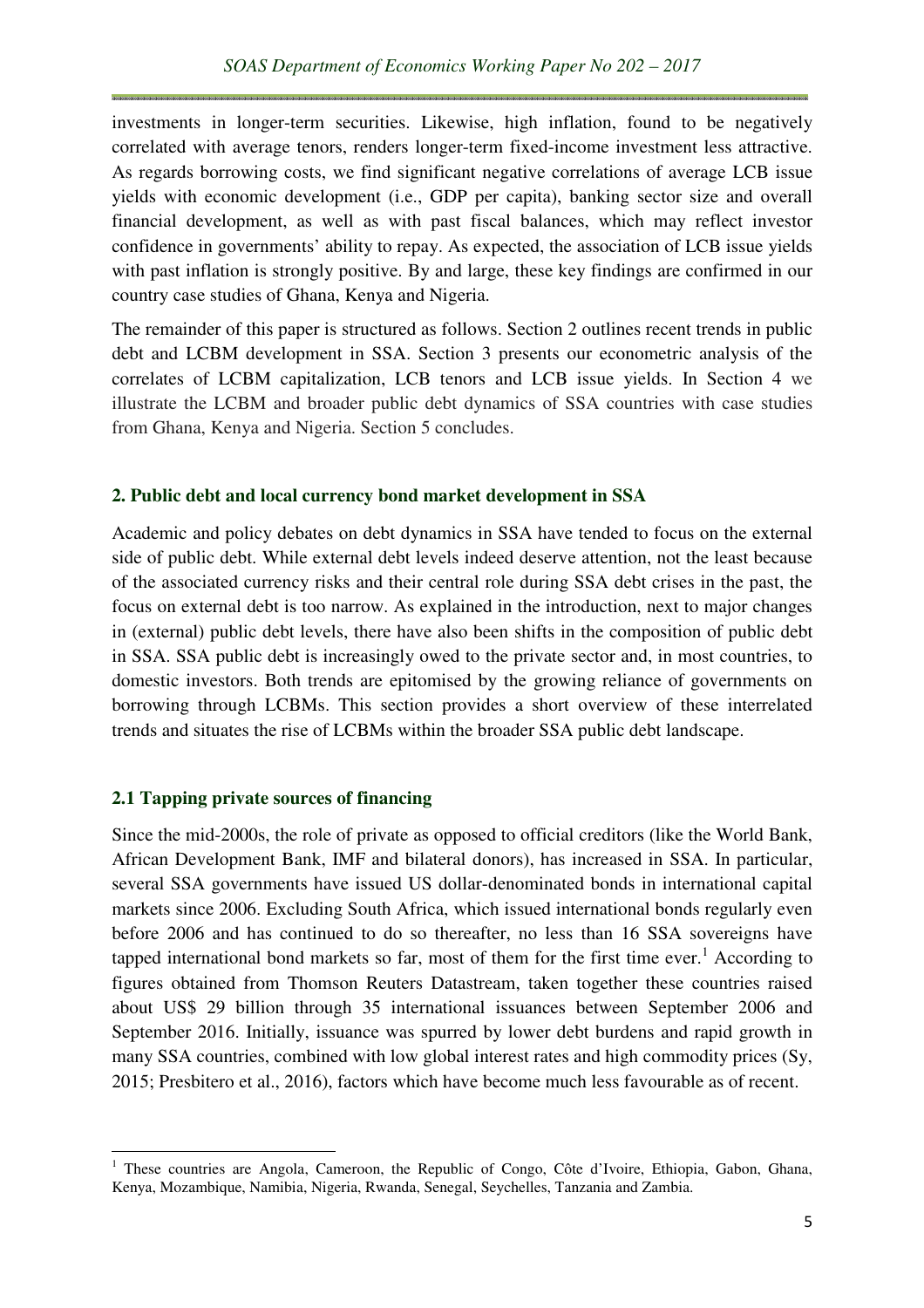In addition, SSA governments have begun to raise private financing in *local currency* from *domestic* capital markets. As Figure 1 shows, most SSA LCBMs have grown relative to GDP since 2000, with renewed momentum from 2009 onwards. Evaluated over 2000-2014 the largest LCBMs in SSA could be found in South Africa (31% of GDP on average), followed by island states Mauritius (20%) and Cabo Verde (16%), Kenya (11%), Ghana (10%) and Namibia (10%). The (unweighted) average LCBM capitalization in the 28 countries for which we could collect such data amounted to 8.3% of GDP in 2014, up from about 5.5% in 2008 (see Section 3.2 for more details on our dataset).

While domestic commercial banks continue to be the dominant investors in LCBs in most SSA countries (Essers et al., 2016), several governments have made strides in attracting other domestic private investors too, especially non-bank institutional investors such as local pension and insurance funds, as well as foreign private investors. In Nigeria, for instance, foreign investors' share in the primary market for sovereign LCBs increased considerably, from less than 1% in 2011 to 10.5% in 2012, due to the inclusion of these bonds in international benchmark indices (African Financial Markets Initiative,  $2016d$ ).<sup>2</sup>

### [Figure 1 about here]

Of course, to a large extent, SSA's greater reliance on private investors reflects changes in donor policies, most notably large debt relief initiatives (cf. Introduction) and a general shift from loans to grants by donor institutions in the wake of debt relief (Cassimon et al., 2015), both reducing publicly held debt. But that is only part of the story. Several SSA countries have made deliberate efforts to scale up private borrowing so as to reduce their reliance on donors, and the influence these have on domestic policy through the conditionality attached to their support. For example, Cassimon et al. (2016) find that international bond issuance in Rwanda may have been motivated, in part, by the desire of Rwandan authorities to reduce interference of international donors in domestic policy. In addition, reliance on private sources of government borrowing has increased in response to pressures from the IMF and others to reduce central bank lending to the government, in an attempt to increase central bank independence and fight inflation (Brownbridge et al., 1998; Jácome et al., 2012).

# **2.2 Domestic borrowing**

The efforts of SSA authorities in promoting LCBM development also reflect a broader trend of debt 'domestication', in line with the experiences of emerging market economies in other regions (Didier and Schmukler, 2014). Domestic debt comprises a large and growing share of total public debt in many SSA countries (UNCTAD, 2016). For a sample of 31 SSA countries, Bataille et al. (2015) find that domestic debt constituted on average about one third

 $\overline{a}$ 

<sup>&</sup>lt;sup>2</sup> See section 4.3 on Nigeria's LCBM.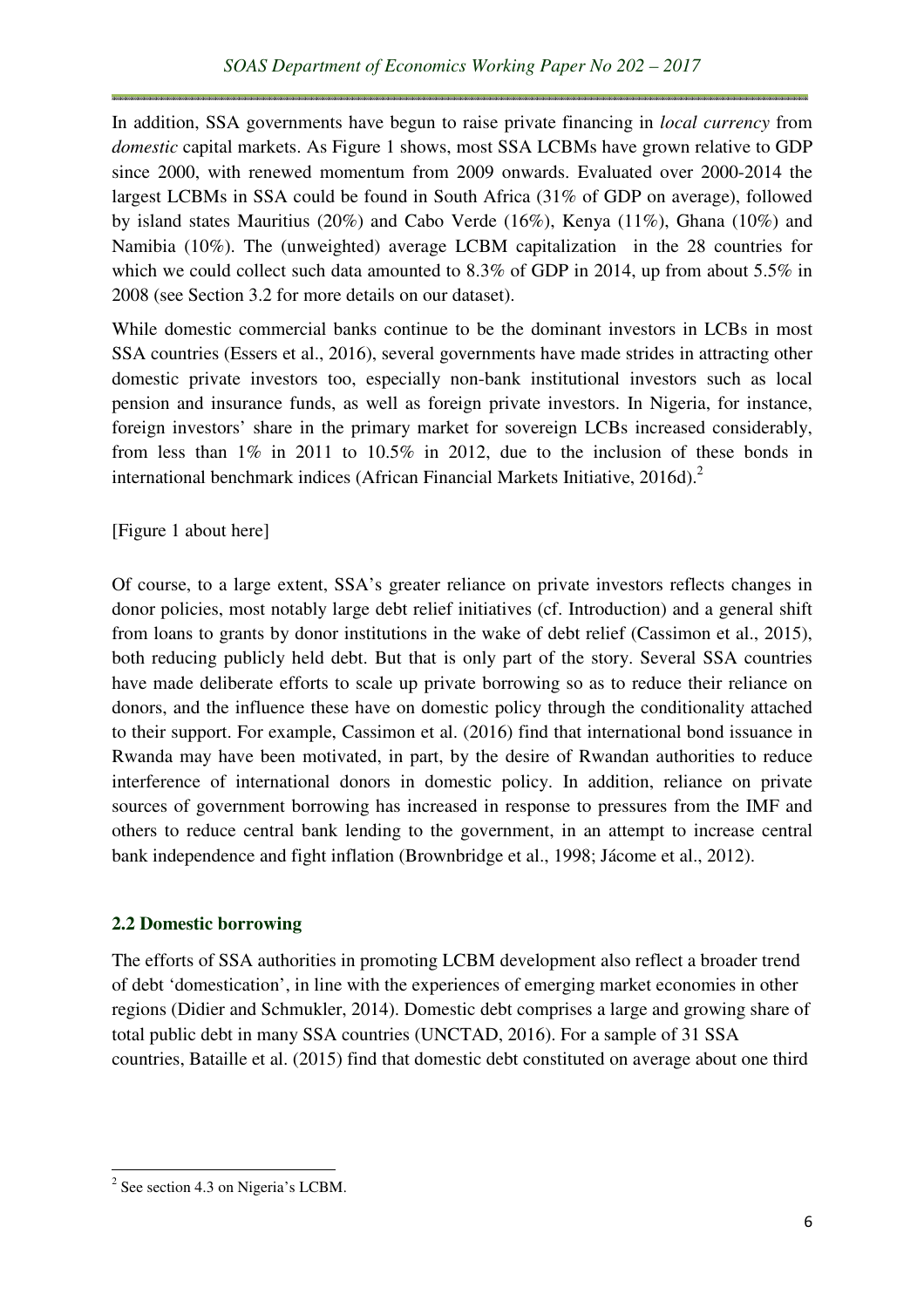of total public debt in 2013. In 11 of these 31 countries, obligations to domestic creditors amounted to 40% or more of public debt (see Figure 2). $3$ 

[Figure 2 about here]

l

While domestic public borrowing can take various forms, domestic capital markets are generally considered the cornerstone. Historically, however, SSA countries, much like developing countries in general, faced significant challenges in borrowing in local currency at longer maturities (and at reasonable cost), a phenomenon known as original sin (Eichengreen and Hausmann, 1999). Even now, developing countries with access to international capital markets tend to face difficult trade-offs. International borrowing in foreign currency tends to be cheaper, in nominal terms, than borrowing in local currency in domestic markets. In the latter case investors require additional compensation for currency risks, higher (expected) inflation, and risks related to changing local taxation/regulation and financial market frictions, including illiquidity (Du and Schreger, 2016). Conversely, for the debtor government foreign currency borrowing comes with substantial exchange rate risks. Moreover, substituting external, foreign currency debt with domestic, local currency debt may increase rollover and interest rate risks because of the typically shorter maturities of the latter; this implies it will have to be refinanced more frequently and possibly at a higher rate (Blommestein and Horman, 2007; Panizza, 2010). For instance, between 2007 and 2014 Ghana issued three Eurobonds with tenors between 10 and 12 years, whereas the average tenor of its LCBs at issuance was about two years only (Olabisi and Stein, 2015; African Financial Markets Initiative, 2016a). With the deepening of LCBMs, however, maturities of domestic public debt are slowly lengthening, even though the costs of domestic borrowing remain relatively high for most SSA countries. Again in Ghana, average LCB issue yields stood at no less than 23% in 2014.

Why then, given the comparatively high costs and rollover risks of domestic borrowing, have governments of SSA countries increased their reliance on domestic creditors? The literature suggests at least three factors underlying the trend towards domestic debt in general and borrowing from LCBMs in particular. First, tightening external financing conditions during the global financial crisis might have played a role, as the increase in borrowing from domestic financial markets following the global financial crisis suggests (Battaile et al., 2015). Second, both policymakers across SSA and international financial institutions increasingly see the development of domestic capital markets, notably LCBMs, as a key strategy to mitigate currency mismatches arising from external borrowing while meeting significant longer-term financing needs (IMF et al., 2013; Berensmann et al., 2015; Cassimon et al., 2016). Third, international financial institutions have actively promoted the development of LCBMs, aimed at enhancing both domestic and international financial stability (Rethel, 2010; IMF et al., 2013).

 $3$  In some of the countries in Figure 2 where the share of domestic public debt has come down between 2007 and 2014, such as Ghana and Zambia, this was due to the issuance of several large, US dollar-denominated international bonds.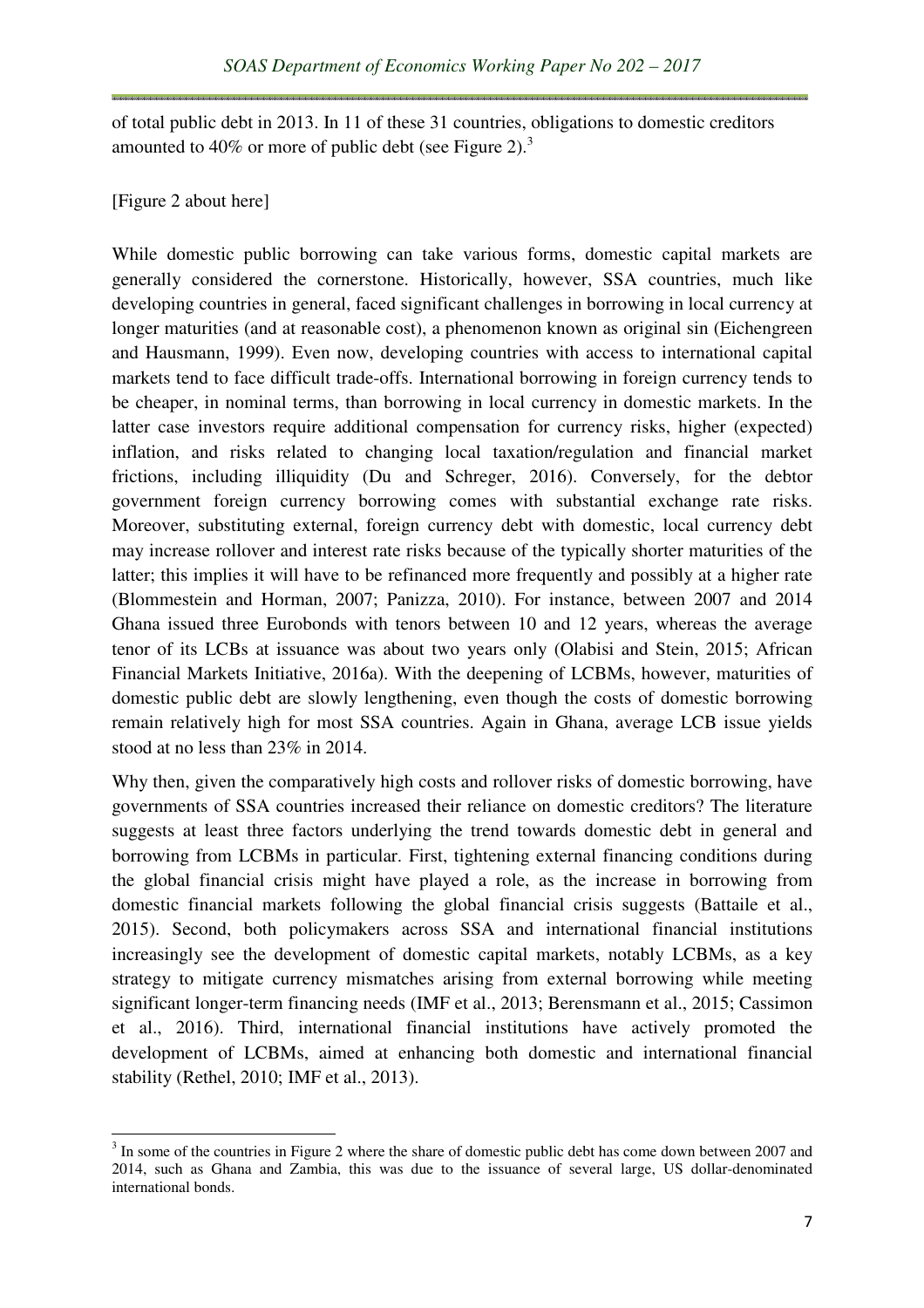Overall, however, the causes and consequences of the shift towards domestic borrowing in SSA (and developing countries more generally) have been under-researched. The limited attention in the academic and policy literature has two main reasons. First, until recently, the availability of good-quality data on domestic debt in SSA was very limited. Second, the vulnerabilities associated with foreign currency denominated debt are often seen as more significant because central banks in developing countries cannot print the hard currency necessary to repay such debt.

This is not to say that the growing importance of LCBMs has not been recognized. Reinhart and Rogoff (2009), who analyse 800 years of financial crises around the world, emphasise the need for research on the dynamics of domestic public debt. Likewise, Panizza (2010),who examines the increasing reliance on domestic, local currency-denominated debt in developing countries, highlights the need for better monitoring domestic debt to address emerging vulnerabilities. Rethel (2012) makes a plea to pay greater attention to the political and normative implications of the shift towards domestic debt in emerging economies. Bua et al. (2014) zoom in on the characteristics of domestic public debt in low-income countries in particular, including several African countries in their analysis. And Ncube and Brixiová (2015) examine the post-debt-relief sustainability of public debt in SSA. The studies closest related to the current paper are Mu et al. (2013), Berensmann et al. (2015) and Essers et al. (2016), who investigate the determinants of LCBM capitalization in SSA econometrically.

Still, much of the existing literature on public debt in SSA tends to focus on external borrowing, and the economic vulnerabilities it may create. The few studies devoted to sovereign borrowing in domestic financial markets in SSA provide no systematic analysis of LCBMs. Indeed, characteristics of SSA LCBMs such as average maturities, bond yields and investor classes, and their implications for the borrowing governments are hardly addressed. Our econometric analysis and country case studies seek to fill this gap.

# **3. Regression analysis of local currency bond market capitalization, bond tenors and issue yields**

#### **3.1 Model specification**

To look deeper into the correlates of LCBM development in SSA we estimate three series of reduced-form panel data models:

$$
TBGDP_{it} = \alpha_1 + \beta_1 X_{i,t-1} + \delta_1 FINDEV_{i,t-1} + \gamma_1 \mu_i + \varphi_1 \pi_t + \varepsilon_{1it}
$$
\n
$$
\tag{1}
$$

$$
TBTEN_{it} = \alpha_2 + \beta_2 X_{i,t-1} + \delta_2 FINDEV_{i,t-1} + \gamma_2 \mu_i + \varphi_2 \pi_t + \varepsilon_{2it}
$$
 (2)

$$
TBYLD_{it} = \alpha_3 + \beta_3 X_{i,t-1} + \delta_3 FINDEV_{i,t-1} + \gamma_3 \mu_i + \varphi_3 \pi_t + \varepsilon_{3it},
$$
\n(3)

where TBGDP<sub>it</sub>, TBTEN<sub>it</sub> and TBYLD<sub>it</sub> are different proxies of LCBM development and our dependent variables of interest: LCBM capitalization as a percentage of GDP, average tenors of LCBs, and average issue yields of LCBs, respectively;  $X_{i,t-1}$  is a vector of one-year lagged explanatory variables derived from the literature and further described below; FINDEV  $_{i,t-1}$  is a measure of financial development, for which we use various alternatives;  $\mu_i$  are country-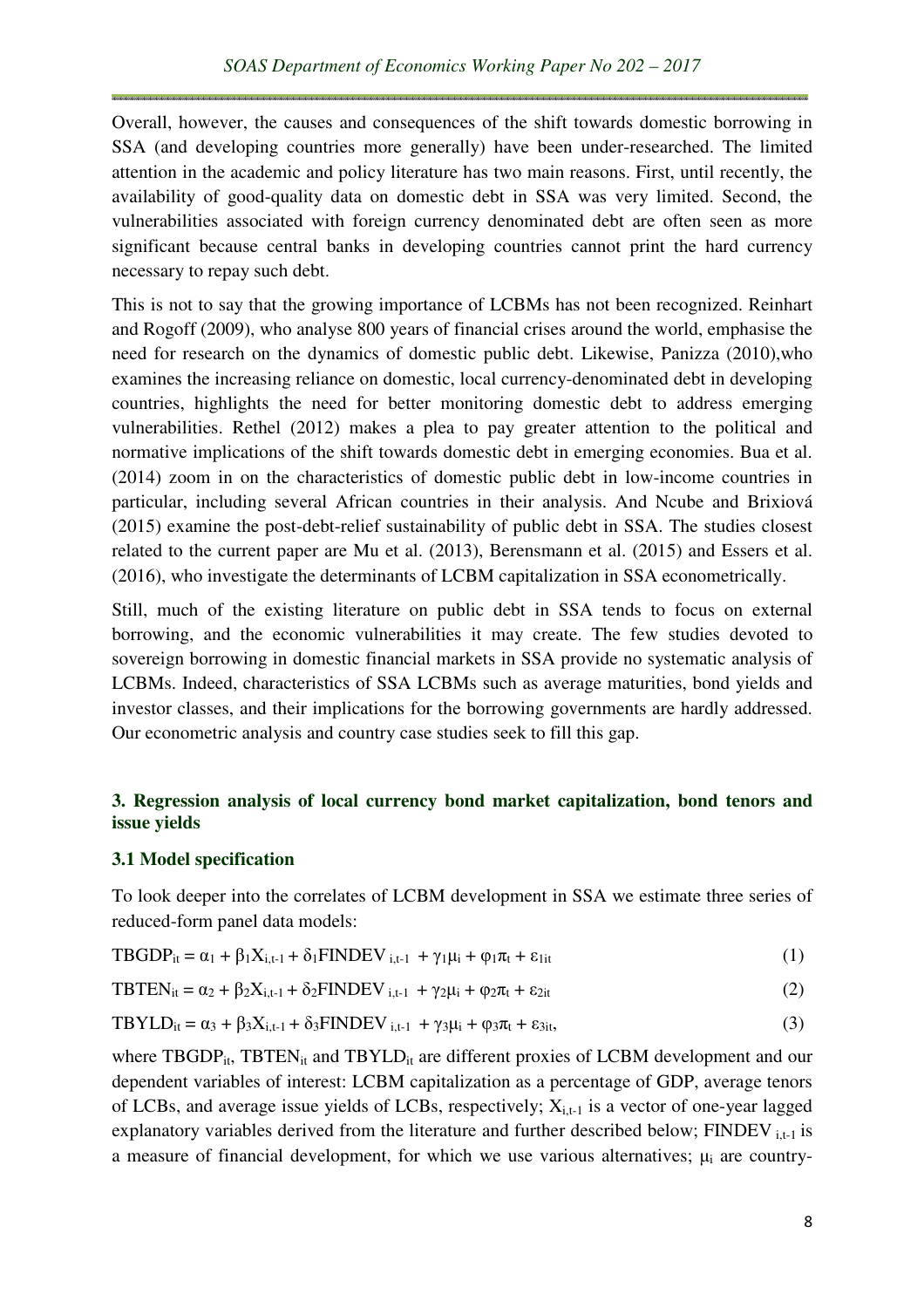specific effects;  $\pi_t$  is a global factor common to all countries; and  $\varepsilon_{1it}$ ,  $\varepsilon_{2it}$ ,  $\varepsilon_{3it}$  are the error terms.

We estimate equations (1), (2) and (3) independently from each other using either simple pooled ordinary least squares (POLS, where  $\gamma_1$ ,  $\gamma_2$  or  $\gamma_3$  are assumed to be zero) or the fixed effects (FE) estimator. Whereas the FE estimator will suffer less from omitted variable bias (by controlling for time-invariant unobserved heterogeneity between countries), the POLS estimator captures both within- and between-country variation; the latter being the dominant source of variation in all three dependent and most independent variables. Because of the small sample sizes of our panels and short, unbalanced time dimensions we do not attempt to correct for potential non-stationarity or other dynamics of and between our variables. Also, other than by taking one-year lags, we do not address possible reverse causality or other endogeneity problems, due to the difficulty of finding good instruments. Our results should hence not be interpreted as demonstrating causality, a caveat that also applies to the relevant studies on LCBM development in SSA (Mu et al., 2013; Berensmann et al., 2015; Essers et al., 2016) and in other regions (Burger and Warnock, 2006; Claessens et al., 2007; Eichengreen et al., 2008; Bhattacharyay, 2013). Nonetheless, we believe the econometric analysis that follows contributes to our understanding of SSA LCBMs by extending prior studies with an inquiry into the covariates of LCB tenors and issue yields and by considering a wider range of financial development measures as regressors.

#### **3.2 Data description**

l

Our three dependent variables are constructed from the African Financial Markets Initiative (AFMI)'s (2016) African Financial Markets Database (AFMD), for which data is collected through a network of liaison officers from African central banks and finance ministries, complemented with information from debt management offices, stock exchanges, regulators and other agencies (African Financial Markets Initiative, 2016a). LCB data in the AFMD is typically based on auction results and official reports. Security-level information is validated, cross-checked and harmonised between countries by the African Development Bank's statistics department and an AFMI team before being aggregated into yearly country-level data. We focus here on local currency Treasury bonds with an original maturity of one year or longer, all of which have been issued in the domestic market. 'LCBM capitalization' is defined as the total amount of year-end outstanding LCBs as a percentage of GDP; 'average tenor of LCBs' is the average tenor of year-end outstanding LCBs expressed in years, weighted by the size of each individual bond; and 'average issue yield of LCBs' is the weighted average yield at issuance of all LCBs issued over the year expressed in annual percentages.<sup>4</sup>

Currently the AFMD has information on the LCBM capitalization and average bond tenors of 28 SSA countries over a maximum period of 15 years, 2000-2014, although with uneven coverage. Due to missing values we have 282 and 261 observations in our capitalization and

<sup>&</sup>lt;sup>4</sup> Ideally we would have studied the yields of outstanding LCBs as quoted on secondary markets. LCBMs are however highly illiquid in most SSA countries and secondary market quotes are not readily available.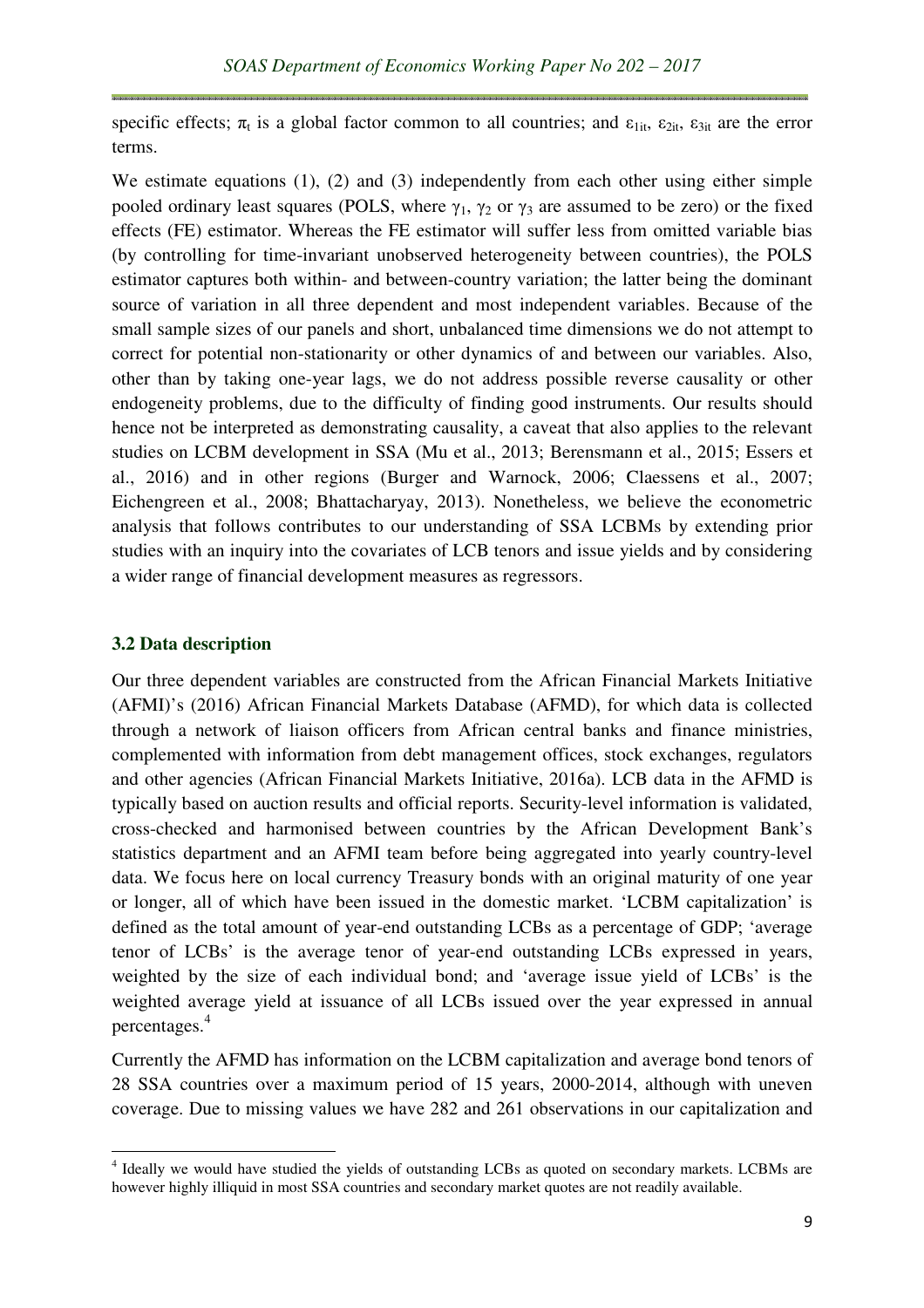bond tenor samples, respectively. The AFMD sample of average issue yields is limited to an unbalanced panel of 14 SSA countries over 2000-2014, good for 128 observations in total. Table A1 in Appendix provides details on the country-year sample for each of the three dependent variables. Table A2 presents the descriptive statistics of these variables. Betweencountry variation is clearly larger than within-country variation.

For our independent variables in vector  $X_{i+1}$  we start with a selection of regressors that appear in the prior work of Mu et al. (2013), Berensmann et al. (2015) and Essers et al. (2016) on LCBM capitalization: log GDP and log GDP per capita; the three-year moving average of the fiscal balance to GDP; log inflation; the Chinn-Ito index of capital account openness; a dummy for British legal origins; and composite measures of democracy (from the Polity IV database) and institutional quality (from the World Governance Indicators).<sup>5</sup> Because of the likely importance of broader financial sector development for LCBMs we experiment with various measures. First, we consider private sector credit by banks (and other financial institutions) to GDP, an oft-used proxy of domestic banking sector size that also features in Mu et al. (2013), Berensmann et al. (2015) and Essers et al. (2016). Local banks often serve as primary dealers and market makers in SSA LCBMs and, in most countries, are also important LCB investors. Second, we make use of a novel composite index of financial development recently developed by IMF staff, which captures dimensions of depth, access and efficiency of both financial institutions and financial markets.<sup>6</sup> In alternative specifications we look at associations of LCBM development with banking sector concentration, operationalized as the asset share of the largest three banks, and the presence of foreign-owned banks in the economy (as a share of the total number of banks). The Chicago Board Options Exchange (CBOE) Volatility Index or VIX, a forward-looking measure of global financial market uncertainty, is taken as our baseline common global factor. Table A2 in Appendix shows the descriptive statistics of the just-described explanatory variables. Again, between-country variation trumps within-country variation in most variables, with the exception of inflation and fiscal balances.

Figures A1, A2 and A3 in Appendix bring together a series of graphs where each of the three dependent variables is plotted against individual explanatory variables. These scatter plots suggest LCBM capitalization is positively associated with log GDP, log GDP per capita, democracy, institutional quality, private sector credit and overall financial development, and negatively with fiscal balances, log inflation, bank concentration and the share of foreign banks (Figure A1). Most of these associations remain visible when South Africa and Mauritius, which have the most-capitalized LCBMs in relative terms, are excluded from the sample. Similarly, we observe positive relations between average LCB tenors on the one hand, and log GDP per capita, democracy, institutional quality and financial development on the other hand (Figure A2). Only log inflation exhibits a strong negative correlation with average LCB tenors. Excluding outlier South Africa does not seem to alter these relations.

l

 $<sup>5</sup>$  See Mu et al. (2013), Berensmann et al. (2015) and Essers et al. (2016) for the rationale behind including each</sup> of these variables.

<sup>&</sup>lt;sup>6</sup> See Svirydzenka (2016) for more details on the underlying indicators and construction of the index. Importantly, the index does not include direct measures of domestic government debt, making it complementary to our dependent variables.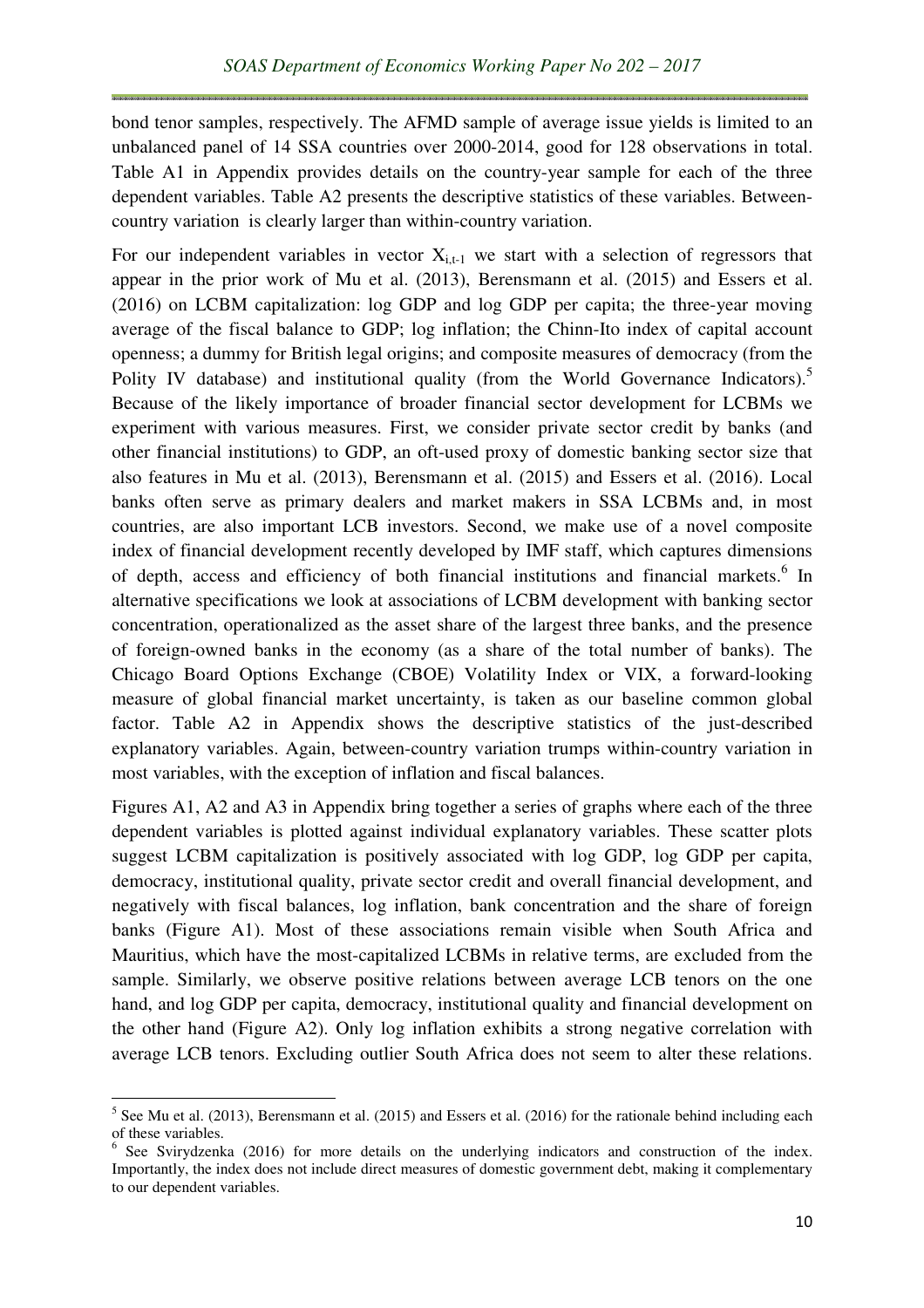Average LCB yields generally increase with GDP, inflation and foreign bank shares, and decrease with GDP per capita, democracy, institutional quality, financial development and bank concentration, also when high-bond-yield countries Ghana and Mozambique are discarded (Figure A3).

Finally, the scatter plots in Figure A4 in Appendix show the interrelations between our three dependent variables. Higher LCBM capitalization, longer LCB tenors and lower issue yields seems to go hand in hand in SSA, even when outliers in these dimensions are excluded. This corresponds well with Bua et al. (2014), who find that in a sample of low-income countries domestic debt portfolios of longer maturity bear lower costs, especially in countries with higher financial development.

### **3.3 Baseline results and discussion**

Table 1 presents the estimation results for different variations on Equation (1). The POLS estimates show that better past fiscal balances are negatively correlated with LCBM capitalization, mimicking the results of Berensmann et al. (2015) and Essers et al. (2016). Most likely, smaller borrowing needs translate into lower volumes of outstanding LCBs. Also in line with prior studies, democracy and institutional quality relate positively to LCBM capitalization, although not very significantly. Taken at face value, this seems to imply LCBMs can better thrive when government policy is credible and when a good institutional framework is in place. LCBM capitalization is also higher in larger, more developed SSA economies with a more open capital account. These relations do not seem particularly robust, however.

[Table 1 about here]

l

We observe highly significant positive correlations with banking sector size (as proxied by private sector credit) and broader financial development, suggesting LCBMs and other segments of the financial sector are typically complements rather than substitutes in SSA. In addition, banking sector concentration (as measured by the asset share of the three largest banks) correlates negatively with LCBM capitalization, as does the presence of foreignowned banks. An explanation may be that in a concentrated, oligopolistic banking sector the few large banks that exist may enjoy high returns, which would give them little incentive to help the government in financing itself through the capital market. Foreign banks may have more outside investment options than domestic banks and may be less easily persuaded by the government to buy its LCBs.

As expected, it is much harder to find significant results in the FE estimates, which focus exclusively on the limited within-country variation in our sample.<sup>7</sup> That said, we still find a significantly positive association between institutional quality and LCBM capitalization.

 $<sup>7</sup>$  Hausman-type overidentification tests strongly reject the null of country effects being uncorrelated with the</sup> specifications' regressors, indicating a preference for the FE estimator over the random effects (RE) estimator from a consistency perspective.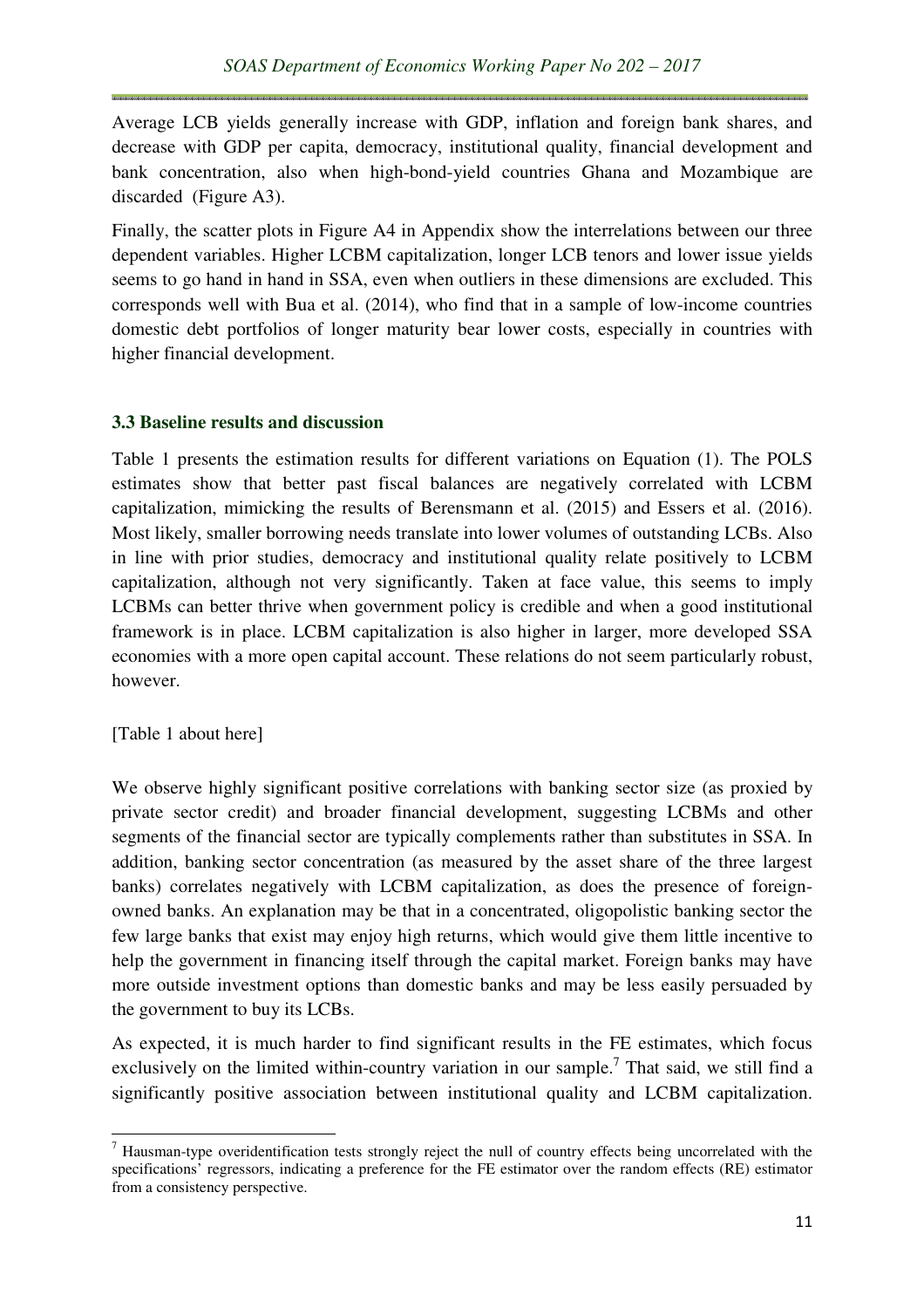Moreover, the coefficients of the different financial sector variables have the same sign and are of a similar magnitude as when estimated by POLS. The VIX has a negative coefficient which borders on significance, suggesting that global market uncertainty may hamper LCBM capitalization.

Table 2 gives the estimation results for Equation (2). When estimated using POLS, the strongest results are observed for banking sector and broader financial development, both of which are positively correlated with average LCB tenors. This seems to be in line with our findings from Table 1. Also the democracy coefficient is again positive and significant. Government credibility may be especially important to ease the minds of investors in longerterm securities. Likewise, high inflation renders longer-term fixed-income investment less attractive. Maybe somewhat surprisingly, a higher VIX is seemingly associated with longer average LCB tenors. One explanation is that in times of greater global market uncertainty long-term external finance is harder to come by for SSA sovereigns and a relative increase in longer-tenor LCBs needs to make up for that. An alternative explanation is that international investors are more willing to take risks in 'frontier markets' when risks rise globally, leading to greater international appetite for longer-tenor LCBs in SSA. Such speculative hypotheses require further research, however. In column (7) of Table 2 we replace our financial development measures with LCBM capitalization. The association with LCB tenors is positive (cf. Figure A.4 in Appendix) but not significant in the presence of our other regressors.

## [Table 2 about here]

Turning to the FE regressions for LCB tenors we find very few significant results, apart from the seemingly counterintuitive positive correlation with VIX and a correlation with economic size. Another, notable exception is the highly significant *negative* association between LCBM capitalization and average tenors. This suggests that within one and the same country an increase in the outstanding volume of LCBs may come at the expense of maturity lengthening.

Lastly, Table 3 contains the POLS and FE estimation results for Equation (3). In line with expectations the former display significant negative correlations of average LCB issue yields with log GDP per capita, banking sector size and overall financial development, and a very strong positive correlation with log inflation. The negative association with fiscal balances may be due to more sustainable government finances instilling greater investor confidence. The negative correlation with bank concentration may be the result of a close relation or even collusion between governments and a few dominant banks in some SSA countries. Moreover, when the banking sector is less concentrated and more competitive, banks may be more engaged in corporate financing, which then provides an alternative to investing in government bonds; lower demand for the latter pushes up yields.The positive coefficient for institutional quality seems counterintuitive. A higher share of foreign banks is associated with higher yields, as foreign banks may need to be compensated more to invest in local currency assets than local banks (which are often naturally hedged because of their local currency liabilities). This sits well with our interpretation of the results in Table 1. Longer LCB tenors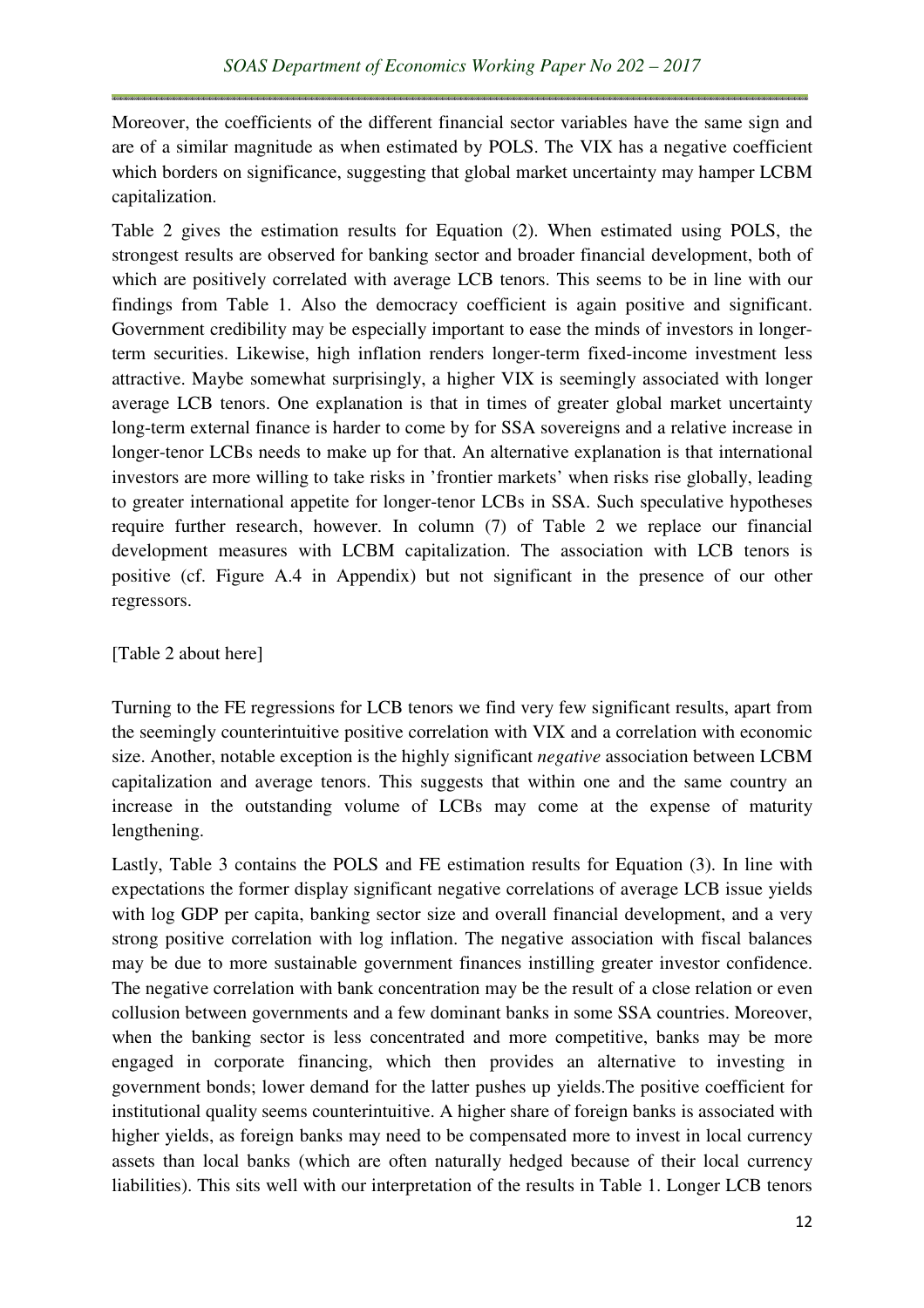again seem to go hand in hand with lower yields ( see Figure A4 in Appendix and Bua et al., 2014).

[Table 3 about here]

Unlike in Tables 2 and 3, the FE results in Table 1 are largely in line with those of the POLS estimations. Most visibly, within-country increases in banking sector size, financial development and bank concentration are related with decreasing average LCB yields, while increases in inflation and foreign bank shares go together with rising yields.

## 3.4 Robustness<sup>8</sup>

 $\overline{a}$ 

We test the robustness of our baseline results in several ways, including by augmenting the POLS and FE specifications in Tables 1, 2 and 3 with other variables that may matter for LCBM capitalization, LCB tenors and/or LCB issue yields.

In columns (1) and (2) of Table 4 we re-estimate the baseline specifications of columns (3) and (4) of Table 1 without South Africa and Mauritius, the two countries with the mostcapitalized LCBMs. As in Table 1, we find clear positive correlations of LCBM capitalization with private sector credit and broader financial development, and a negative association with the fiscal balance (in POLS regressions). The positive links with democracy and institutional quality are again most visible in POLS and FE regressions, respectively. Next, in column (3) of Table 4 we replace the overall financial development index with its sub-indices for financial institutions and financial markets. Whereas the coefficients of both sub-indices are positive, those of the former are statistically more significant, indicating once more the importance of banks for LCBMs.<sup>9</sup> Inflation volatility, calculated as the yearly standard deviation of monthly inflation rates, seems to hamper LCBM capitalization (column (4)), as expected. Real exchange rate volatility, i.e., the yearly standard deviation of first differences in log monthly real exchange rates (a proxy of unanticipated deviations from a constant trend), also has a significant negative coefficient, but only when estimated using POLS (column (5)). Inclusion of those extra variables does not alter the conclusions of our baseline models. In unreported regressions we experimented with substituting the baseline VIX by other common factors, such as international commodity price indices, global liquidity (proxied by international bank claims or total credit in US dollar, euro and yen; see BIS, 2016) or the US Effective Federal Funds rate. Very similar results as in the baseline regressions were obtained. Replacing the VIX with year dummies has little effect on the POLS estimations but renders the coefficient of the financial development index insignificant in the FE model, most probably by removing even more of the already limited variation

<sup>&</sup>lt;sup>8</sup> To save space, we do not report all robustness results discussed in this section. All unreported results are, however, available upon request.

<sup>&</sup>lt;sup>9</sup> The financial institutions sub-index is dominated by variables measuring the depth, access to, and efficiency of countries' banking sector. The financial markets sub-index covers stock market variables as well as the international issuance of debt securities by governments and total debt issuance by corporations (see Svirydzenka, 2016).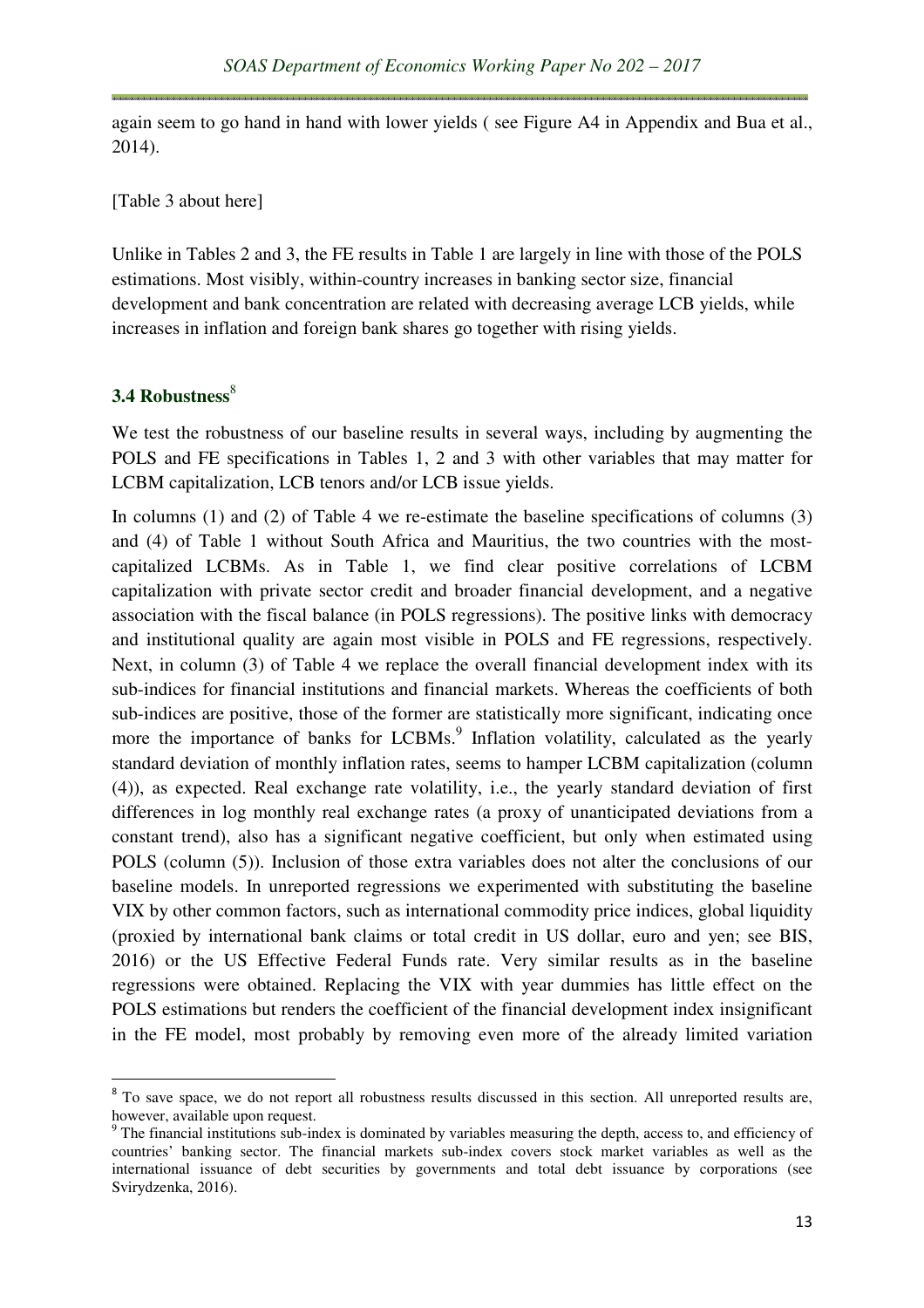(column (6)). In column (7) we test the substitutability between LCBs and different forms of *external* public debt, i.e., outstanding loans from official (multilateral and bilateral) creditors, outstanding international bonds, and outstanding loans from non-resident commercial banks and other private creditors (all expressed as percentages of GDP and constructed from the World Bank's International Debt Statistics). Interestingly, the only significant substitution we find, at least in the POLS regression, is between (domestic) LCBs and internationally issued foreign currency bonds. Net official development aid (ODA) disbursements have a weak positive correlation with LCBM capitalization (results not shown). Adding dummies for the years following countries' graduation from the HIPC initiative and Nigeria's large Paris Club deal in 2005 indicates there is no direct link between debt relief and LCBM development, in line with the results of Essers et al.  $(2016).^{10}$ 

### [Table 4 about here]

Table 5 collects the robustness results for our average LCB tenor regressions. In columns (1) and (2) (which mirror columns (3) and (4) of Table 2) we exclude outlier South Africa from our baseline sample. As before, democracy is significantly associated with longer average tenors, while the association with inflation is negative, at least in the POLS regressions. Banking sector and broader financial development remain positively related with tenors in the POLS models but their coefficients lose statistical significance. Somewhat surprisingly, the negative associations between our financial development measures and average tenors in the baseline FE models become statistically significant once South Africa is dropped. A possible (but maybe not entirely satisfactory) explanation are crowding out effects, i.e., when banks increase their lending to the private sector they may cut back on their longer-term lending to the government (more so than on their shorter-term lending). But this would only explain the negative within-country association between average tenors and private sector credit, not between tenors and broader financial development.

#### [Table 5 about here]

 $\overline{a}$ 

We again observe positive associations with the VIX (in the POLS and FE models) and with the size of the economy (in the FE models). A split of overall financial development into separate indices for financial institutions and markets in column (3) of Table 5 points to the particular relevance of the former in the POLS regression, similarly as in Table 4. Inflation volatility is linked negatively to average LCB tenors, as it creates uncertainty for longer-term investment in fixed-income assets (column (4)). We find a positive link between exchange

 $10$  Of the 27 countries included in our baseline regressions no less than 17 received debt relief under the HIPC initiative and subsequent MDRI. All but one (Chad) reached their HIPC completion point during the sample period: Uganda (2000), Mozambique (2001), Tanzania (2001), Burkina Faso (2002), Benin (2003), Mali (2003), Ghana (2004), Niger (2004), Senegal (2004), Rwanda (2005), Cameroon (2006), Malawi (2006), The Gambia (2007), Burundi (2009), Togo (2010) and Cote d'Ivoire (2012). Ideally, we would use present value measures of HIPC and other debt relief, rather than dummies, to account for the concessionality of the original debt being forgiven/restructured (and for the concessionality of the debt relief operation itself). Present value estimates of debt relief have been constructed by Depetris Chauvin and Kraay (2005) but, to our knowledge, have not been updated beyond 2003.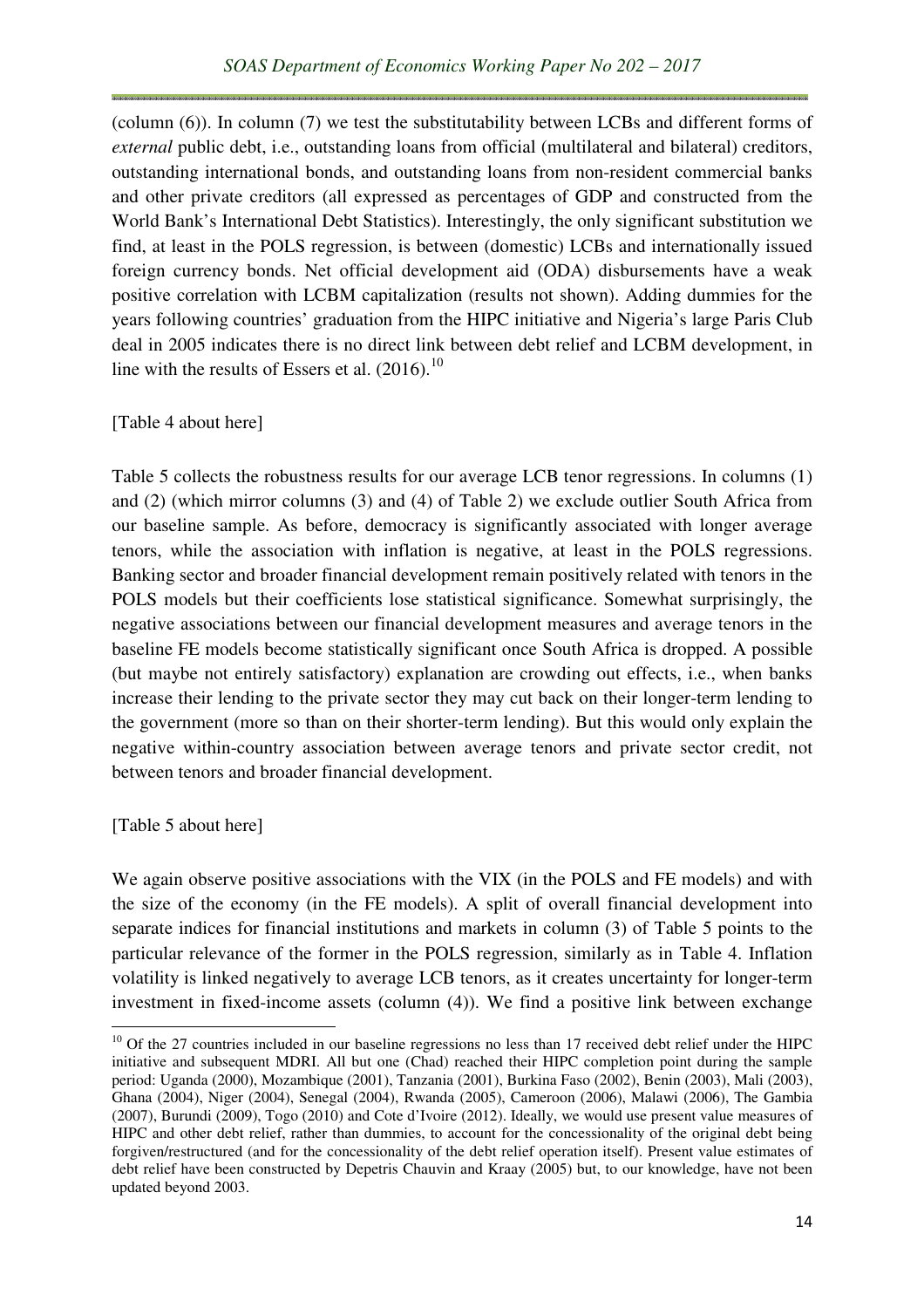rate volatility and LCB tenors in the POLS variant of the model (column (5)), which is probably spurious; flexible exchange rates coexist with relatively long LCB tenors in countries such as South Africa and Namibia, without there being a clear causal relation. Experimentation with global variables other than the VIX leaves the baseline results qualitatively unchanged (results not shown). Introducing year dummies again has only a limited effect on the POLS estimations (column (6)). In column (7) we use insurance company assets scaled to GDP instead of the broad financial development index, as a proxy for the size of the domestic non-bank institutional investor base. While this reduces our sample considerably, we do find a highly significant positive correlation between the size of a country's insurance sector and average LCB tenors in the POLS estimation, even when excluding outlier South Africa.<sup>11</sup> We cannot confirm this positive association in the FE model, however, which may be due to the very limited within-country variation in insurance fund assets.

Finally, we also subject our baseline estimates for the correlates of average LCB issue yields to a set of robustness tests. Columns (1) and (2) of Table 6 show that excluding high-yield Ghana and Mozambique from our sample leaves intact most of the conclusions we drew from Table 3: average issue yields are correlated positively with inflation, GDP and institutional quality, and negatively with GDP per capita, private sector credit and overall financial development (although the coefficient of that last variable is no longer statistically significant). In addition, both in the POLS and FE models the democracy coefficient turns negative and statistically significant. In line with the robustness results in Tables 4 and 5, column (3) of Table 6 suggests the financial institutions dimension of overall financial development matters most for LCBM development (here: lower issue yields). Inflation and exchange rate volatility are positively linked to LCB issue yields, the former significantly so (columns (4) and (5)). Adding these variables to the model does not influence the other estimated coefficients much; neither does the replacement of the VIX with commodity price indices, global liquidity or the Fed Funds rate (results not shown). The inclusion of year dummies in column (6) has little effect on the POLS regression but makes that the financial development coefficient is very imprecisely estimated and hence no longer significant in the FE model. Lastly, we find a highly significant positive association between the average LCB issue yield and the central bank's policy rate, the key reference rate in the domestic economy (column  $(7)$ ).<sup>12</sup>

[Table 6 about here]

l

#### **4. Country case studies**

What new possibilities does the deepening of LCBMs open up in SSA and what new constraints does it impose? On the one hand, vulnerability to external financial and economic shocks is likely to decline if the deepening of LCBMs reduces currency mismatches and the

 $11$  Due to data gaps for our sample, it was not feasible to include pension fund assets in the estimations.

 $12$  We estimate the model in column (7) without log inflation because of its strong collinearity with the policy rate. When both variables are included the inflation coefficient loses its significance.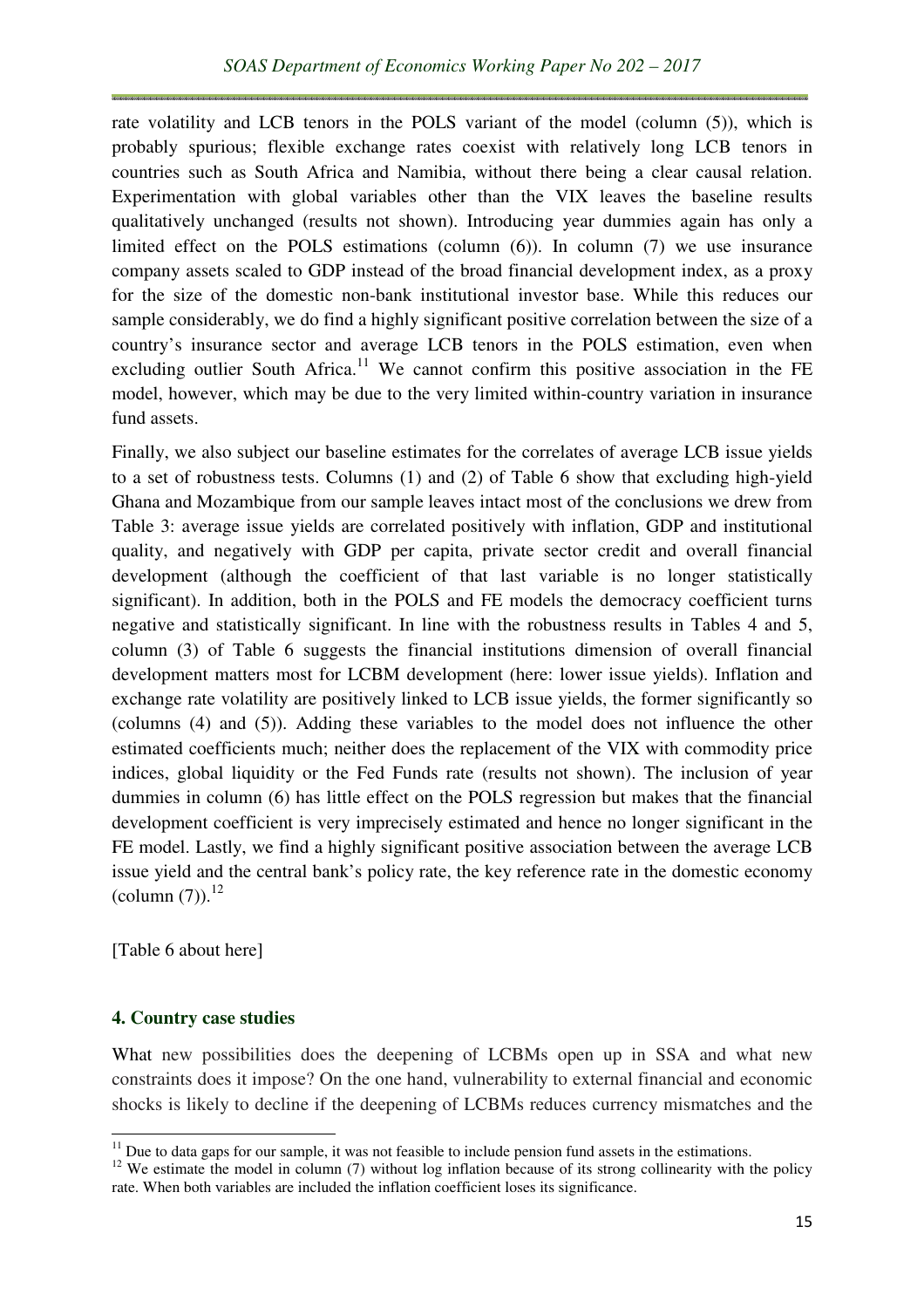dependence on external finance more generally. It should be noted, however, that LCBMs may still be a transmitter of international financial contagion if a high share of LCBs is held by international investors. Furthermore, a greater reliance on domestic capital is likely to reduce governments' exposure to the demands of international donors and financial institutions. On the other hand, new vulnerabilities may emerge if LCBM development is associated with a high concentration of local sovereign bond holdings in the domestic banking sector. In most SSA countries, commercial banks are the dominant holders of sovereign bonds and, as a result, a deepening of LCBMs usually goes hand in hand with increasing interdependence between the state and commercial banks. When there is a greater risk of a sovereign debt crisis, the likelihood of a domestic banking crisis increases and vice versa, a phenomenon often referred to as the sovereign-bank 'doom loop' (e.g., Farhi and Tirole, 2016). To address this problem, a broadening of the investor base is crucial.

The remainder of this section will illustrate these points with brief case studies from Ghana, Kenya and Nigeria. They have been selected from our SSA sample as countries with a LCBM that has become large enough to affect the wider economy and the governments' policy space. Moreover, these three countries vary across different dimensions, most importantly their reliance on external financing and the composition of the investor base of domestic debt.

### **4.1 Ghana**

The composition of Ghana's public debt has changed markedly since the 2000s. In 2005, external debt constituted a major component of Ghana's public debt, amounting to 76% of the total (MOFEP, 2010). In 2014, external debt constituted still the majority of total debt but the domestic debt share amounted to 44% (MOFEP, 2016). The rise in the share of domestic debt reflects two developments. First, external debt declined significantly in 2006 in absolute terms, notably because of Ghana's participation in multilateral debt relief. While Ghana issued large Eurobonds in 2007, 2013, 2014, 2015 and 2016, the proportion of external debt has only increased gradually since debt relief. Second, domestic borrowing has increased significantly from the second half of the 2000s onwards (UNCTAD, 2016). Especially in recent years, Ghana's government has faced large gross financing needs induced by weakening economic performance and compounded by the sharp drop in oil and other commodity prices and by power shortages.

Before the mid-2000s, the government's domestic borrowing in local currency was mainly short-term, especially through Treasury bills. However, from the late 2000s onwards, the government was able to lengthen maturities and to rely more on LCBs (African Financial Markets Initiative, 2016b; UNCTAD, 2016). At end-2012, Treasury bonds with a maturity of one year or more represented 62% of the total domestic debt stock (African Financial Markets Initiative, 2016b). LCBM capitalization amounted on average to 11% of GDP between 2005 and 2014. While Ghana's weakly developed banking sector was not conducive to bond market development, Ghana had high rates of economic growth over the past decade, averaging 9% between 2008 and 2013. Moreover, Ghana scores high with respect to institutional quality, epitomised by relatively efficient public institutions and political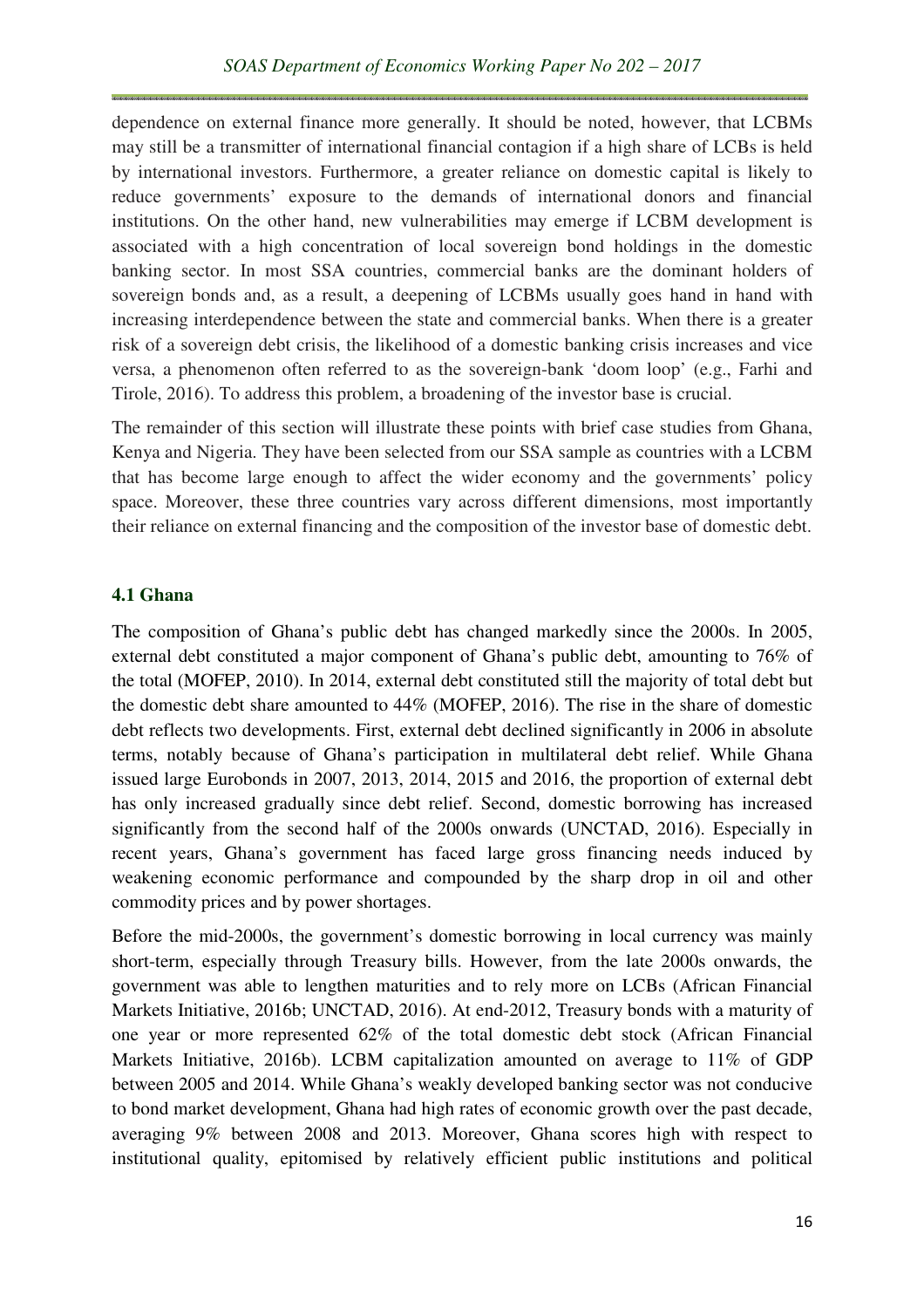stability, which our empirical analysis confirms to be one of the key correlates of LCBM development.

That said, Ghana's government has had problems in lengthening maturities. The average tenor of its LCBs at issuance was only about two years between 2007 and 2014. Half of the outstanding treasury bonds (52%) had a maturity of three years. Only in 2013, the Ghanaian government was able to issue its first seven-year LCB, followed by a 10-year LCB in November 2016, the longest tenor issued so far.

Another challenge is the cost of domestic borrowing. The government has been increasingly able to meet its financing needs through the issuance of LCBs, even though fiscal deficits rose in recent years. To compensate for a greater perceived risk of fiscal unsustainability, however, investors have demanded greater returns on their LCBs. Between 2005 and 2014, average issue yields in Ghana have been around six percentage points higher than in Nigeria and Kenya, for instance, even though average maturities have been considerably shorter (African Financial Markets Initiative, 2016a).

Vulnerabilities in Ghana not only emerge from the costs of domestic borrowing and associated rollover risks but also from the fact that LCBs are mainly held by Ghana's commercial banks. If the Ghanaian government encounters problems in servicing its debt, the stability of the banking sector will also be affected. Greater interdependencies might also have another negative effect, namely weaker enforcement of prudential banking regulation. In the past, Ghana's government was hesitant to employ disciplinary measures against Ghanaian banks which experienced financial distress because they held a high portion of government paper (IMF, 2003). Incentives for regulatory forbearance are likely to increase as the government seeks to expand its medium and long-term borrowing from LCBMs.

That said, Ghana's reliance on LCBMs may also enhance the country's policy space, in at least two ways. First, the combined effect of a still largely domestic investor base and the interdependence between the government and banking sector may lower the risk that investors exit the market when the government's default risk rises in response to economic shocks (Hardie, 2011). Reliance on local capital may thus reduce the vulnerability to the vagaries of financial markets because local capital tends to be more concerned about the longer-term performance and thus more patient than foreign capital. Second, Ghana might be able to enhance its policy autonomy vis-à-vis international donors by further reducing aid dependence. The IMF's seal of approval of Ghana's economic policies is likely to remain important to enhance investor confidence. Yet significant demand for Ghanaian sovereign bonds, both in local and foreign currencies as evident in oversubscriptions of bonds, enhances the government's bargaining power vis-à-vis donors and international financial institutions (Dontoh and Wallace, 2016).

# **4.2 Kenya**

Kenya's LCBM is much more developed than Ghana's, both with respect to size and maturity. Between 2005 and 2014 local currency Treasury bonds outstanding amounted on average to 13% of GDP in Kenya (African Financial Markets Initiative, 2016a). For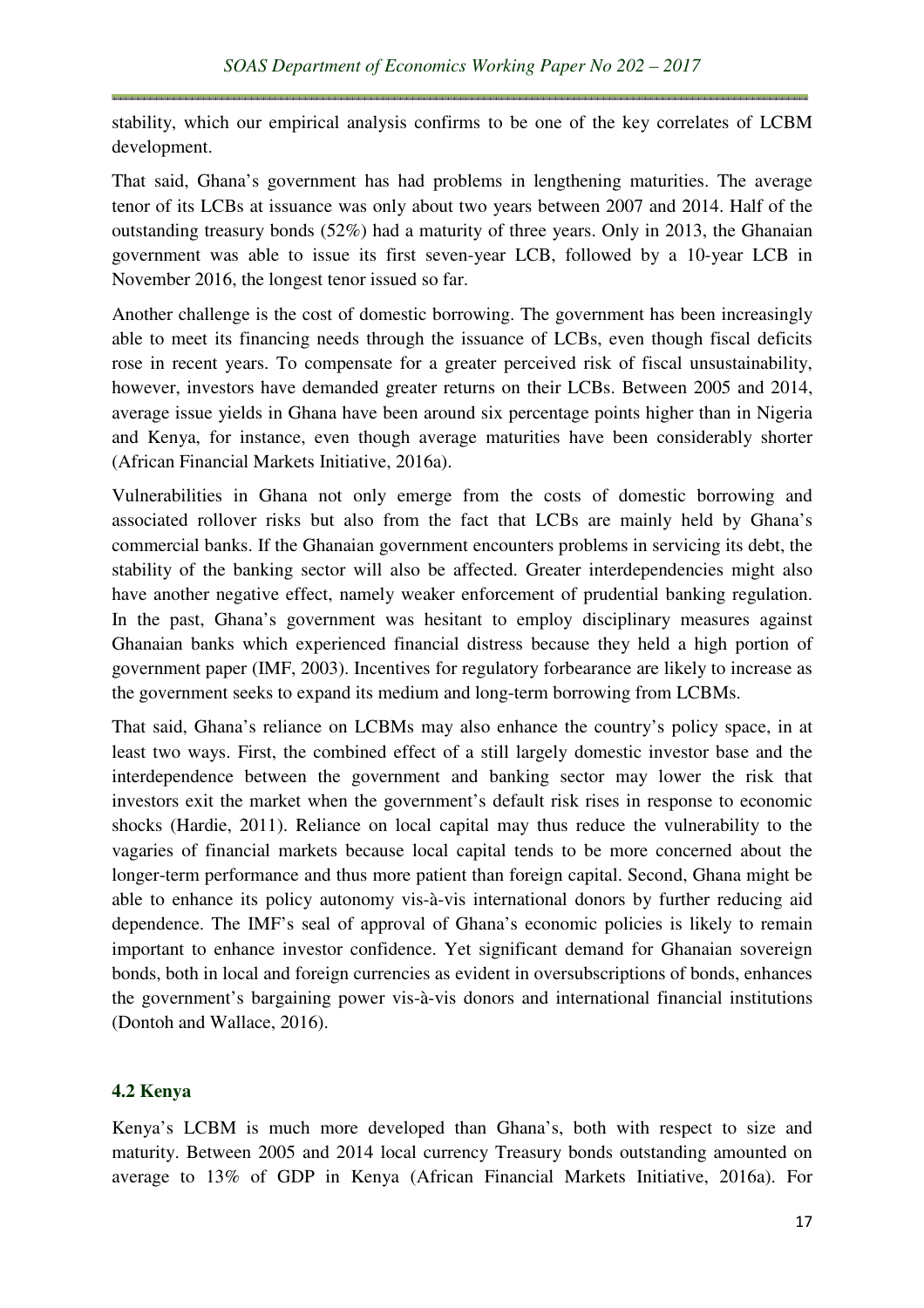comparison, in our 28-country sample only Cabo Verde, Mauritius and South Africa had a higher average LCBM capitalization during the same period, highlighting the great strides that Kenyan authorities have made. The Kenyan government has also been successful in lengthening the tenors of the LCBs it issues. While the ratio of Treasury bills to bonds stood at 73 to 27 in 2001 it stood at 26 to 74 in 2014 (African Financial Markets Initiative, 2014). In 2008, the Central Bank of Kenya (CBK) issued the first LCB with 20-year maturity. This was followed by successful issuance of a 25-year LCB in 2010 and a 30-year 'savings development bond'" to promote private saving in 2011 (Ndung'u, 2011: 1). In 2015, LCBs accounted for 73% of all domestic debt (Republic of Kenya, 2015: 8). The average tenor of outstanding LCBs was about 10 years between 2005 and 2014.

In addition, Kenya has a more diversified investor base for LCBs than most other SSA countries. While non-resident investors play a negligible role in domestic debt markets, holding only about 1% of domestic debt in 2014, resident investors cover a variety of sectors. Commercial banks hold about 48% of LCBs, the insurance sector holds 11%, and 38% is held by other investors, notably pension funds, which are required to invest up to 70% of their assets in government securities (African Financial Markets Initiative, 2016c). Kenyan authorities have also sought to increase participation from the domestic retail sector through several measures. For instance, in 2009 the CBK reduced the minimum amounts required for investments in Treasury bills and bonds from KES 1 million to KES 100,000 and KES 50,000, respectively (UNCTAD, 2016: 74). In addition, the government has sought to encourage retail participation, by means of education initiatives and the development of an mobile phone application, Treasury Mobile Direct, to facilitate mobile phone-based investments and ease redemption of maturing debt. $^{13}$ 

What explains Kenya's relative success in LCBM development? It is probably of no small importance that Kenya's economy has several features which our analysis has identified as key factors associated with a greater capitalization of LCBMs. Specifically, Kenya has a comparatively well-developed banking sector, which is comprised mostly of privately owned domestic banks. Moreover, its banking sector is among the most competitive in SSA, with the assets of the three major banks averaging around 44% of total commercial banking assets between 2005 and 2014. Equally important for the development of Kenya's LCBMs was political initiative. Kenya's government had a thorny relationship with bilateral donors, the World Bank and the IMF throughout the 1990s because these external actors withheld financial assistance out of concerns about the quality of governance, especially in relation to corruption, despite the slow but steady progress the Kenyan government made in improving macroeconomic stability (Grosh and Orvis, 1996; Throup and Hornsby, 1998; IMF, 2008). Finding the route to official borrowing relatively closed and lacking access to financing from international capital markets due to Kenya's perceived high risk of default, Kenya's government began to rely heavily on domestic rather than external borrowing from the late 1990s onwards.

l

<sup>&</sup>lt;sup>13</sup> However, the launch of Kenya's maiden KES 5 billion mobile-phone-only bond, the so-called M-Akiba bond, originally planned for October 2015, has been postponed several times, mainly due to high and volatile interest rates.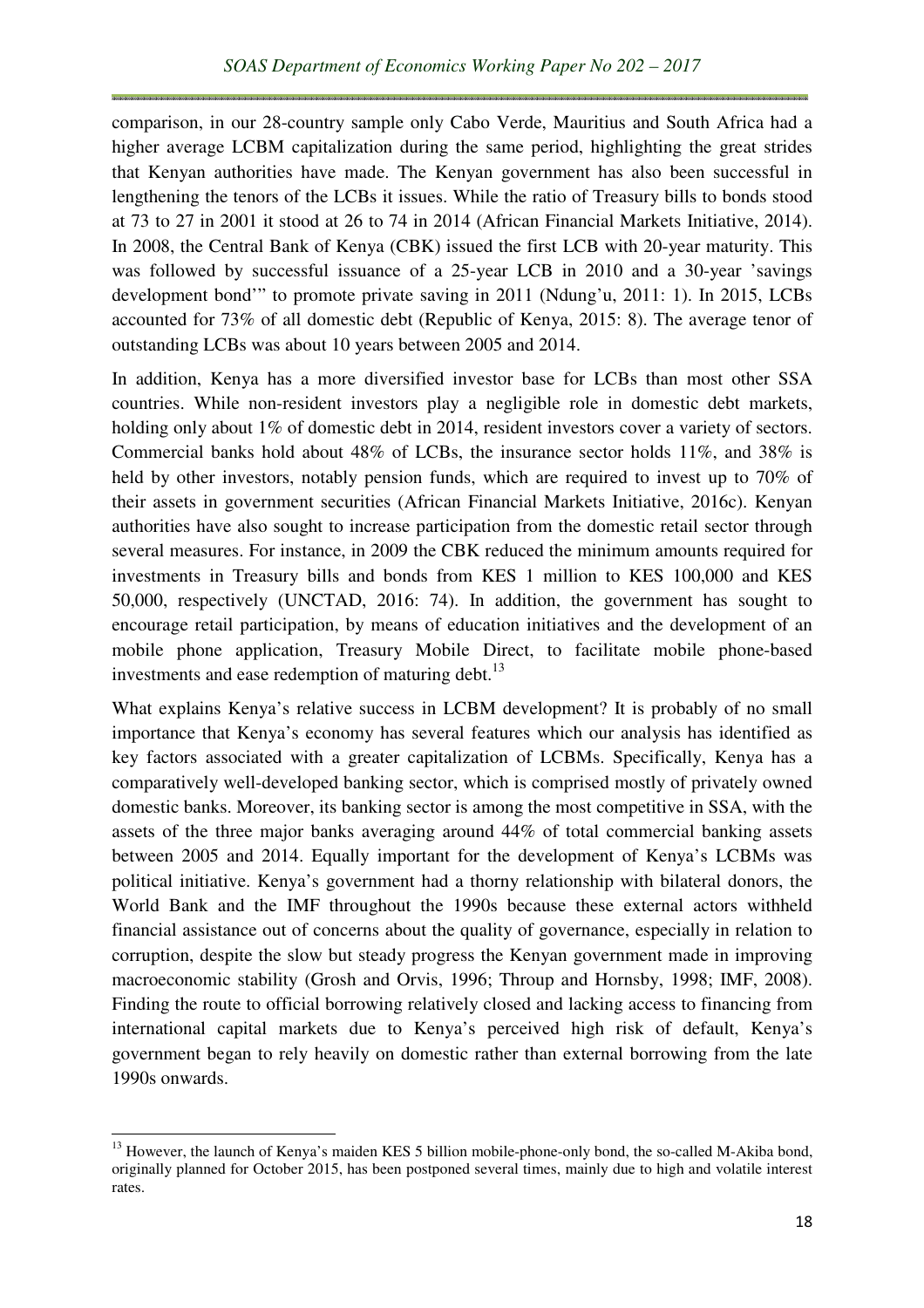To facilitate domestic borrowing and improve the sustainability of public debt, the government stepped up efforts to develop LCBMs, as epitomised by the Market Leaders Forum. The government established this forum in 2001 for consultation and exchange among LCBM participants, notably the CBK, commercial banks, fund managers, the National Treasury, diaspora representatives, insurance companies and investment banks (Ndung'u, 2011; African Financial Markets Initiative, 2016c). The forum's initial objective was to lengthen the tenors of LCBs. Yet over the years it has also served to discuss other LCBM goals of the government such as the development of the secondary market and a diversification of the investor base.

While Kenya's LCBM is relatively dynamic, the government has limited some of the vulnerabilities that may arise from borrowing from LCBMs. In particular, the Kenyan government has developed a strong revenue base with the ratio of taxes to GDP averaging around 15% between 2010 and 2012, which is significantly higher than the average for SSA (World Bank, 2016). Kenya has also reduced rollover risks by lengthening maturity profiles. In addition, yields are significantly lower than in Ghana, enhancing the sustainability of Kenya's debt. While it is difficult to pin down the exact reasons for lower issue yields, it is again notable that Kenya possesses several of the features which our analysis identified as important correlates of lower borrowing costs, including a reasonable level of inflation, averaging 8% between 2005 and 2014; comparatively high institutional quality, around the median in our sample between 2005 and 2014; a relatively well-developed banking sector with private credit to GDP averaging 29% between 2005 and 2014; and a comparatively low share of foreign bank ownership, averaging 29% between 2005 and 2013, which is below the mean and median in our sample.

The development of Kenya's LCBM has also widened the government's policy room. In particular, the ability to rely on domestic long-term financing through LCBMs has allowed the government to finance infrastructure projects, an area in which many SSA countries face resource mobilization challenges. For example, between 2009 and 2014, the Kenyan government issued six LCBs targeted explicitly to infrastructure development. The reliance on domestic financing provides the government with funds over which it has significant discretion and reduces pressures to take into account the reactions of international financial markets or donors in choosing policies.

This is not to say that the government is freed from pressures to maintain fiscal discipline. Kenya's investor base is quite diverse, introducing an element of competition in the LCBM and aiding liquidity in the secondary market. As long as there remain other options besides LCBs for domestic investors, greater competition in the LCBM is likely to result in greater responsiveness of domestic investors to changes in the government's perceived creditworthiness. If only a few dominant domestic banks held a significant portion of government securities, in contrast, each one would be affected significantly by a drop in prices, lowering the incentives to sell bonds quickly when the government's perceived creditworthiness declines. Moreover, pressure to maintain fiscal discipline arises from Kenya's vulnerability to economic, political and environmental shocks. Kenya's economy has large agricultural and tourism sectors and is export-oriented, which means that it is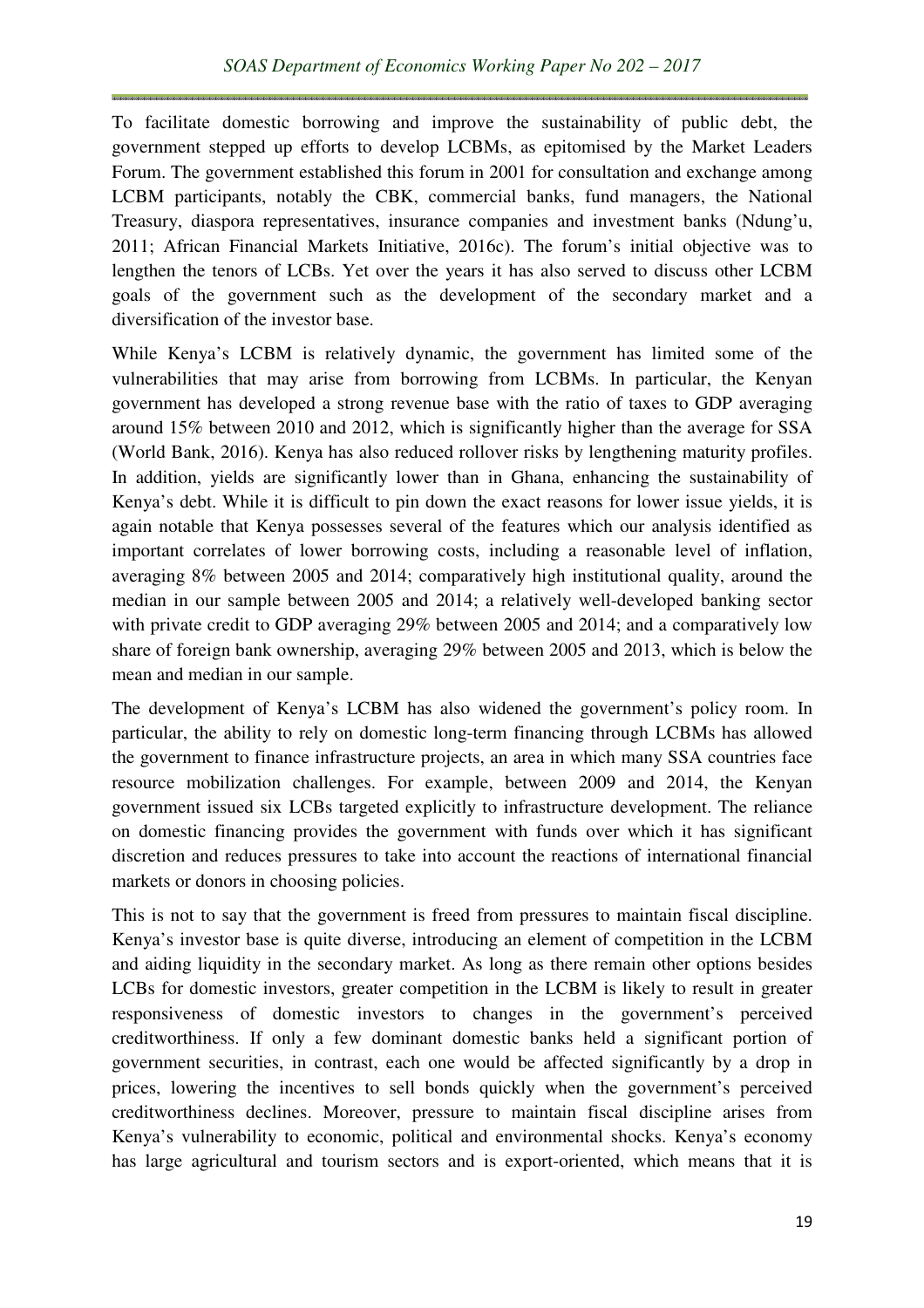vulnerable to shocks arising from drought, terrorism and declines in export demand. Adverse shocks may quickly impair its ability to service external as well as domestic debt.

### **4.3 Nigeria**

l

In relative terms, Nigeria's LCBM is smaller than the markets in Kenya and Ghana, with LCBs outstanding averaging 6% of GDP between 2005 and 2014 (African Financial Markets Initiative, 2016a). In absolute terms, however, it is much larger. Between 2010 and 2014, LCBs outstanding amounted to roughly to US\$ 28 billion in Nigeria, compared to US\$ 6 billion in Ghana and US\$ 9 billion in Kenya. The investor base, although mainly composed of residents, is relatively diversified. Whereas banks hold 39% of LCBs, the Central Bank of Nigeria holds 10% and the non-bank public, which includes the insurance sector, accounts for the remaining 52% (DMO, 2015: 42). So what has driven LCBM expansion in Nigeria? The quality of Nigerian institutions is notoriously limited, which does not help the deepening of LCBMs. However, Nigeria does score high with respect to other categories our empirical analysis has highlighted as important correlates of LCBM capitalization such as a comparatively well-developed and competitive financial sector.

The depth of Nigeria's LCBM also results from concerted efforts of the Nigerian authorities in the early 2000s to rely more on domestic rather than external debt and to develop a secondary market. In particular, Nigeria's government, which had borrowed heavily from international banks and official creditors such as the World Bank in the late 1970s and early 1980s, relied from 2004 onwards increasingly on domestic borrowing. While in 2004 78% of the public debt stock was foreign and 22% domestic, the corresponding figures for 2013 were 16% external and 84% domestic public debt (DMO, 2007: 28; DMO, 2015: 17).<sup>14</sup> The government was also successful in lengthening LCB tenors. While Treasury bills with a maturity of less than a year dominated domestic public debt before 2003, this is no longer the case. In 2015, for instance, the ratio of Treasury bonds to bills was 69 to 31. In addition, the government has increasingly issued longer-term bonds from the late 2000s onwards. Whereas 10-year LCBs represented 20% of domestic issuance in 2007, they accounted for 55% of all tenors issued in 2012 (DMO, 2007: 61; African Financial Markets Initiative, 2016d). LCB maturities available today include 3, 5, 7, 10 and 20 years.

The Nigerian case also demonstrates the opportunities and vulnerabilities arising from deep LCBMs. As with Kenya and Ghana, Nigeria's ability to borrow from LCBMs reduced the reliance on external commercial and concessional financing to meet financing needs. In particular, the government used the proceeds of LCBs to fund its infrastructure deficit and special government stimulus initiatives between 2008 and 2014, when Nigeria felt the repercussions of the global financial crisis and a domestic financial crisis in 2010. Nigeria also largely avoided the vulnerabilities arising from borrowing at shorter maturities and at high costs from the LCBM, partly because a significant portion of this borrowing was not intended to fill financing gaps but rather to stimulate LCBM development (Blommestein and

 $14$  In the medium term the government seeks to decrease the ratio of domestic to external debt to 50-60%, in order to avoid a crowding out of private sector credit. This is evident from Nigeria's past (2011 and 2013) and planned international bond issuance (DMO, 2015).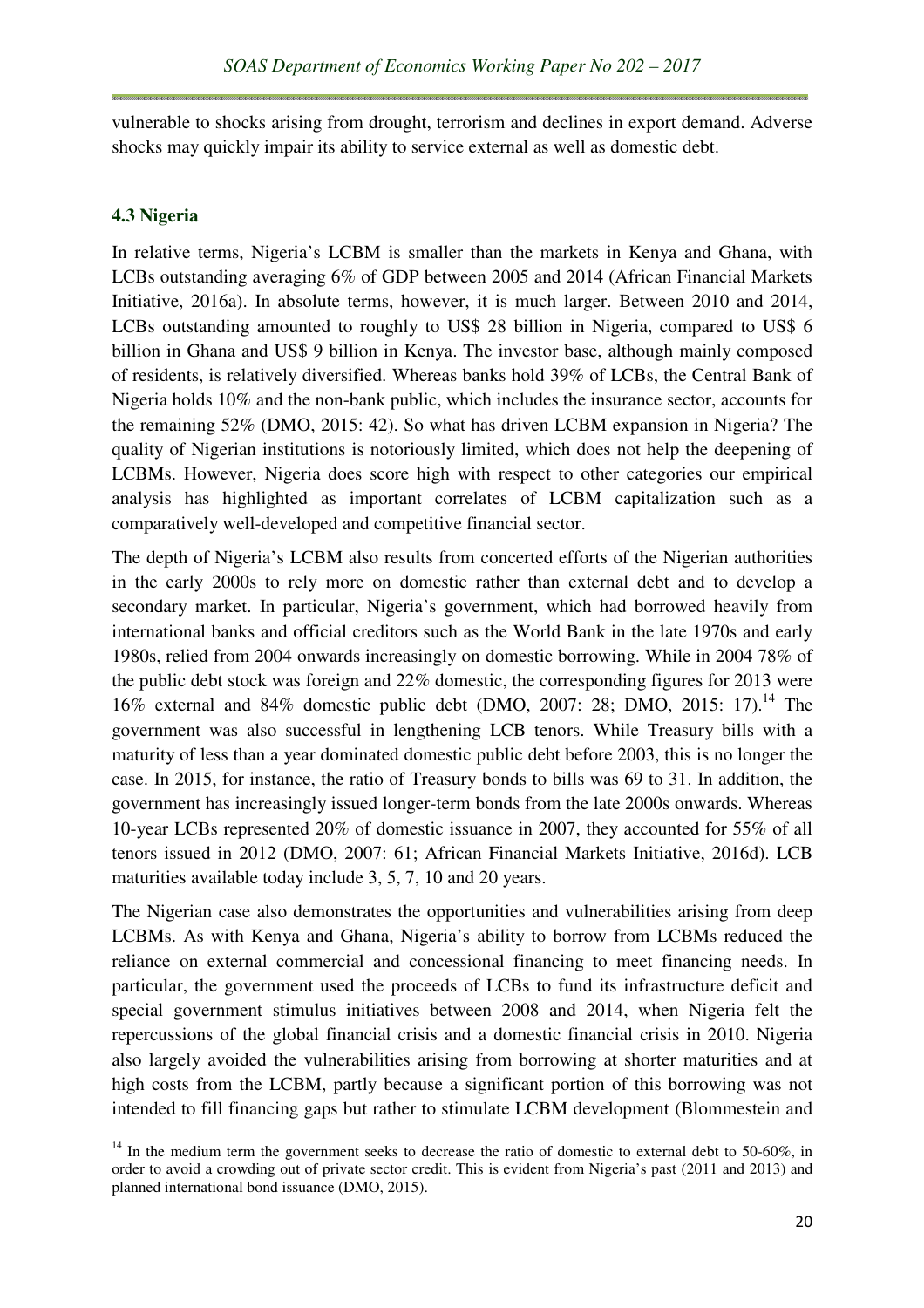Horman, 2007: 228). Especially before Nigeria's banking crisis in 2010, proceeds from oil revenues provided a comfortable cushion to finance recurrent expenditures.

While Nigeria's status as a major oil exporter has at times been a source of economic dynamism and financial market growth, it has, throughout Nigeria's history, also been a regular source of economic volatility and vulnerability. To be sure, a sustained decline in oil revenues has a direct impact on the creditworthiness of a government which derives more than 60% of its revenues from oil exports. Moreover, a decline in oil revenues might also have indirect effects on debt sustainability, as Nigeria's experience in 2015 shows, when foreign investors exited the LCBM. While the LCBM is, as in most other SSA economies, dominated by resident investors, foreign investment increased between 2011 and 2013 from 0.7% to 15%, partly due to a search for higher yields in a low-interest-rate environment and spurred by the inclusion of Nigeria into major benchmark indices for LCBs in emerging markets, most notably the JP Morgan Government Bond Index for Emerging Markets and Barclays Emerging Markets Local Currency Government Index (Minto, 2012; UNCTAD, 2016: 78). When the Nigerian government introduced restrictions on exchange transactions to deal with foreign exchange shortages arising from low oil-prices and revenues in 2014, foreign investors became concerned about the liquidity of their investments. Such concerns prompted JP Morgan and Barclays to exclude Nigeria from their LCB indices in 2015 and 2016 respectively. These exclusions, in turn, caused foreign investors to exit and LCB yields to rise. This episode illustrates once more the financial stability risks associated with foreign portfolio capital inflows, especially if domestic markets are still shallow. Foreign investment into LCBMs may certainly provide a welcome boost to liquidity and helps diversifying the investor base, but a rapid build-up of foreign investor positions as in Nigerian LCBMs between 2011 and 2013 can be problematic. The Nigerian case underlines the importance of building a base of 'patient capital' that is less likely to exit as soon as market conditions deteriorate.

# **5. Conclusions**

Our empirical analysis of the drivers underlying the development of LCMs in SSA has yielded several interesting results. Importantly, our findings suggest that LCBM capitalization is not only related to democracy, institutional quality and financial development, but also to financial system structure in SSA. In particular, according to our estimation results, a high concentration in the banking sector correlates negatively with LCBM capitalization, possibly reflecting close cooperation/collusion between governments and a few dominant banks. A large presence of foreign-owned banks also correlates negatively with LCBM capitalization, arguably because foreign-owned banks enjoy more alternative investment opportunities abroad than domestic institutions.

A further contribution made in this paper is our analysis of tenors and issue yields of LCBs in SSA. We find that both the size of a country's banking sector and its broader financial development are positively correlated with average LCB tenors. Democracy, a proxy of government credibility, and a stable inflation environment matter too for attracting investments into longer-tenor LCBs. As regards LCB issue yields, financial and economic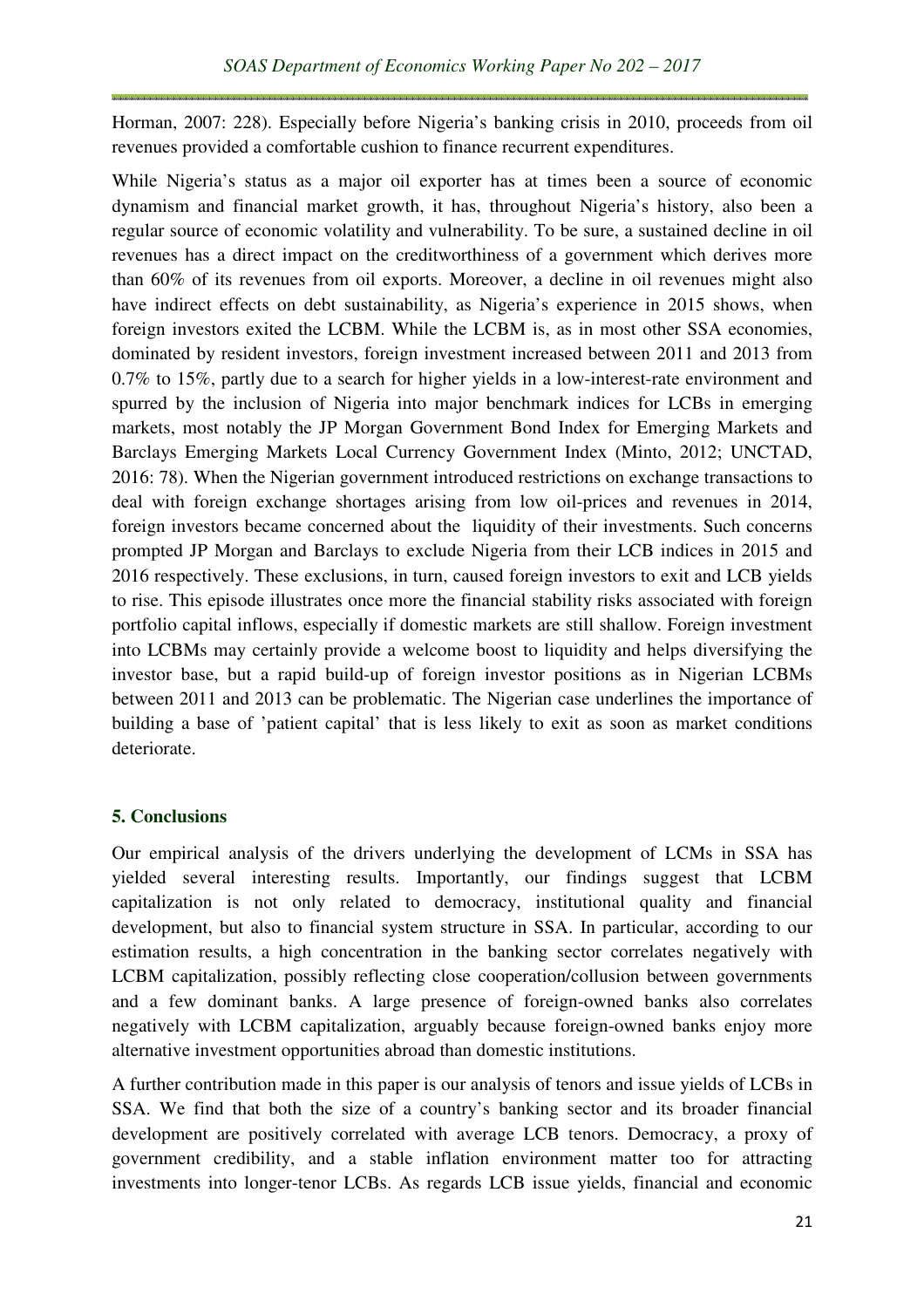development and, above all, inflation appear to be important factors. Using Ghana, Kenya and Nigeria as illustrative case studies, we have also highlighted the importance of diversifying the investor base in order to develop liquid and stable markets. While foreign investment into LCBMs can spur market development, at the same time it increases the risk of international financial contagion and capital flight in case of external shocks. Moreover, the domestic investor base needs to be sufficiently diversified in order to avoid too high a concentration of LCB holdings in the domestic banking sector, which could contain the seeds of a sovereign-debt-cum-banking-crisis.

We acknowledge that limited within-country variation in our LCBM capitalization, LCB tenor and LCB issue yield samples is an important drawback to our econometric analysis. Longer time series, preferably at a higher frequency, would help to achieve better identification of any causal relations between different dimensions of LCBM development and the covariates we employ in this paper. Ideally, we would use individual bond-level data, allowing us to construct more detailed measures of LCBM development at various points in time. In addition, we believe it would be interesting to study secondary market variables such as LCBM turnover, bid-ask spreads and the evolution of secondary market yields of LCBs in SSA. Currently such data are, however, not available (not publicly at least) for most countries in the region. Other avenues for further research include a more in-depth inquiry of the effects of LCBM investor base composition and of the regional aspects of LCBM development in SSA.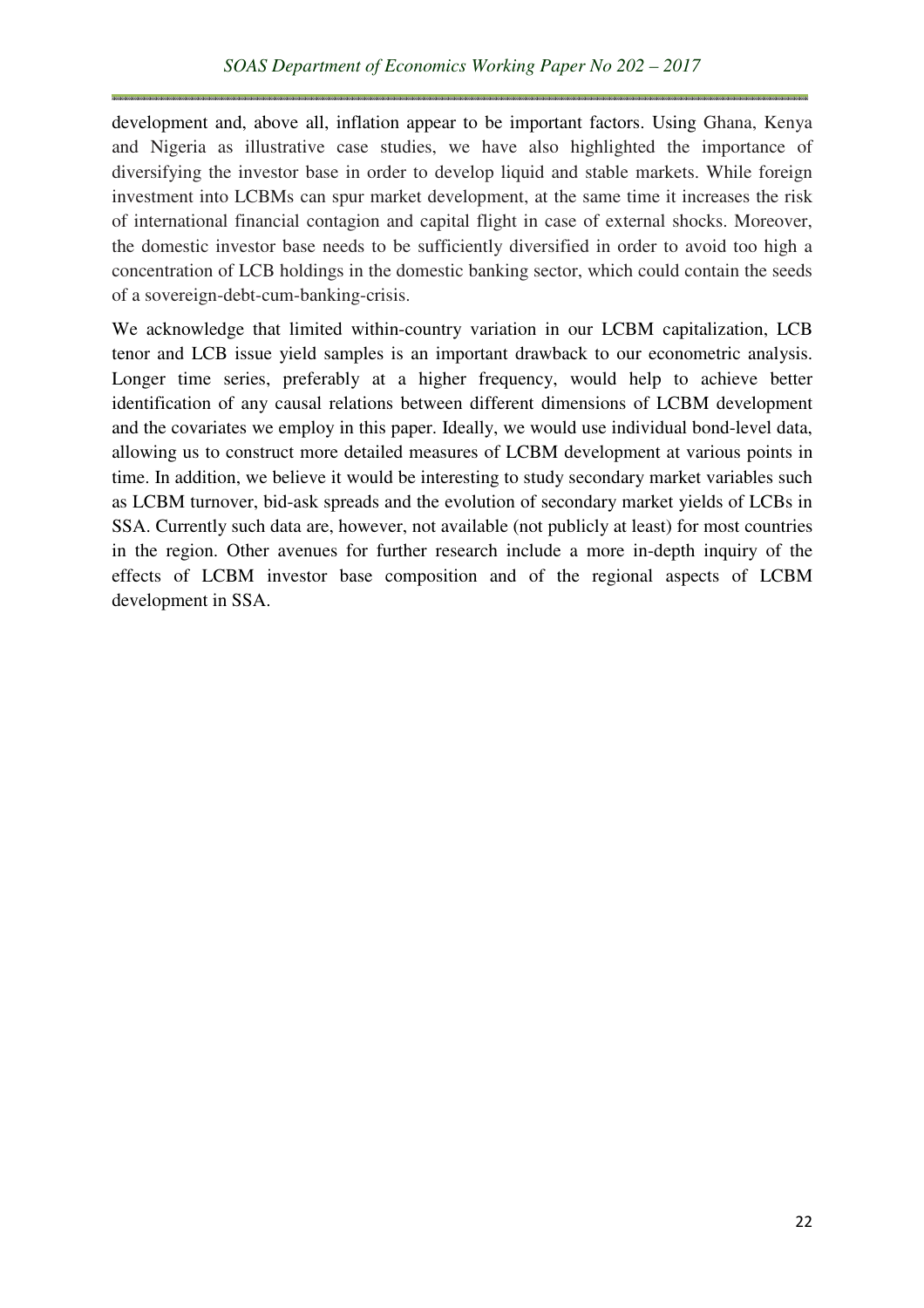#### **References**

- Adams, P. 2015. Africa Debt Rising*. Counterpoints, January 2015.* London: Africa Research Institute.
- African Financial Markets Initiative. 2014. *Expansion of the Kenyan Bond Market* [Online]. Abidjan: African Development Bank. Available: http://www.africanbondmarkets.org/en/news-events/african-bond-marketreview/article/expansion-of-the-kenyan-bond-market-52164/ [Accessed 10 November 2016].
- African Financial Markets Initiative. 2016a. *Afmi* [Online]. Abidjan: African Development Bank. Available: http://www.africanbondmarkets.org/en/ [Accessed 2 November 2016].
- African Financial Markets Initiative. 2016b. *Ghana* [Online]. Abidjan: African Development Bank. Available: http://www.africanbondmarkets.org/en/country-profiles/westafrica/ghana/ [Accessed 02 November 2016].
- African Financial Markets Initiative. 2016c. *Kenya* [Online]. Abidjan: African Development Bank. Available: http://www.africanbondmarkets.org/en/country-profiles/eastafrica/kenya/ [Accessed 10 November 2016].
- African Financial Markets Initiative. 2016d. *Nigeria* [Online]. Abidjan: African Development Bank. Available: http://www.africanbondmarkets.org/en/country-profiles/westafrica/nigeria/ [Accessed 2 November 2016].
- Battaile, B., Hernández, F. L. and Norambuena, V. 2015. Debt Sustainability in Sub-Saharan Africa. Unraveling Country-Specific Risks*. Policy Research Working Papers 7523.*  Washington, D.C.: World Bank.
- Berensmann, K., Dafe, F. and Volz, U. 2015. Developing Local Currency Bond Markets for Long-Term Development Financing in Sub-Saharan Africa. *Oxford Review of Economic Policy,* 31 (3-4), 350-378.
- Bhattacharyay, B. N. 2013. Determinants of Bond Market Development in Asia. *Journal of Asian Economics,* 24, 124-137.
- Blommestein, H. J. and Horman, G. 2007. Government Debt Management and Bond Markets in Africa. *Financial Market Trends,* 2007 (1).
- Brownbridge, M., Harvey, C. and Fritz Gockel, A. (eds.) 1998. *Banking in Africa: The Impact of Financial Sector Reform since Independence.* Oxford and Trenton, NJ: James Currey and Africa World Press.
- Bua, G., Pradelli, J. and Presbitero, A. F. 2014. Domestic Public Debt in Low-Income Countries: Trends and Structure. *Review of Development Finance,* 4 (1), 1-19.
- Burger, J. D. and Warnock, F. E. 2006. Local Currency Bond Markets*. NBER Working Paper 12552.* Cambridge: National Bureau of Economic Research.
- Cassimon, D., Essers, D. and Verbeke, K. 2015. What to Do after the Clean Slate? Post-Relief Public Debt Sustainability and Management*. Working Paper Nr. 3.* Brussels: Belgian Policy Research Group on Financing for Development.
- Cassimon, D., Essers, D. and Verbeke, K. 2016. The Changing Face of Rwandan Public Debt*. Working Paper Nr. 14.* Brussels: Belgian Policy Research Group on Financing for Development.
- Claessens, S., Klingebiel, D. and Schmukler, S. L. 2007. Government Bonds in Domestic and Foreign Currency: The Role of Institutional and Macroeconomic Factors. *Review of International Economics,* 15 (2), 370-413.
- Didier, T. and Schmukler, S. L. 2014. Debt Markets in Emerging Economies: Major Trends. *Comparative Economic Studies,* 56 (2), 200-228.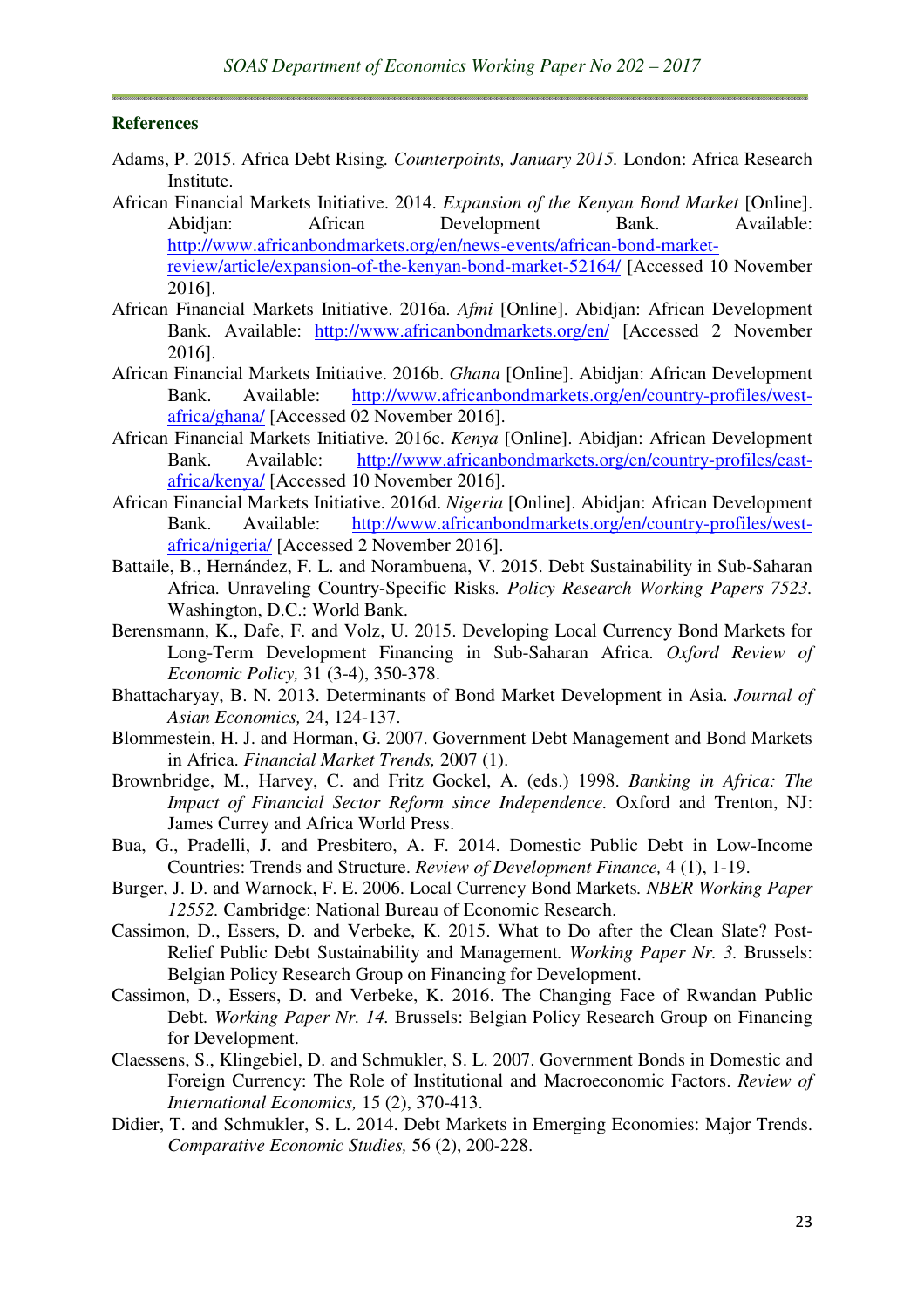- DMO. 2007. *2007 Annual Report and Statement of Accounts.* Abuja: Debt Management Office.
- DMO. 2015. *2015 Annual Report and Statement of Accounts.* Abuja: Debt Management Office.
- Dontoh, E. and Wallace, P. 2016. *Ghana's Eurobond Loosens IMF Straitjacket Ahead of Elections* [Online]. London: Bloomberg. Available: http://www.bloomberg.com/news/articles/2016-09-13/ghana-s-new-eurobond-softensimf-straitjacket-ahead-of-elections [Accessed 2 November 2016].
- Du, W. and Schreger, J. 2016. Local Currency Sovereign Risk. *The Journal of Finance,* 71 (3), 1027-1070.
- Eichengreen, B. and Hausmann, R. 1999. Exchange Rates and Financial Fragility. *New Challenges for Monetary Policy.* Kansas City, MO: Federal Reserve Bank of Kansas City, 329-368.
- Eichengreen, B., Panizza, U. and Borensztein, E. 2008. Prospects for Latin American Bond Markets: A Cross-Country View. *In:* E. Borensztein, K. Cowan, B. Eichengreen and U. Panizza (eds.), *Bond Markets in Latin America: On the Verge of a Big Bang?* Cambridge and London: MIT Press.
- Essers, D., Blommestein, H. J., Cassimon, D. and Flores, P. I. 2016. Local Currency Bond Market Development in Sub-Saharan Africa: A Stock-Taking Exercise and Analysis of Key Drivers. *Emerging Markets Finance and Trade,* 52 (5), 1167-1194.
- Gevorkyan, A. V. and Kvangraven, I. H. 2016. Assessing Recent Determinants of Borrowing Costs in Sub-Saharan Africa. *Review of Development Economics,* 20 (4), 721-738.
- Grosh, B. and Orvis, S. 1996. Democracy, Confusion, or Chaos: Political Conditionality in Kenya. *Studies in Comparative International Development,* 31 (4), 46-65.
- Gueye, C. A. and Sy, A. N. R. 2015. Beyond Aid: How Much Should African Countries Pay to Borrow? *Journal of African Economies,* 24 (3), 352-366.
- Hardie, I. 2011. How Much Can Governments Borrow? Financialization and Emerging Markets Government Borrowing Capacity. *Review of International Political Economy,* 18 (2), 141-167.
- IMF. 2003. *Ghana: Financial System Stability Assessment Update.* Washington, D.C.: International Monetary Fund.
- IMF. 2008. *Kenya: Ex Post Assessment of Longer-Term Program Engagement.* Washington, D.C.: International Monetary Fund.
- IMF, Bank, W., EBRD and OECD. 2013. *Local Currency Bond Markets a Diagnostic Framework.* Washington DC: IMF.
- Jácome, L. I., Matamoros-Indorf, M., Sharma, M. and Townsend, S. 2012. *Central Bank Credit to the Government: What Can We Learn from International Practices?*  Washington, D.C. : International Monetary Fund
- Mecagni, M., Canales Kriljenko, J. I., Gueye , C. A., Mu, Y., Yabara, M. and Weber, S. 2014. Issuing International Sovereign Bonds: Opportunities and Challenges for Sub-Saharan Africa*. African Department Paper No. 14/02.* Washington, D.C.: International Monetary Fund.
- Merotto, D., Stucka, T. and Thomas, M. R. 2015. African Debt since Hipc: How Clean Is the Slate? MFM Global Practice Discussion Paper, No. 2. Washington, D.C.: World Bank.
- Minto, R. 2012. *Nigeria: The (Inde)X-Factor Slashes Yields* [Online]. London: Financial Times. Available: https://www.ft.com/content/76199076-fafe-3b20-a266 fee5e848311e [Accessed 10 November 2016].
- MOFEP. 2010. *Public Debt Stock Time Series* [Online]. Accra: Government of Ghana. Available: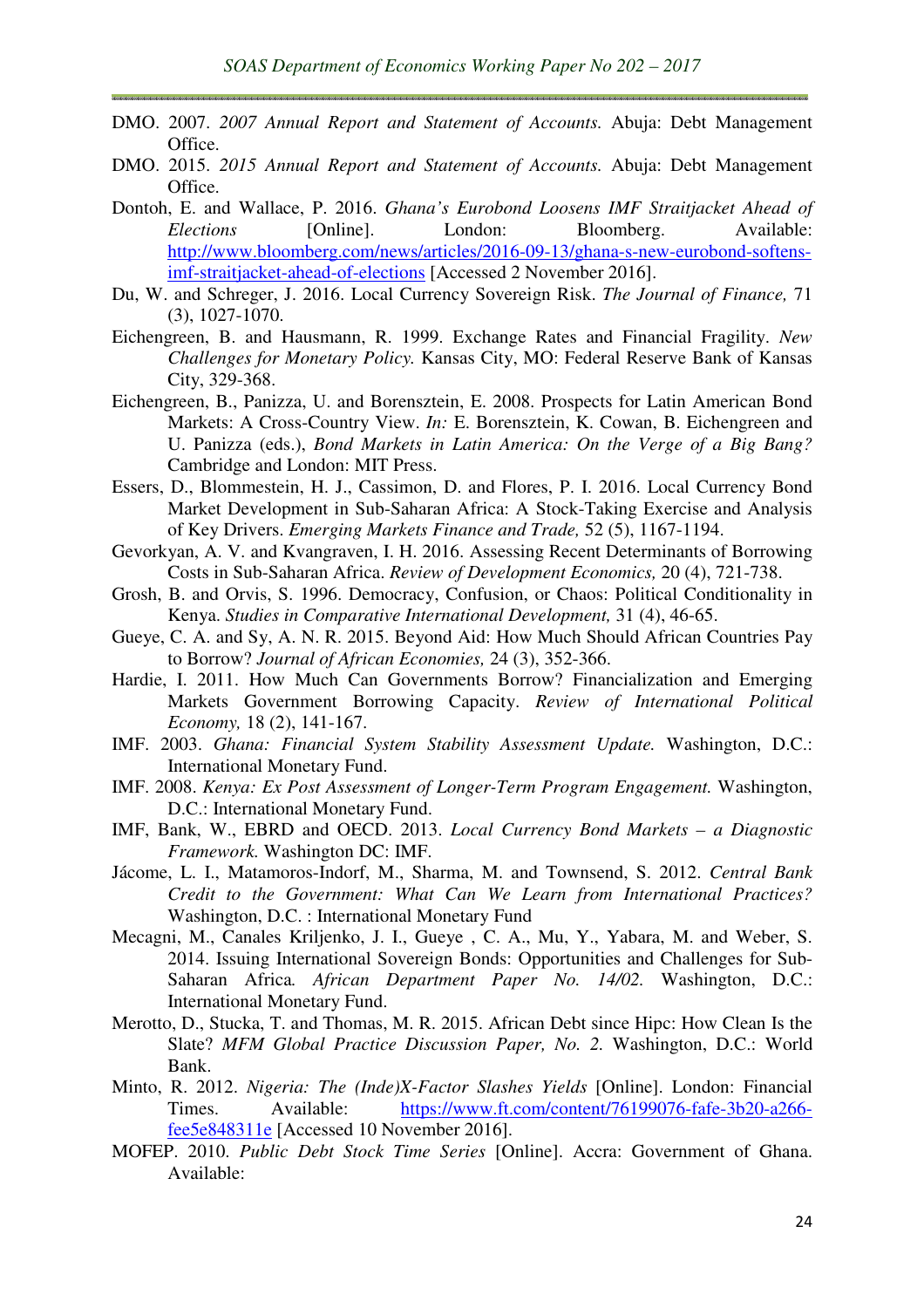http://www.mofep.gov.gh/sites/default/files/docs/dmd/Public\_Debt\_Stock\_Time\_Seri es\_w\_new\_GDP.pdf [Accessed 17 November 2016].

MOFEP. 2016. *Ghana's Turnaround Story* [Online]. Accra: Government of Ghana. Available: http://www.mofep.gov.gh/sites/default/files/reports/Ghana%20Investor%20Presentati

on-%20on%20the%20%27State%20of%20the%20Economy%27.pdf [Accessed 17 November 2016 2016].

- Mu, Y., Phelps, P. and Stotsky, J. G. 2013. Bond Markets in Africa. *Review of Development Finance,* 3 (3), 121-135.
- Ncube, M. and Brixiová, Z. 2015. Public Debt Sustainability in Africa: Building Resilience and Challenges Ahead. *Development Policy Review,* 33 (5), 555-580.
- Ndung'u, N. 2011. *Launch of the Reconstituted Market Leaders Forum* [Online]. Basel: Bank for International Settlements. Available: http://www.bis.org/review/r110818c.pdf [Accessed 10 November 2016].
- Olabisi, M. and Stein, H. 2015. Sovereign Bond Issues: Do African Countries Pay More to Borrow? *Journal of African Trade,* 2 (1–2), 87-109.
- Panizza, U. 2010. Is Domestic Debt the Answer to Debt Crises? *In:* B. Herman, J. A. Ocampo and S. Spiegel (eds.), *Overcoming Developing Country Debt Crises.* Oxford: Oxford University Press, 91-110.
- Presbitero, A. F., Ghura, D., Adedeji, O. S. and Njie, L. 2016. Sovereign Bonds in Developing Countries: Drivers of Issuance and Spreads. *Review of Development Finance,* 6 (1), 1-15.
- Prizzon, A. and Mustapha, S. 2014. Debt Sustainability in Hipcs in a New Age of Choice*. ODI Working Paper, No. 397.* London: Overseas Development Institute.
- Reinhart, C. M. and Rogoff, K. 2009. *This Time Is Different: Eight Centuries of Financial Folly.* Princeton, New Jersey: Princeton University Press.
- Republic of Kenya. 2015. *Medium Term Debt Management Strategy 2015.* Nairobi: National Treasury.
- Rethel, L. 2010. The New Financial Development Paradigm and Asian Bond Markets. *New Political Economy,* 15 (4), 493-517.
- Rethel, L. 2012. Each Time Is Different! The Shifting Boundaries of Emerging Market Debt. *Global Society,* 26 (1), 123-143.
- Svirydzenka, K. 2016. Introducing a New Broad-Based Index of Financial Development*. IMF Working Paper 16/5.* Washington, D.C. : International Monetary Fund
- Sy, A. N. R. 2015. *Trends and Developments in African Frontier Bond Markets.* Washington, D.C. : Brookings Institutions.
- Throup, D. and Hornsby, C. 1998. *Multi-Party Politics in Kenya: The Kenyatta & Moi States & the Triumph of the System in the 1992 Election.* Oxford: James Currey.
- UNCTAD. 2016. *Economic Development in Africa Report 2016: Debt Dynamics and Development Finance in Africa.* Geneva: UNCTAD.
- World Bank 2016. World Development Indicators. 14 October 2016 ed. Washington: World Bank.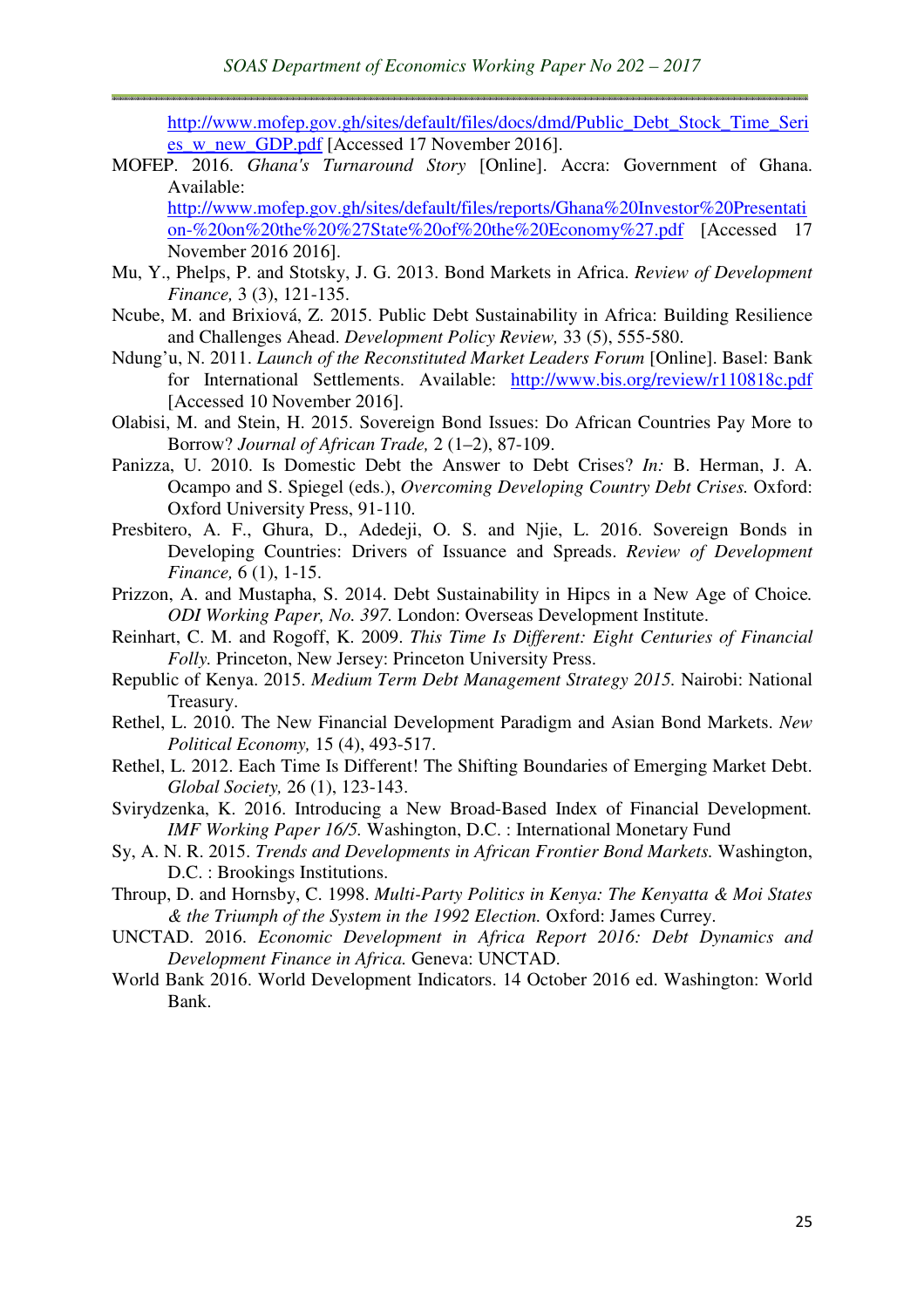#### **Acknowledgments**

We are grateful to Cedric Mbeng Mezui, Judicael Guihy and Tarak Hosni of the African Financial Market Initiative (AFMI) for sharing the data underlying the African Financial Markets Database (AFMD) and for useful discussions. The views expressed in this paper, as well as any remaining errors, are those of the authors only.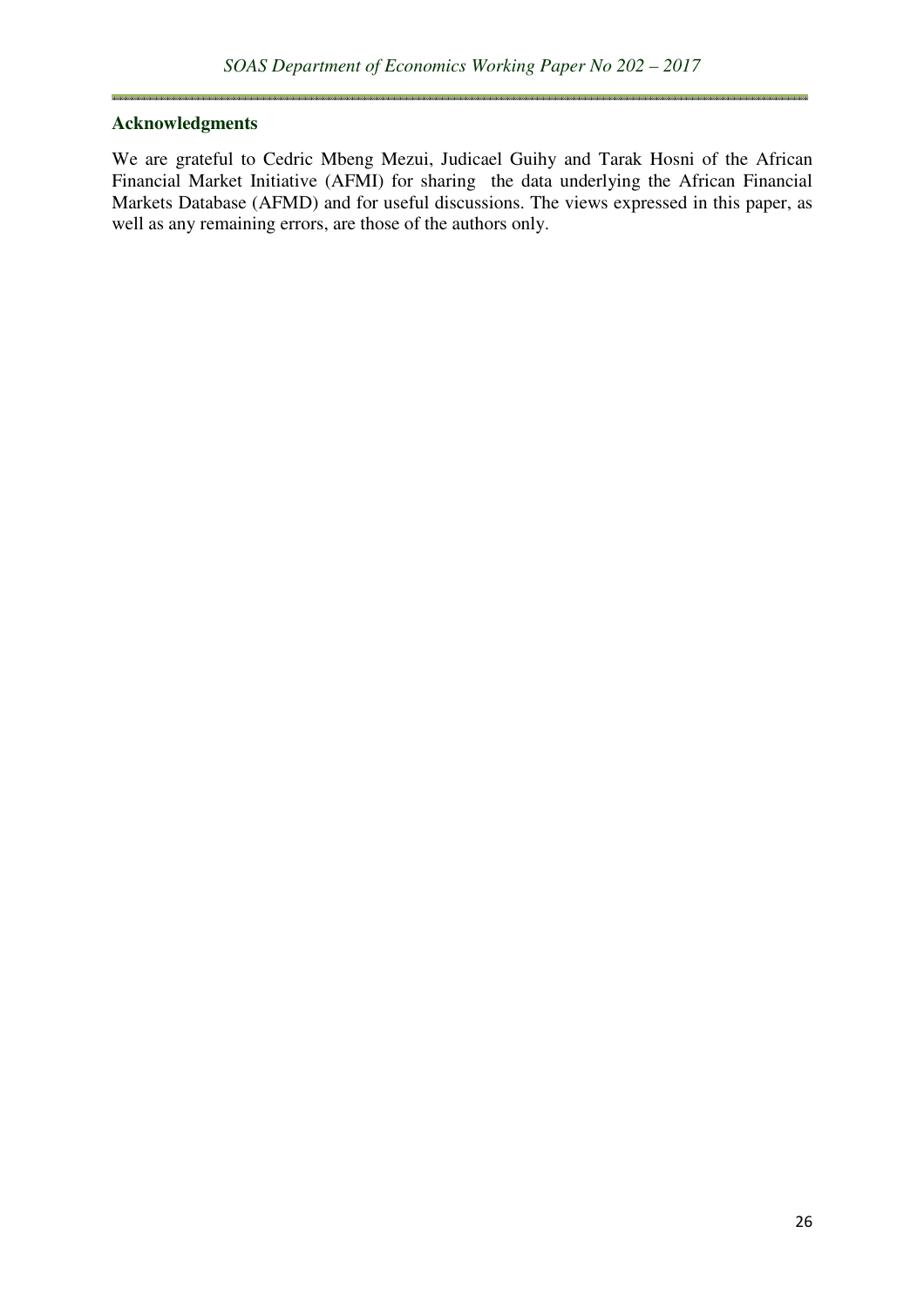#### **Table 1: Baseline regression results for LCBM capitalization**

|                             |            |             |             | <b>POLS</b> |            |             | $\overline{\mathbf{FE}}$ |           |           |           |            |           |  |  |  |
|-----------------------------|------------|-------------|-------------|-------------|------------|-------------|--------------------------|-----------|-----------|-----------|------------|-----------|--|--|--|
|                             | (1)        | (2)         | (3)         | (4)         | (5)        | (6)         | (1)                      | (2)       | (3)       | (4)       | (5)        | (6)       |  |  |  |
| Log GDP                     | 0.360      | 0.430       | 0.401       | 0.497       | $-0.491$   | 1.423***    | $-2.732$                 | $-3.291$  | 2.941     | 2.823     | $-4.759$   | 3.014     |  |  |  |
|                             | [0.449]    | [0.414]     | [0.538]     | [0.594]     | [0.878]    | [0.435]     | [12.129]                 | [12.188]  | [12.452]  | [13.576]  | [14.682]   | [16.360]  |  |  |  |
| Log GDP per cap.            | $0.982*$   | $0.926*$    | $0.974*$    | 0.252       | 0.397      | $-0.957+$   | 6.776                    | 7.379     | $-0.122$  | 0.442     | 9.166      | 0.645     |  |  |  |
|                             | [0.558]    | [0.526]     | [0.529]     | [0.729]     | [0.758]    | [0.720]     | [14.294]                 | [14.339]  | [14.366]  | [16.394]  | [17.539]   | [20.005]  |  |  |  |
| Av. fiscal balance          | $-0.399**$ | $-0.367***$ | $-0.386***$ | $-0.463***$ | $-0.371**$ | $-0.466***$ | 0.005                    | $-0.001$  | $-0.004$  | 0.000     | 0.025      | $-0.093$  |  |  |  |
|                             | [0.149]    | [0.124]     | [0.120]     | [0.113]     | [0.160]    | [0.151]     | [0.074]                  | [0.075]   | [0.081]   | [0.080]   | [0.094]    | [0.072]   |  |  |  |
| Log inflation               | 5.233      | 3.597       | 3.606       | $-3.437$    | $-0.196$   | $-2.230$    | 4.587                    | 4.437     | 6.887     | 9.502     | 9.419      | 12.771    |  |  |  |
|                             | [4.480]    | [4.216]     | [4.485]     | [4.310]     | [5.332]    | [4.153]     | [7.546]                  | [7.558]   | [7.389]   | [7.694]   | [9.225]    | [12.167]  |  |  |  |
| Cap. acc. openness          | $0.554+$   | $0.536+$    | 0.572       | 0.310       | $-0.054$   | $0.700+$    | 1.198                    | 1.212     | 0.929     | $-1.014$  | $-0.728$   | $-0.876$  |  |  |  |
|                             | [0.397]    | [0.405]     | [0.446]     | [0.551]     | [0.615]    | [0.468]     | [1.739]                  | [1.741]   | [1.487]   | [0.977]   | [1.068]    | [1.065]   |  |  |  |
| British legal origins       | $-0.062$   | $-0.066$    | $-0.187$    | $-0.741$    | $-0.220$   | $-1.671$    |                          |           |           |           |            |           |  |  |  |
|                             | [0.773]    | [0.717]     | [0.837]     | [0.918]     | [0.840]    | [1.335]     |                          |           |           |           |            |           |  |  |  |
| Democracy                   |            | $2.760+$    | $2.965+$    | $3.298 +$   | $2.791+$   | 0.316       |                          | 2.535     | $-1.958$  | $-1.119$  | $-2.605$   | 1.146     |  |  |  |
|                             |            | [2.026]     | [2.075]     | [2.207]     | [1.945]    | [1.821]     |                          | [3.291]   | [3.945]   | [4.110]   | [4.362]    | [4.301]   |  |  |  |
| Institutional quality       |            |             | 0.029       | 0.740       | $-0.051$   | 2.658       |                          |           | 13.128**  | 10.006*   | $7.674+$   | 11.405*   |  |  |  |
|                             |            |             | [2.071]     | [1.909]     | [1.922]    | [2.167]     |                          |           | [6.308]   | [5.619]   | [4.786]    | [6.518]   |  |  |  |
| Private credit              | $0.221***$ | $0.211***$  | $0.210***$  |             |            |             | 0.276                    | 0.276     | 0.244     |           |            |           |  |  |  |
|                             | [0.028]    | [0.031]     | [0.036]     |             |            |             | [0.221]                  | [0.221]   | [0.199]   |           |            |           |  |  |  |
| Fin. development            |            |             |             | 52.504***   | 56.292***  | 51.072***   |                          |           |           | $57.163+$ | $74.842+$  | 51.027    |  |  |  |
|                             |            |             |             | [7.595]     | [8.975]    | [8.895]     |                          |           |           | [42.629]  | [46.113]   | [55.909]  |  |  |  |
| Bank concentration          |            |             |             |             | $-0.097*$  |             |                          |           |           |           | $-0.089+$  |           |  |  |  |
|                             |            |             |             |             | [0.057]    |             |                          |           |           |           | [0.052]    |           |  |  |  |
| Foreign bank share          |            |             |             |             |            | $-0.035+$   |                          |           |           |           |            | $-0.063$  |  |  |  |
|                             |            |             |             |             |            | [0.024]     |                          |           |           |           |            | [0.082]   |  |  |  |
| <b>VIX</b>                  | 0.001      | $-0.004$    | 0.004       | 0.005       | 0.022      | 0.006       | $-0.047+$                | $-0.046$  | $-0.062+$ | $-0.071*$ | $-0.059+$  | $-0.059$  |  |  |  |
|                             | [0.036]    | [0.035]     | [0.038]     | [0.034]     | [0.035]    | [0.034]     | [0.036]                  | [0.036]   | [0.037]   | [0.038]   | [0.041]    | [0.046]   |  |  |  |
| Constant                    | $-31.898+$ | $-25.521$   | $-26.036$   | 7.631       | 1.511      | 9.374       | $-61.786$                | $-65.807$ | $-57.291$ | $-72.003$ | $-105.418$ | $-89.617$ |  |  |  |
|                             | [21.502]   | [19.444]    | [21.370]    | [22.246]    | [25.209]   | [20.913]    | [90.237]                 | [90.167]  | [89.690]  | [107.721] | [120.003]  | [148.153] |  |  |  |
| Observations                | 270        | 270         | 254         | 261         | 242        | 232         | 270                      | 270       | 254       | 261       | 242        | 232       |  |  |  |
| Countries                   | 27         | 27          | 26          | 27          | 26         | 23          | $27\,$                   | $27\,$    | 26        | 27        | 26         | 23        |  |  |  |
| Overall $F$ <i>p</i> -value | 0.000      | 0.000       | 0.000       | 0.000       | 0.000      | 0.000       | 0.000                    | 0.000     | 0.001     | 0.002     | 0.010      | 0.000     |  |  |  |
| $R^2/R^2$ -within (FE)      | 0.782      | 0.786       | 0.792       | 0.755       | 0.771      | 0.781       | 0.354                    | 0.355     | 0.367     | 0.321     | 0.428      | 0.297     |  |  |  |
| Intra-class corr. ρ         |            |             |             |             |            |             | 0.828                    | 0.852     | 0.789     | 0.745     | 0.941      | 0.758     |  |  |  |
| Hausman <i>p</i> -value     |            |             |             |             |            |             | 0.000                    | 0.000     | 0.002     | 0.000     | 0.004      | 0.000     |  |  |  |

Notes: Dependent variable is outstanding LCBs (% of GDP). Sample countries, years and variables as defined in the text and Tables A1 and A2. All independent variables are one-year lagged,<br>except for VIX. Standard errors, c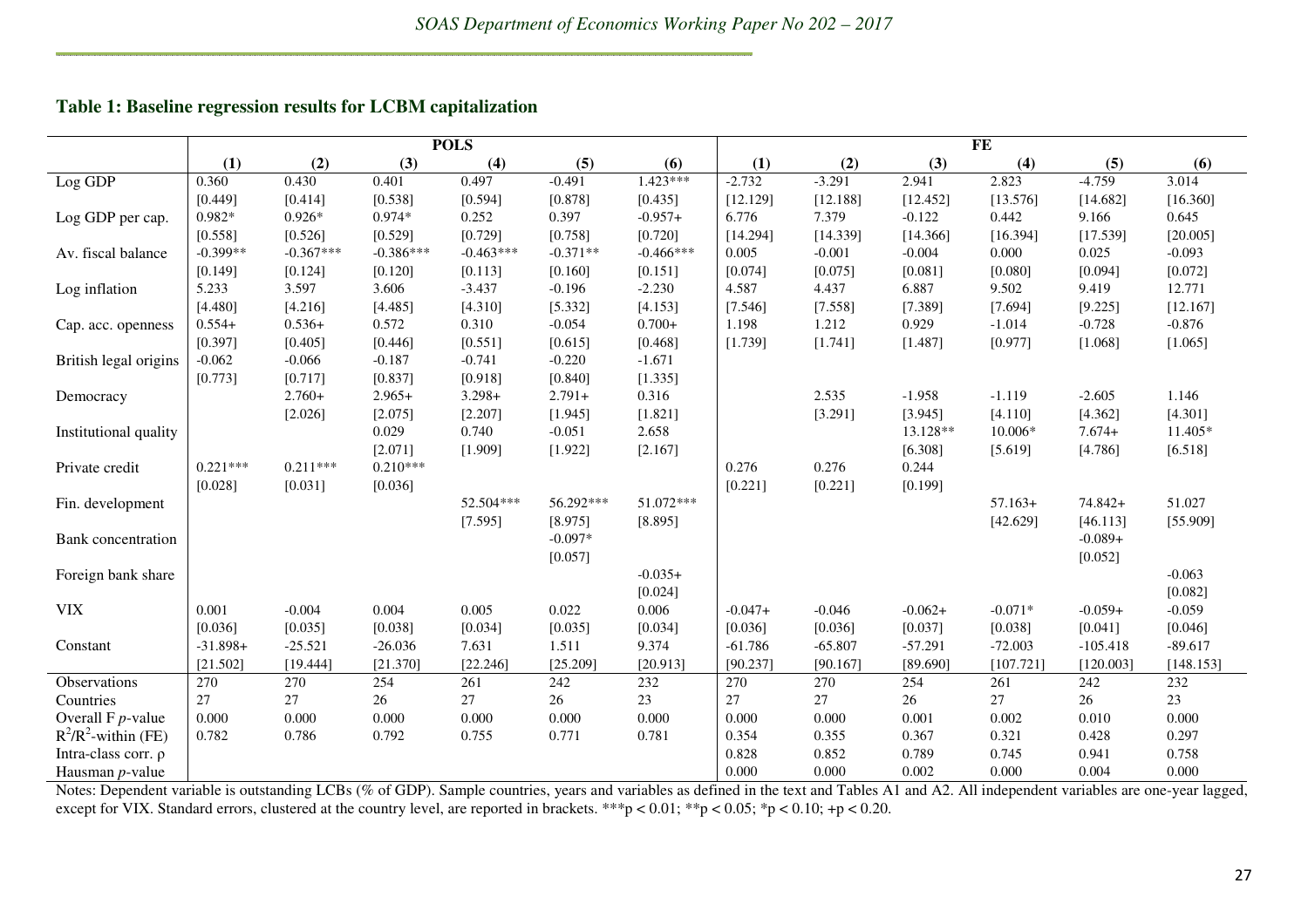| Table 2: Baseline regression results for average LCB tenors |            |            |           |             |           |            |             |            |            |           |           |           |          |             |  |
|-------------------------------------------------------------|------------|------------|-----------|-------------|-----------|------------|-------------|------------|------------|-----------|-----------|-----------|----------|-------------|--|
|                                                             |            |            |           | <b>POLS</b> |           |            |             | FE         |            |           |           |           |          |             |  |
|                                                             | (1)        | (2)        | (3)       | (4)         | (5)       | (6)        | (7)         | (1)        | (2)        | (3)       | (4)       | (5)       | (6)      | (7)         |  |
| Log GDP                                                     | $-0.054$   | 0.014      | $-0.043$  | $-0.025$    | 0.281     | $-0.125$   | 0.278       | 5.672*     | $6.070*$   | 3.858     | 4.460     | 6.888*    | 2.061    | $6.697**$   |  |
|                                                             | [0.202]    | [0.201]    | [0.303]   | [0.283]     | [0.394]   | [0.290]    | [0.355]     | [2.942]    | [3.066]    | [3.766]   | [3.614]   | [3.913]   | [3.891]  | [3.092]     |  |
| Log GDP per cap.                                            | 0.151      | 0.113      | 0.126     | $-0.005$    | $-0.202$  | 0.230      | 0.244       | $-5.154$   | $-5.588+$  | $-2.856$  | $-3.555$  | $-6.477$  | $-0.770$ | $-5.874+$   |  |
|                                                             | [0.359]    | [0.320]    | [0.347]   | [0.284]     | [0.321]   | [0.379]    | [0.352]     | [3.925]    | [4.029]    | [4.771]   | [4.624]   | [5.149]   | [4.930]  | [4.171]     |  |
| Av. fiscal balance                                          | 0.059      | 0.081      | $0.107+$  | 0.089       | $0.103+$  | $0.143+$   | 0.084       | $-0.011$   | $-0.008$   | 0.006     | 0.010     | 0.037     | 0.042    | 0.011       |  |
|                                                             | [0.073]    | [0.074]    | [0.070]   | [0.071]     | [0.078]   | [0.084]    | [0.107]     | [0.057]    | [0.056]    | [0.059]   | [0.056]   | [0.048]   | [0.048]  | [0.058]     |  |
| Log inflation                                               | $-5.034$   | $-5.997$   | $-7.217$  | $-9.330+$   | $-8.911+$ | $-9.805+$  | $-13.408**$ | 3.146      | 3.186      | 1.518     | 0.579     | 3.038     | 1.933    | $-3.470$    |  |
|                                                             | [4.943]    | [5.466]    | [5.985]   | [5.941]     | [5.815]   | [6.322]    | [6.342]     | [3.493]    | [3.499]    | [3.693]   | [3.934]   | [3.481]   | [4.238]  | [3.212]     |  |
| Cap. acc. openness                                          | 0.121      | 0.083      | 0.055     | 0.012       | 0.106     | $-0.005$   | $-0.087$    | $-0.005$   | $-0.009$   | 0.191     | 0.749     | 0.619     | 0.675    | 0.232       |  |
|                                                             | [0.336]    | [0.309]    | [0.362]   | [0.330]     | [0.332]   | [0.353]    | [0.368]     | [1.319]    | [1.321]    | [1.272]   | [0.813]   | [0.764]   | [0.798]  | [0.853]     |  |
| British legal origins                                       | 0.532      | 0.505      | 0.723     | 0.638       | 0.447     | 0.902      | 0.806       |            |            |           |           |           |          |             |  |
|                                                             | [0.695]    | [0.703]    | [0.836]   | [0.745]     | [0.790]   | [0.714]    | [0.752]     |            |            |           |           |           |          |             |  |
| Democracy                                                   |            | $2.023+$   | $2.334+$  | $2.705*$    | $2.480+$  | $3.020*$   | $3.193**$   |            | $-1.413$   | $-0.290$  | $-0.823$  | $-0.909$  | 1.057    | $-0.886$    |  |
|                                                             |            | [1.323]    | [1.552]   | [1.362]     | [1.518]   | [1.534]    | [1.361]     |            | [1.359]    | [1.815]   | [1.643]   | [1.528]   | [2.049]  | [1.637]     |  |
| Institutional quality                                       |            |            | $-0.193$  | $-0.241$    | 0.102     | $-0.792$   | 0.973       |            |            | $-3.608$  | $-2.446$  | $-0.466$  | $-1.774$ | $-1.935$    |  |
|                                                             |            |            | [1.612]   | [1.437]     | [1.534]   | [1.680]    | [1.329]     |            |            | [3.511]   | [3.266]   | [2.805]   | [2.932]  | [2.649]     |  |
| Private credit                                              | $0.053***$ | $0.046***$ | $0.046**$ |             |           |            |             | $-0.040$   | $-0.040$   | $-0.029$  |           |           |          |             |  |
|                                                             | [0.010]    | [0.013]    | [0.017]   |             |           |            |             | [0.046]    | [0.046]    | [0.040]   |           |           |          |             |  |
| Fin. development                                            |            |            |           | $11.632**$  | 11.628**  | $11.967**$ |             |            |            |           | $-7.754$  | $-7.707$  | $-0.941$ |             |  |
|                                                             |            |            |           | [4.775]     | [5.147]   | [5.300]    |             |            |            |           | [14.458]  | [14.208]  | [17.317] |             |  |
| Bank concentration                                          |            |            |           |             | 0.019     |            |             |            |            |           |           | 0.012     |          |             |  |
|                                                             |            |            |           |             | [0.022]   |            |             |            |            |           |           | [0.014]   |          |             |  |
| Foreign bank share                                          |            |            |           |             |           | 0.010      |             |            |            |           |           |           | 0.029    |             |  |
|                                                             |            |            |           |             |           | [0.018]    |             |            |            |           |           |           | [0.023]  |             |  |
| LCBM capitalization                                         |            |            |           |             |           |            | 0.039       |            |            |           |           |           |          | $-0.093***$ |  |
|                                                             |            |            |           |             |           |            | [0.068]     |            |            |           |           |           |          | [0.031]     |  |
| <b>VIX</b>                                                  | $0.039**$  | $0.037**$  | $0.030*$  | $0.024+$    | 0.020     | 0.015      | $0.036**$   | $0.042***$ | $0.041***$ | $0.041**$ | $0.038**$ | $0.032**$ | $0.024+$ | $0.039**$   |  |
|                                                             | [0.016]    | [0.017]    | [0.016]   | [0.017]     | [0.016]   | [0.017]    | [0.017]     | [0.014]    | [0.014]    | [0.015]   | [0.015]   | [0.012]   | [0.015]  | [0.015]     |  |
| Constant                                                    | 26.645     | 30.114     | 36.064    | $46.105+$   | $43.210+$ | $47.255+$  | 61.456*     | 14.797     | 17.750     | 16.443    | 23.473    | 21.826    | $-2.007$ | 51.619**    |  |
|                                                             | [23.154]   | [25.574]   | [28.349]  | [28.566]    | [28.557]  | [30.038]   | [30.436]    | [26.229]   | [26.903]   | [27.192]  | [28.611]  | [28.111]  | [32.020] | [24.576]    |  |
| Observations                                                | 249        | 249        | 234       | 241         | 225       | 218        | 222         | 249        | 249        | 234       | 241       | 225       | 218      | 222         |  |
| Countries                                                   | $27\,$     | 27         | 26        | 27          | 26        | 23         | 25          | $27\,$     | 27         | 26        | $27\,$    | 26        | 23       | 25          |  |
| Overall $F$ <i>p</i> -value                                 | 0.000      | 0.000      | 0.000     | 0.000       | 0.000     | 0.000      | 0.000       | 0.001      | 0.002      | 0.000     | 0.011     | 0.001     | 0.011    | 0.000       |  |
| $R^2/R^2$ -within (FE)                                      | 0.432      | 0.454      | 0.467     | 0.465       | 0.487     | 0.487      | 0.388       | 0.155      | 0.159      | 0.184     | 0.179     | 0.188     | 0.218    | 0.258       |  |
| Intra-class corr. ρ                                         |            |            |           |             |           |            |             | 0.975      | 0.978      | 0.965     | 0.967     | 0.985     | 0.878    | 0.986       |  |
| Hausman <i>p</i> -value                                     |            |            |           |             |           |            |             | 0.010      | 0.017      | 0.000     | 0.000     | 0.000     | 0.007    | 0.000       |  |

*SOAS Department of Economics Working Paper No 202 – 2017* 

Notes: Dependent variable is average tenor of outstanding LCBs (years). Sample countries, years and variables as defined in the text and Tables A1 and A2. All independent variables are oneyear lagged, except for VIX. Standard errors, clustered at the country level, are reported in brackets. \*\*\*p < 0.01; \*\*p < 0.05; \*p < 0.10; +p < 0.20.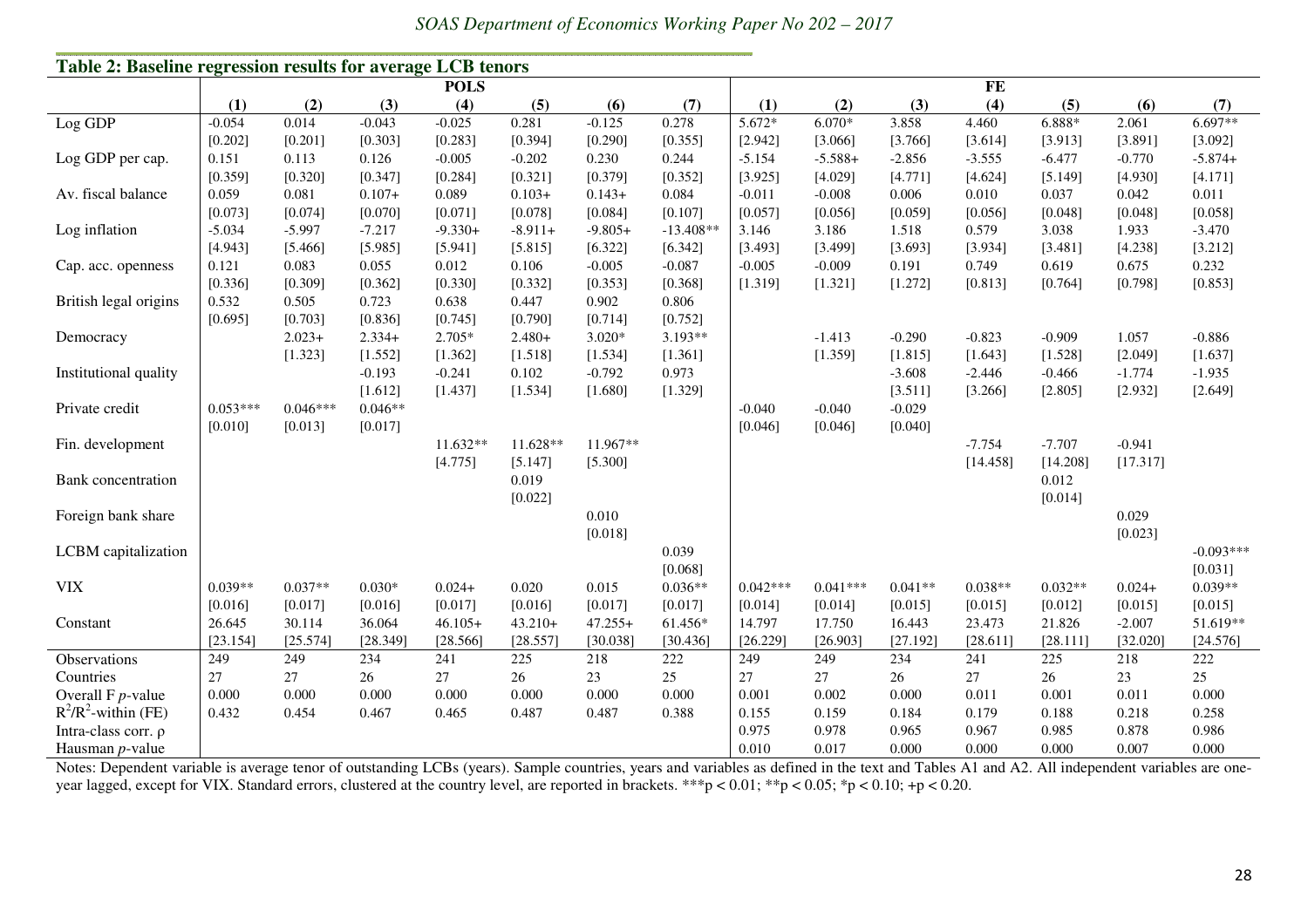*SOAS Department of Economics Working Paper No 202 – 2017* 

# **Table 3: Baseline regression results for average LCB issue yields**

|                        |             | <b>POLS</b> |             |             |             |             |             |             |           | FE        |            |            |             |            |           |             |  |
|------------------------|-------------|-------------|-------------|-------------|-------------|-------------|-------------|-------------|-----------|-----------|------------|------------|-------------|------------|-----------|-------------|--|
|                        | (1)         | (2)         | (3)         | (4)         | (5)         | (6)         | (7)         | (8)         | (1)       | (2)       | (3)        | (4)        | (5)         | (6)        | (7)       | (8)         |  |
| Log GDP                | $0.633+$    | $0.640+$    | 1.395***    | $1.271***$  | $0.864**$   | $0.781***$  | 0.937*      | $0.833**$   | 7.024     | 6.633     | 11.685     | 10.835     | 7.616       | 6.622      | 9.431     | 23.756**    |  |
|                        | [0.415]     | [0.419]     | [0.333]     | [0.368]     | [0.378]     | [0.226]     | [0.446]     | [0.278]     | [11.458]  | [12.096]  | [9.667]    | [8.940]    | [9.064]     | [7.124]    | [9.788]   | [8.019]     |  |
| Log GDP per cap.       | $-1.489**$  | $-1.541**$  | $-2.571***$ | $-2.347***$ | $-2.419***$ | $-1.592***$ | $-2.881***$ | $-2.227***$ | $-8.959$  | $-8.565$  | $-14.217$  | $-12.504$  | $-11.170$   | $-8.905$   | $-12.159$ | $-28.569**$ |  |
|                        | [0.509]     | [0.513]     | [0.469]     | [0.504]     | [0.483]     | [0.450]     | [0.504]     | [0.359]     | [13.176]  | [13.743]  | [11.126]   | [11.093]   | [11.330]    | [8.984]    | [11.159]  | [9.744]     |  |
| Av. fiscal balance     | $-0.223$    | $-0.211$    | $-0.214+$   | $-0.211+$   | $-0.178$    | $-0.256*$   | $-0.265+$   | $-0.181+$   | $-0.131+$ | $-0.136$  | $-0.125$   | $-0.113$   | $-0.103$    | $-0.084$   | $-0.167$  | $-0.096$    |  |
|                        | [0.189]     | [0.173]     | [0.129]     | [0.119]     | [0.138]     | [0.136]     | [0.172]     | [0.132]     | [0.094]   | [0.101]   | [0.103]    | [0.097]    | [0.086]     | [0.116]    | [0.128]   | [0.115]     |  |
| Log inflation          | 34.332***   | 33.905***   | 23.412***   | 24.937***   | 21.313**    | 17.083**    | 28.435**    | 19.958**    | 16.545**  | 16.590**  | 16.322**   | 16.719**   | $13.160+$   | $11.188+$  | $10.733+$ | 0.311       |  |
|                        | [7.566]     | [7.082]     | [5.617]     | [5.941]     | [8.761]     | [5.708]     | [10.024]    | [7.497]     | [5.636]   | [6.016]   | [7.306]    | [6.776]    | [7.550]     | [6.581]    | [6.504]   | [6.409]     |  |
| Cap. acc. openness     | $-0.150$    | $-0.154$    | $-0.411+$   | $-0.320$    | $-0.556+$   | $-0.528**$  | $-0.283$    | $-0.277$    | $-2.088$  | $-2.083$  | $-2.109$   | $-0.404$   | 0.113       | $-0.813$   | $-0.270$  | 0.512       |  |
|                        | [0.272]     | [0.282]     | [0.258]     | [0.275]     | [0.343]     | [0.225]     | [0.287]     | [0.213]     | [2.468]   | [2.479]   | [2.107]    | [1.193]    | [0.976]     | [0.840]    | [1.299]   | [1.202]     |  |
| British legal origins  | 0.266       | 0.395       | 0.361       | $1.435+$    | $1.529+$    | 1.932**     | $1.467+$    | $2.363**$   |           |           |            |            |             |            |           |             |  |
|                        | [1.077]     | [1.184]     | [0.753]     | [0.912]     | [0.878]     | [0.654]     | [0.867]     | [0.804]     |           |           |            |            |             |            |           |             |  |
| Democracy              |             | 0.988       | $-0.817$    | 0.152       | 0.541       | 3.324 ***   | $-0.110$    | $1.921+$    |           | 3.248     | 1.966      | $-1.659$   | $-0.759$    | $-9.759+$  | 8.335     | $-6.572$    |  |
|                        |             | [1.534]     | [1.238]     | [1.283]     | [1.672]     | [0.948]     | [1.140]     | [1.124]     |           | [10.845]  | [7.488]    | [6.109]    | [4.822]     | [6.079]    | [9.950]   | [5.535]     |  |
| Institutional quality  |             |             | 5.764***    | 5.582***    | 5.185***    | 2.670*      | $4.134**$   | $2.667**$   |           |           | $7.581+$   | $10.734*$  | 6.246       | 9.596*     | 6.163     | 1.786       |  |
|                        |             |             | [1.358]     | [1.520]     | [1.499]     | [1.374]     | [1.652]     | [0.905]     |           |           | [5.244]    | [5.203]    | [5.698]     | [4.429]    | [4.612]   | [3.455]     |  |
| Private credit         | $-0.029+$   | $-0.031+$   | $-0.053**$  |             |             |             |             |             | $-0.104+$ | $-0.103+$ | $-0.149**$ |            |             |            |           |             |  |
|                        | [0.019]     | [0.020]     | [0.019]     |             |             |             |             |             | [0.073]   | [0.074]   | [0.055]    |            |             |            |           |             |  |
| Fin. development       |             |             |             | $-12.992**$ | $-12.007**$ | $-12.356**$ |             |             |           |           |            | $-44.523*$ | $-43.073**$ | $-26.485$  |           |             |  |
|                        |             |             |             | [5.773]     | [4.319]     | [4.487]     |             |             |           |           |            | [21.456]   | [18.253]    | [24.119]   |           |             |  |
| Bank concentration     |             |             |             |             | $-0.032+$   |             |             |             |           |           |            |            | $-0.059***$ |            |           |             |  |
|                        |             |             |             |             | [0.021]     |             |             |             |           |           |            |            | [0.017]     |            |           |             |  |
| Foreign bank share     |             |             |             |             |             | $0.050***$  |             |             |           |           |            |            |             | $0.233***$ |           |             |  |
|                        |             |             |             |             |             | [0.010]     |             |             |           |           |            |            |             | [0.063]    |           |             |  |
| LCBM capitaliz.        |             |             |             |             |             |             | $-0.056$    |             |           |           |            |            |             |            | $-0.073$  |             |  |
|                        |             |             |             |             |             |             | [0.048]     |             |           |           |            |            |             |            | [0.055]   |             |  |
| Av. tenor of LCBs      |             |             |             |             |             |             |             | $-0.503***$ |           |           |            |            |             |            |           | $-0.479$    |  |
|                        |             |             |             |             |             |             |             | [0.115]     |           |           |            |            |             |            |           | [0.381]     |  |
| <b>VIX</b>             | 0.011       | 0.008       | $-0.010$    | $-0.015$    | $-0.013$    | 0.011       | 0.007       | $-0.020$    | 0.025     | 0.025     | 0.005      | 0.000      | 0.006       | 0.029      | 0.023     | 0.023       |  |
|                        | [0.046]     | [0.045]     | [0.035]     | [0.032]     | [0.038]     | [0.033]     | [0.036]     | [0.028]     | [0.038]   | [0.038]   | [0.035]    | [0.033]    | [0.042]     | [0.038]    | [0.035]   | [0.036]     |  |
| Constant               | $-140.2***$ | $-138.6***$ | $-92.26***$ | $-101.2***$ | $-79.968*$  | $-69.047**$ | $-112.26**$ | $-72.908*$  | $-15.302$ | $-19.971$ | $-1.637$   | $-14.012$  | 11.500      | $-13.962$  | 7.951     | 164.764**   |  |
|                        | [37.192]    | [35.239]    | [27.667]    | [29.084]    | [40.858]    | [28.427]    | [47.730]    | [34.782]    | [79.887]  | [88.978]  | [74.596]   | [78.689]   | [77.172]    | [58.482]   | [80.727]  | [69.682]    |  |
| Observations           | 123         | 123         | 113         | 117         | 104         | 104         | 111         | 106         | 123       | 123       | 113        | 117        | 104         | 104        | 111       | 106         |  |
| Countries              | 13          | 13          | 12          | 13          | 13          | 12          | 13          | 13          | 13        | 13        | 12         | 13         | 13          | 12         | 13        | 13          |  |
| Overall $F$ $p$ -value | 0.000       | 0.000       | 0.000       | 0.000       | 0.000       | N/A         | 0.000       | 0.000       | 0.095     | 0.001     | 0.000      | 0.001      | 0.000       | 0.000      | 0.000     | 0.000       |  |
| $R^2/R^2$ -within (FE) | 0.568       | 0.570       | 0.670       | 0.645       | 0.660       | 0.636       | 0.611       | 0.669       | 0.148     | 0.149     | 0.203      | 0.187      | 0.184       | 0.300      | 0.119     | 0.140       |  |
| Intra-class corr. ρ    |             |             |             |             |             |             |             |             | 0.966     | 0.961     | 0.988      | 0.982      | 0.976       | 0.954      | 0.976     | 0.997       |  |
| Hausman $p$ -value     |             |             |             |             |             |             |             |             | N/A       | N/A       | N/A        | N/A        | N/A         | N/A        | N/A       | N/A         |  |

Notes: Dependent variable is average issue yield of LCBs issued over the year (%). Sample countries, years and variables as defined in the text and Tables A1 and A2. All independent variables are one-year lagged, except for VIX. Standard errors, clustered at the country level, are reported in brackets. \*\*\*p < 0.01; \*\*p < 0.05; \*p < 0.10; +p < 0.20.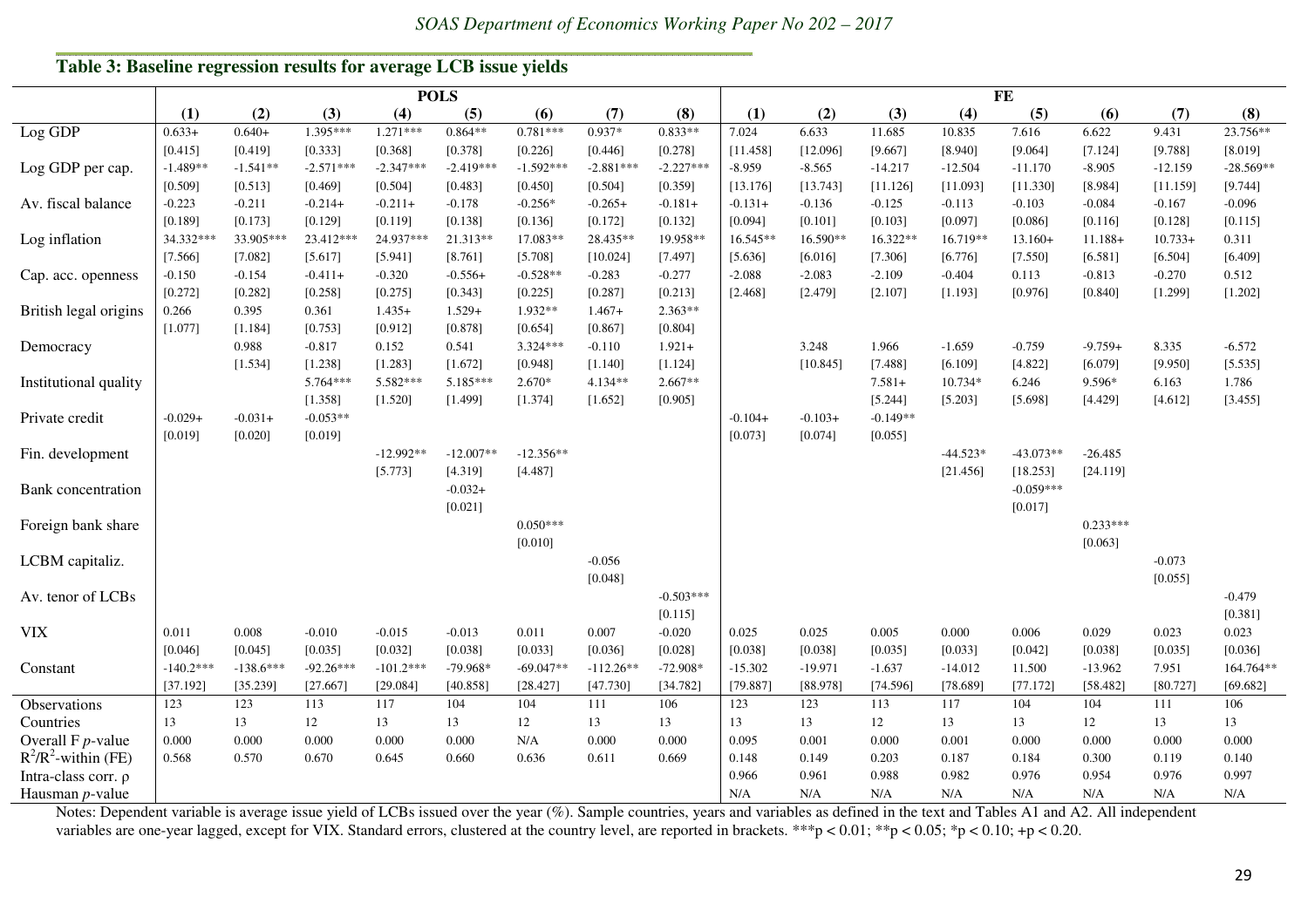## **Table 4: Robustness results for LCBM capitalization regressions**

|                        | <b>POLS</b> |             |             |             |             |             |             |          | FE       |           |           |           |            |           |  |  |
|------------------------|-------------|-------------|-------------|-------------|-------------|-------------|-------------|----------|----------|-----------|-----------|-----------|------------|-----------|--|--|
|                        | (1)         | (2)         | (3)         | (4)         | (5)         | (6)         | (7)         | (1)      | (2)      | (3)       | (4)       | (5)       | (6)        | (7)       |  |  |
| Log GDP                | $0.720*$    | 0.211       | $0.801+$    | 0.421       | 0.311       | 0.383       | 0.510       | 7.744    | 10.132   | 4.634     | 1.888     | 3.183     | $-30.318$  | 7.301     |  |  |
|                        | [0.390]     | [0.521]     | [0.480]     | [0.616]     | [0.607]     | [0.606]     | [0.481]     | [8.615]  | [8.622]  | [13.647]  | [13.689]  | [13.770]  | [32.865]   | [11.644]  |  |  |
| Log GDP per cap.       | 0.490       | 0.769       | $-0.242$    | 0.163       | 0.252       | 0.055       | 0.558       | $-5.634$ | $-8.022$ | $-2.218$  | 0.875     | $-0.062$  | 28.858     | $-4.579$  |  |  |
|                        | [0.484]     | [0.644]     | [0.804]     | [0.672]     | [0.708]     | [0.748]     | [1.056]     | [10.509] | [10.391] | [16.490]  | [16.736]  | [16.703]  | [32.073]   | [14.165]  |  |  |
| Av. fiscal balance     | $-0.360**$  | $-0.514***$ | $-0.453***$ | $-0.451***$ | $-0.436***$ | $-0.510***$ | $-0.407***$ | $-0.041$ | $-0.044$ | 0.009     | 0.003     | $-0.001$  | $-0.029$   | $-0.010$  |  |  |
|                        | [0.142]     | [0.113]     | [0.122]     | [0.106]     | [0.105]     | [0.135]     | [0.122]     | [0.080]  | [0.083]  | [0.078]   | [0.078]   | [0.079]   | [0.086]    | [0.073]   |  |  |
| Log inflation          | 0.982       | $-5.256$    | $-2.432$    | $-3.691$    | $-5.838+$   | $-5.491$    | $-7.744$    | 4.131    | 5.031    | 9.896     | 7.586     | 9.705     | 0.938      | 14.868    |  |  |
|                        | [4.570]     | [5.098]     | [4.855]     | [4.729]     | [4.417]     | [5.559]     | [9.736]     | [7.609]  | [7.160]  | [7.998]   | [7.179]   | [7.750]   | [9.643]    | [11.678]  |  |  |
| Cap. acc. openness     | 0.299       | 0.219       | 0.458       | 0.254       | 0.213       | 0.292       | 0.028       | $-0.122$ | $-1.015$ | $-0.703$  | $-1.078$  | $-1.030$  | $-1.301$   | $-1.123$  |  |  |
|                        | [0.523]     | [0.690]     | [0.558]     | [0.555]     | [0.562]     | [0.544]     | [0.558]     | [1.916]  | [0.919]  | [1.087]   | [0.928]   | [0.986]   | [1.149]    | [0.966]   |  |  |
| British legal origins  | 0.681       | 0.263       | $-1.151$    | $-0.481$    | $-0.220$    | $-0.555$    | 0.138       |          |          |           |           |           |            |           |  |  |
|                        | [1.060]     | [1.222]     | [1.138]     | [1.087]     | [0.863]     | [0.929]     | [1.143]     |          |          |           |           |           |            |           |  |  |
| Democracy              | 2.067       | 4.368*      | $3.084+$    | $3.626+$    | $3.300+$    | $3.318+$    | $2.823+$    | 0.848    | 1.122    | $-0.866$  | $-0.953$  | $-1.142$  | $-2.515$   | 0.608     |  |  |
|                        | [1.675]     | [2.148]     | [2.031]     | [2.631]     | [2.162]     | [2.332]     | [2.010]     | [3.224]  | [3.524]  | [4.019]   | [3.739]   | [4.132]   | [5.587]    | [4.033]   |  |  |
| Institutional quality  | $-0.513$    | $-0.452$    | 0.542       | 0.646       | 0.618       | 0.907       | 0.744       | 4.817*   | 3.712    | $9.493+$  | 9.856*    | 10.178*   | 10.876*    | $12.015+$ |  |  |
|                        | [1.530]     | [1.769]     | [1.976]     | [2.016]     | [1.905]     | [1.933]     | [1.883]     | [2.702]  | [3.089]  | [5.616]   | [5.616]   | [5.607]   | [5.443]    | [7.394]   |  |  |
| Private credit         | $0.282***$  |             |             |             |             |             |             | $0.155+$ |          |           |           |           |            |           |  |  |
|                        | [0.075]     |             |             |             |             |             |             | [0.093]  |          |           |           |           |            |           |  |  |
| Fin. development       |             | 39.321***   |             | 52.481***   | 54.644***   | 53.792***   | 56.406***   |          | 22.389   |           | $60.123+$ | $57.668+$ | $-3.059$   | $69.990+$ |  |  |
|                        |             | [13.409]    |             | [7.768]     | [7.362]     | [7.792]     | [7.987]     |          | [29.458] |           | [42.472]  | [42.716]  | [26.406]   | [47.048]  |  |  |
| Financial institutions |             |             | 34.751**    |             |             |             |             |          |          | $35.939+$ |           |           |            |           |  |  |
|                        |             |             | [14.476]    |             |             |             |             |          |          | [22.873]  |           |           |            |           |  |  |
| Financial markets      |             |             | 18.637*     |             |             |             |             |          |          | 10.290    |           |           |            |           |  |  |
|                        |             |             | [10.246]    | $-0.396$    |             |             |             |          |          | [24.033]  |           |           |            |           |  |  |
| Inflation volatility   |             |             |             |             |             |             |             |          |          |           | $-0.961+$ |           |            |           |  |  |
|                        |             |             |             | [0.653]     | $-0.342**$  |             |             |          |          |           | [0.651]   | 0.043     |            |           |  |  |
| Exch. rate volatility  |             |             |             |             | [0.165]     |             |             |          |          |           |           | [0.178]   |            |           |  |  |
| Official external debt |             |             |             |             |             |             | 0.030       |          |          |           |           |           |            | 0.031     |  |  |
|                        |             |             |             |             |             |             | [0.040]     |          |          |           |           |           |            | [0.026]   |  |  |
| External bonds         |             |             |             |             |             |             | $-0.249*$   |          |          |           |           |           |            | $-0.166$  |  |  |
|                        |             |             |             |             |             |             | [0.142]     |          |          |           |           |           |            | [0.149]   |  |  |
| Other external debt    |             |             |             |             |             |             | 0.082       |          |          |           |           |           |            | $-0.346$  |  |  |
|                        |             |             |             |             |             |             | [0.323]     |          |          |           |           |           |            | [0.469]   |  |  |
| ${\rm VIX}$            | 0.016       | 0.025       | 0.008       | 0.012       | 0.034       |             | 0.009       | $-0.026$ | $-0.028$ | $-0.059+$ | $-0.059+$ | $-0.073+$ |            | $-0.076+$ |  |  |
|                        | [0.026]     | [0.029]     | [0.035]     | [0.035]     | [0.036]     |             | [0.036]     | [0.030]  | [0.038]  | [0.037]   | [0.041]   | [0.046]   |            | [0.049]   |  |  |
| Constant               | $-11.886$   | 15.066      | 4.806       | 9.722       | 19.378      | 12.152      | 24.506      | $-4.609$ | 3.160    | $-59.422$ | $-63.419$ | $-70.679$ | $-157.319$ | $-78.984$ |  |  |
|                        | [21.577]    | [26.590]    | [23.776]    | [24.310]    | [22.524]    | [27.278]    | [50.927]    | [68.091] | [67.476] | [107.212] | [110.126] | [109.230] | [151.290]  | [95.956]  |  |  |
| Observations           | 229         | 236         | 261         | 260         | 260         | 261         | 248         | 229      | 236      | 261       | 260       | 260       | 261        | 248       |  |  |
| Countries              | 24          | 25          | 27          | 27          | 27          | 27          | 26          | 24       | 25       | 27        | 27        | 27        | 27         | 26        |  |  |
| Overall $F$ $p$ -value | 0.000       | 0.000       | 0.000       | 0.000       | 0.000       | 0.000       | 0.000       | 0.004    | 0.022    | 0.001     | 0.001     | 0.001     | 0.000      | 0.000     |  |  |
| $R^2/R^2$ -within (FE) | 0.656       | 0.539       | 0.759       | 0.757       | 0.759       | 0.776       | 0.774       | 0.426    | 0.395    | 0.326     | 0.327     | 0.319     | 0.402      | 0.386     |  |  |
| Intra-class corr. ρ    |             |             |             |             |             |             |             | 0.944    | 0.970    | 0.740     | 0.745     | 0.749     | 0.994      | 0.893     |  |  |
| Hausman p-value        |             |             |             |             |             |             |             | 0.000    | 0.000    | 0.000     | 0.000     | 0.000     | 0.000      | 0.000     |  |  |

Notes: Dependent variable is outstanding LCBs (% of GDP). Sample countries, years and variables as defined in the text and Tables A1 and A2; columns (1) and (2) exclude South Africa and Mauritius; column (6) includes year dummies. All independent variables are one-year lagged, except for VIX, inflation volatility, exchange rate volatility, and external debt variables. Standard errors, clustered at the country level, are reported in brackets. \*\*\*p < 0.01; \*\*p < 0.05; \*p < 0.10; +p < 0.20.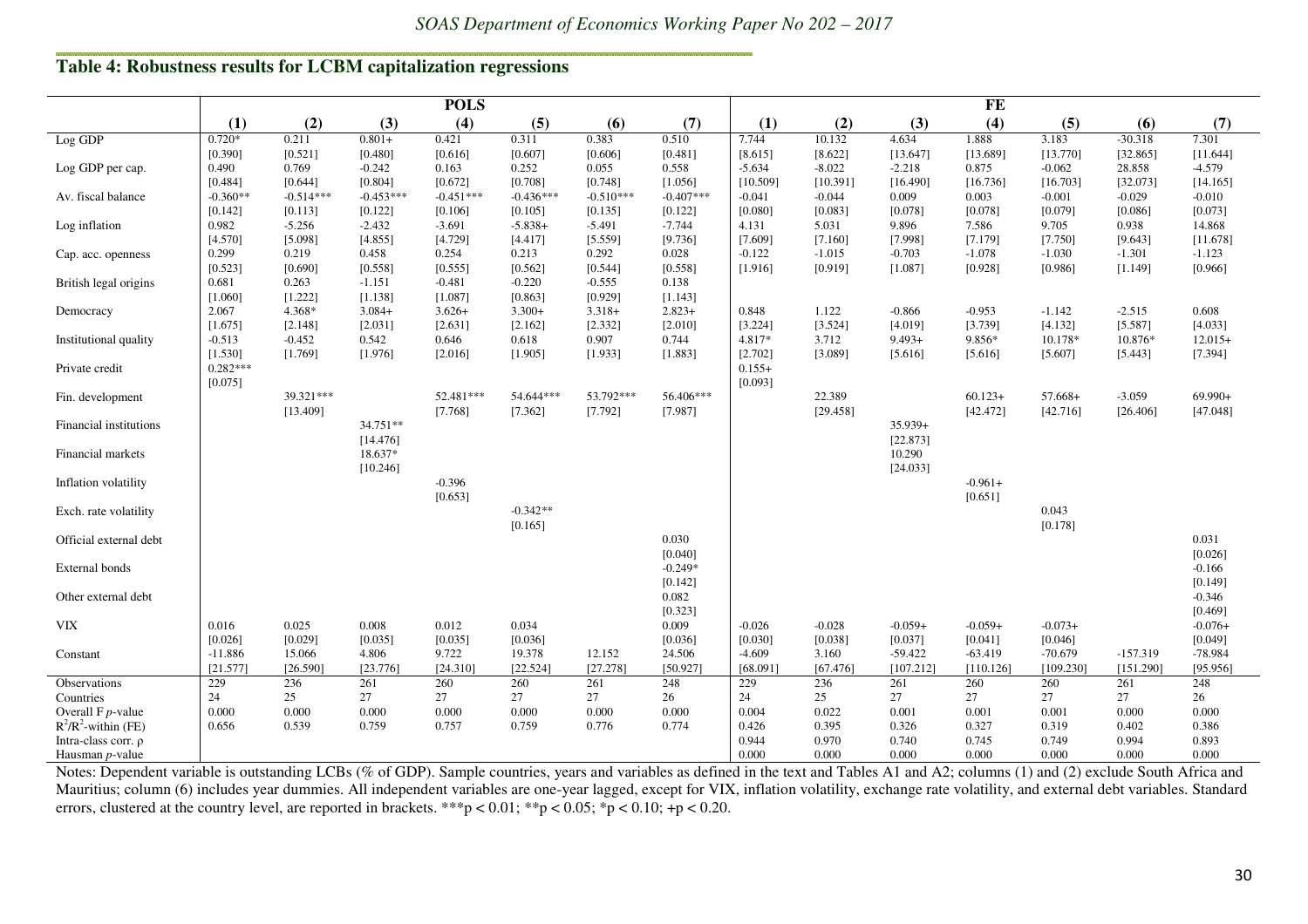#### **Table 5: Robustness results for average LCB tenor regressions**

|                          | <b>POLS</b>         |                   |                     |                      |                      |                   |                     |             | FE           |           |            |           |            |            |  |  |
|--------------------------|---------------------|-------------------|---------------------|----------------------|----------------------|-------------------|---------------------|-------------|--------------|-----------|------------|-----------|------------|------------|--|--|
|                          | (1)                 | (2)               | (3)                 | (4)                  | (5)                  | (6)               | (7)                 | (1)         | (2)          | (3)       | (4)        | (5)       | (6)        | (7)        |  |  |
| $Log$ $GDP$              | $-0.038$            | $-0.105$          | $0.421+$            | $-0.092$             | 0.084                | $-0.102$          | $-0.316$            | 7.007**     | $6.557*$     | 4.149     | 4.665      | 4.658     | $-2.125$   | 3.528      |  |  |
|                          | [0.314]             | [0.303]           | [0.270]             | [0.290]              | [0.255]              | [0.314]           | [0.286]             | [3.131]     | [3.493]      | [3.650]   | [3.720]    | [3.759]   | [6.535]    | [4.758]    |  |  |
| Log GDP per cap.         | 0.072               | 0.112             | $-0.665*$           | $-0.155$             | $-0.019$             | $-0.144$          | 0.098               | $-6.609+$   | $-5.954$     | $-3.090$  | $-4.010$   | $-3.930$  | 2.787      | $-2.728$   |  |  |
|                          | [0.379]             | [0.380]           | [0.384]             | [0.291]              | [0.281]              | [0.308]           | [0.333]             | [4.147]     | [4.638]      | [4.609]   | [4.804]    | [4.837]   | [6.239]    | [6.086]    |  |  |
| Av. fiscal balance       | $0.124+$            | $0.100+$          | $0.100*$            | $0.101+$             | 0.074                | $0.134+$          | 0.022               | 0.033       | 0.031        | 0.009     | 0.010      | 0.008     | 0.028      | 0.024      |  |  |
|                          | [0.079]             | [0.072]           | [0.057]             | [0.068]              | [0.066]              | [0.079]           | [0.068]             | [0.054]     | [0.050]      | [0.058]   | [0.056]    | [0.056]   | [0.055]    | [0.074]    |  |  |
| Log inflation            | $-7.048$            | $-8.724+$         | $-7.547+$           | $-10.025+$           | $-6.807$             | $-9.144$          | $-10.369*$          | 1.669       | 1.468        | 0.515     | 0.473      | 0.601     | 1.756      | $-3.865$   |  |  |
|                          | [6.183]             | [6.177]           | [4.931]             | [6.071]              | [5.800]              | [7.739]           | [5.100]             | [3.552]     | [3.802]      | [3.744]   | [3.808]    | [4.136]   | [4.320]    | [3.064]    |  |  |
| Cap. acc. openness       | 0.043               | 0.069             | 0.217               | $-0.009$             | 0.046                | 0.019             | 0.158               | 0.215       | 0.651        | 0.686     | 0.731      | 0.780     | $0.809+$   | 0.003      |  |  |
|                          | [0.372]             | [0.361]           | [0.330]             | [0.321]              | [0.338]              | [0.323]           | [0.344]             | [1.333]     | [0.807]      | [0.746]   | [0.810]    | [0.770]   | [0.590]    | [1.230]    |  |  |
| British legal origins    | 0.650               | 0.593             | $-0.079$            | 0.883                | 0.313                | 0.858             | 0.344               |             |              |           |            |           |            |            |  |  |
|                          | [0.861]<br>$2.327+$ | [0.761]<br>2.955* | [0.660]<br>$2.403*$ | [0.733]<br>$3.143**$ | [0.830]<br>$2.747**$ | [0.771]<br>2.984* | [0.781]<br>$3.733*$ | $-1.596$    | $-1.762+$    | $-0.873$  | $-0.841$   | $-0.853$  | $-1.018$   | $-0.108$   |  |  |
| Democracy                | [1.633]             | [1.471]           |                     | [1.418]              | [1.333]              | [1.452]           | [1.964]             | [1.252]     | [1.233]      | [1.642]   | [1.578]    | [1.629]   | [1.674]    | [1.465]    |  |  |
|                          | 0.142               | $-0.111$          | [1.281]<br>$-0.422$ | $-0.428$             | $-0.083$             | $-0.238$          | $-1.680$            | 0.588       | 1.594        | $-2.330$  | $-2.259$   | $-2.155$  | $-3.045$   | $-5.650+$  |  |  |
| Institutional quality    | [1.611]             | [1.436]           | [1.161]             | [1.503]              | [1.398]              | [1.491]           | [1.802]             | [1.838]     | [1.795]      | [3.296]   | [3.312]    | [3.359]   | [3.393]    | [3.462]    |  |  |
| Private credit           | 0.040               |                   |                     |                      |                      |                   |                     | $-0.081***$ |              |           |            |           |            |            |  |  |
|                          | [0.037]             |                   |                     |                      |                      |                   |                     | [0.012]     |              |           |            |           |            |            |  |  |
| Fin. development         |                     | 7.651             |                     | 11.439**             | 10.047**             | 12.337**          |                     |             | $-25.633***$ |           | $-6.835$   | $-7.557$  | $-19.046+$ |            |  |  |
|                          |                     | [8.211]           |                     | [4.650]              | [4.222]              | [4.927]           |                     |             | [6.829]      |           | [14.140]   | [14.451]  | [14.172]   |            |  |  |
| Financial institutions   |                     |                   | 16.792***           |                      |                      |                   |                     |             |              | $-5.220$  |            |           |            |            |  |  |
|                          |                     |                   | [5.387]             |                      |                      |                   |                     |             |              | [7.673]   |            |           |            |            |  |  |
| Financial markets        |                     |                   | $-4.355$            |                      |                      |                   |                     |             |              | $-0.616$  |            |           |            |            |  |  |
|                          |                     |                   | [3.953]             |                      |                      |                   |                     |             |              | [11.085]  |            |           |            |            |  |  |
| Inflation volatility     |                     |                   |                     | $-0.620+$            |                      |                   |                     |             |              |           | $-0.182$   |           |            |            |  |  |
|                          |                     |                   |                     | [0.376]              |                      |                   |                     |             |              |           | [0.318]    |           |            |            |  |  |
| Exch. rate volatility    |                     |                   |                     |                      | $0.284*$             |                   |                     |             |              |           |            | $-0.123$  |            |            |  |  |
|                          |                     |                   |                     |                      | [0.159]              |                   |                     |             |              |           |            | [0.120]   |            |            |  |  |
| Insurance assets         |                     |                   |                     |                      |                      |                   | $0.121***$          |             |              |           |            |           |            | $-0.007$   |  |  |
|                          |                     |                   |                     |                      |                      |                   | [0.032]             |             |              |           |            |           |            | [0.049]    |  |  |
| <b>VIX</b>               | $0.031*$            | $0.024+$          | $0.026+$            | $0.032*$             | $-0.002$             |                   | $0.059***$          | $0.033**$   | $0.038***$   | $0.036**$ | $0.041***$ | $0.052**$ |            | $0.045***$ |  |  |
|                          | [0.016]             | [0.017]           | [0.016]             | [0.016]              | [0.026]              |                   | [0.015]             | [0.014]     | [0.013]      | [0.017]   | [0.015]    | [0.021]   |            | [0.015]    |  |  |
| Constant                 | 35.266              | $42.875+$         | 40.178*             | 50.981*              | 33.965               | 47.632            | 52.996**            | 30.034      | 27.601       | 21.187    | 26.301     | 25.093    | $-6.875$   | 44.170     |  |  |
|                          | [29.375]            | [29.728]          | [23.532]            | [29.693]             | [27.661]             | [37.067]          | [24.659]            | [24.257]    | [26.838]     | [30.733]  | [28.565]   | [28.873]  | [39.564]   | [35.629]   |  |  |
| Observations             | 222                 | 229               | 241                 | 240                  | 240                  | 241               | 195                 | 222         | 229          | 241       | 240        | 240       | 241        | 195        |  |  |
| Countries                | 25                  | 26                | 27                  | 27                   | 27                   | 27                | 22                  | 25          | 26           | 27        | 27         | 27        | 27         | 22         |  |  |
| Overall $F p$ -value     | 0.001               | 0.003             | 0.000               | 0.000                | 0.000                | 0.000             | 0.000               | 0.000       | 0.000        | 0.013     | 0.006      | 0.023     | 0.000      | 0.013      |  |  |
| $R^2/R^2$ -within (FE)   | 0.300               | 0.305             | 0.529               | 0.478                | 0.477                | 0.489             | 0.527               | 0.225       | 0.239        | 0.180     | 0.175      | 0.179     | 0.232      | 0.212      |  |  |
| Intra-class corr. $\rho$ |                     |                   |                     |                      |                      |                   |                     | 0.989       | 0.987        | 0.963     | 0.970      | 0.970     | 0.950      | 0.972      |  |  |
| Hausman <i>p</i> -value  |                     |                   |                     |                      |                      |                   |                     | 0.000       | 0.000        | 0.000     | 0.000      | 0.000     | 0.000      | 0.000      |  |  |

Notes: Dependent variable is average tenor of outstanding LCBs (years). Sample countries, years and variables as defined in the text and Tables A1 and A2columns (1) and (2) exclude South Africa; column (6) includes year dummies. All independent variables are one-year lagged, except for VIX, inflation volatility, and exchange rate volatility. Standard errors, clustered at the country level, are reported in brackets. \*\*\*p < 0.01; \*\*p < 0.05; \*p < 0.10; +p < 0.20.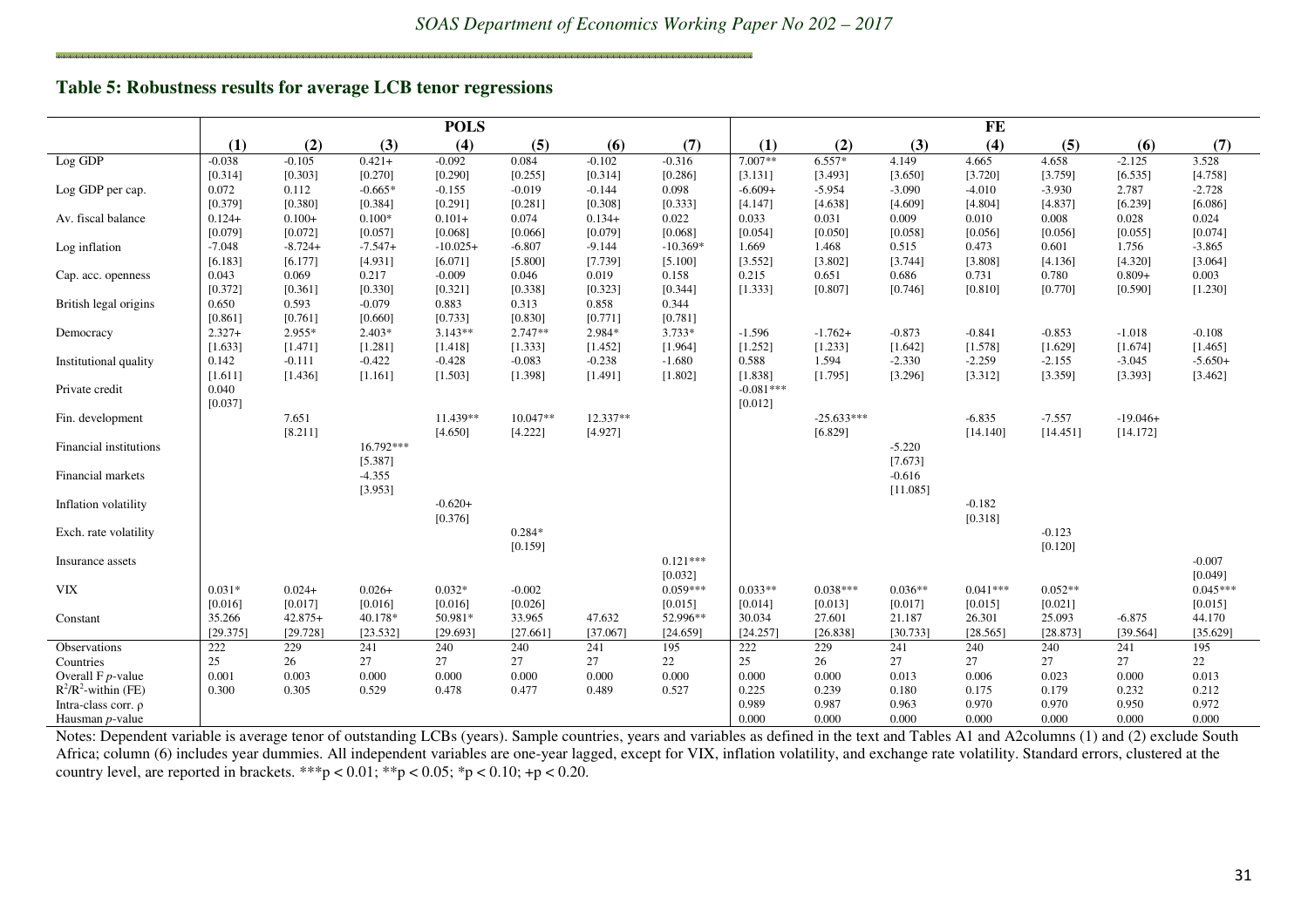#### **Table 6: Robustness results for average LCB issue yield regressions**

.<br>Protestante de la protestante

|                              |                     |                  |                      | <b>POLS</b>         |                     |                     |            |                     |                  |                       | FE                  |                     |                     |             |
|------------------------------|---------------------|------------------|----------------------|---------------------|---------------------|---------------------|------------|---------------------|------------------|-----------------------|---------------------|---------------------|---------------------|-------------|
|                              | (1)                 | (2)              | (3)                  | (4)                 | (5)                 | (6)                 | (7)        | (1)                 | (2)              | (3)                   | (4)                 | (5)                 | (6)                 | (7)         |
| Log GDP                      | $0.950***$          | $0.666+$         | $1.016**$            | $1.305***$          | $1.635***$          | $1.418***$          | 0.341      | 25.850**            | 23.282**         | 10.900                | $12.230+$           | 12.055              | $25.070+$           | 11.940*     |
|                              | [0.284]             | [0.407]          | [0.404]              | [0.338]             | [0.471]             | [0.412]             | [0.324]    | [8.800]             | [8.552]          | [8.840]               | [8.919]             | [9.345]             | [15.158]            | [6.469]     |
| Log GDP per cap.             | $-2.103***$         | $-1.866***$      | $-2.081***$          | $-1.804***$         | $-2.335***$         | $-1.951***$         | $-0.760+$  | $-30.712**$         | $-27.947**$      | $-12.627$             | $-13.551$           | $-13.600$           | $-24.173+$          | $-12.755+$  |
|                              | [0.302]             | [0.417]          | [0.531]              | [0.546]             | [0.470]             | [0.598]             | [0.547]    | [10.138]            | [10.590]         | [10.956]              | [11.021]            | [11.375]            | [15.129]            | [7.875]     |
| Av. fiscal balance           | $-0.074$            | $-0.091$         | $-0.195+$            | $-0.210*$           | $-0.232*$           | $-0.233+$           | $-0.197**$ | $-0.016$            | $-0.021$         | $-0.113$              | $-0.116+$           | $-0.108$            | $-0.094$            | $-0.132**$  |
|                              | [0.101]             | [0.095]          | [0.114]              | [0.111]             | [0.116]             | [0.151]             | [0.083]    | [0.055]             | [0.060]          | [0.096]               | [0.082]             | [0.084]             | [0.098]             | [0.046]     |
| Log inflation                | 14.203*             | 14.335*          | 23.997***            | 27.958***           | 26.864***           | 26.908***           |            | 3.358               | $4.742+$         | 16.688**              | $20.803**$          | 18.864**            | 19.314***           |             |
|                              | [6.963]<br>$-0.032$ | [7.323]<br>0.123 | [5.204]<br>$-0.406+$ | [6.533]<br>$-0.338$ | [7.230]<br>$-0.283$ | [6.350]<br>$-0.300$ | $-0.374+$  | [3.939]<br>$-0.378$ | [3.221]<br>0.364 | [6.893]<br>$-0.376$   | [8.463]<br>$-0.280$ | [6.635]<br>$-0.475$ | [6.015]<br>$-0.974$ | 0.206       |
| Cap. acc. openness           | [0.186]             | [0.242]          | [0.254]              | [0.258]             | [0.274]             | [0.257]             | [0.265]    | [1.761]             | [1.118]          | [1.190]               | [1.148]             | [0.995]             | [1.342]             | [0.480]     |
| British legal origins        | 0.204               | $1.493+$         | $1.771**$            | 0.994               | 0.585               | 1.234               | 0.245      |                     |                  |                       |                     |                     |                     |             |
|                              | [1.277]             | [1.059]          | [0.759]              | [0.926]             | [0.973]             | [1.065]             | [1.062]    |                     |                  |                       |                     |                     |                     |             |
| Democracy                    | $-1.894**$          | $-1.424+$        | 0.461                | $-0.834$            | 0.218               | $-0.548$            | $-0.987$   | $-5.676+$           | $-6.825**$       | $-1.558$              | $-0.747$            | $-4.769$            | $-2.267$            | $-6.087$    |
|                              | [0.792]             | [0.879]          | [1.068]              | [1.206]             | [1.104]             | [1.461]             | [1.174]    | [3.322]             | [2.391]          | [6.211]               | [5.920]             | [8.879]             | [9.844]             | [5.300]     |
| <b>Institutional quality</b> | $3.142***$          | 2.331            | $5.204***$           | $5.502***$          | $6.239***$          | $5.400***$          | 0.201      | 9.343*              | $8.078+$         | 10.593*               | 10.894*             | $10.174*$           | $11.201**$          | 2.466       |
|                              | [0.904]             | [1.863]          | [1.509]              | [1.257]             | [1.712]             | [1.623]             | [1.801]    | [4.980]             | [4.876]          | [5.129]               | [5.275]             | [5.327]             | [5.039]             | [3.707]     |
| Private credit               | $-0.031*$           |                  |                      |                     |                     |                     |            | $-0.127*$           |                  |                       |                     |                     |                     |             |
|                              | [0.016]             |                  |                      |                     |                     |                     |            | [0.057]             |                  |                       |                     |                     |                     |             |
| Fin. development             |                     | $-4.402$         |                      | $-13.054**$         | $-17.837**$         | $-14.243**$         | $-0.992$   |                     | $-23.482$        |                       | $-44.936*$          | $-45.657*$          | $-14.689$           | $-18.999**$ |
|                              |                     | [6.923]          |                      | [5.179]             | [7.648]             | [5.604]             | [5.359]    |                     | [22.166]         |                       | [21.127]            | [20.988]            | [35.073]            | [7.161]     |
| Financial institutions       |                     |                  | $-10.004**$          |                     |                     |                     |            |                     |                  | $-21.822*$            |                     |                     |                     |             |
| Financial markets            |                     |                  | [4.100]<br>$-2.210$  |                     |                     |                     |            |                     |                  | [10.915]<br>$-24.261$ |                     |                     |                     |             |
|                              |                     |                  | [6.066]              |                     |                     |                     |            |                     |                  | [23.748]              |                     |                     |                     |             |
| Inflation volatility         |                     |                  |                      | $1.623+$            |                     |                     |            |                     |                  |                       | $1.309+$            |                     |                     |             |
|                              |                     |                  |                      | [0.982]             |                     |                     |            |                     |                  |                       | [0.818]             |                     |                     |             |
| Exch. rate volatility        |                     |                  |                      |                     | 0.483               |                     |            |                     |                  |                       |                     | 0.428               |                     |             |
|                              |                     |                  |                      |                     | [0.385]             |                     |            |                     |                  |                       |                     | [0.511]             |                     |             |
| Central bank rate            |                     |                  |                      |                     |                     |                     | $0.751***$ |                     |                  |                       |                     |                     |                     | $0.764***$  |
|                              |                     |                  |                      |                     |                     |                     | [0.155]    |                     |                  |                       |                     |                     |                     | [0.195]     |
| <b>VIX</b>                   | $-0.025$            | $-0.028$         | $-0.016$             | $-0.036$            | $-0.057$            |                     | $-0.006$   | $-0.009$            | 0.002            | 0.002                 | $-0.017$            | $-0.036$            |                     | 0.004       |
|                              | [0.027]             | [0.028]          | [0.032]              | [0.042]             | [0.069]             |                     | [0.028]    | [0.036]             | [0.031]          | [0.038]               | [0.041]             | [0.069]             |                     | [0.026]     |
| Constant                     | $-46.080+$          | $-47.838+$       | $-97.035***$         | $-119.09***$        | $-111.60***$        | $-110.05***$        | 8.584*     | 152.109**           | 133.385**        | $-12.995$             | $-30.760$           | $-16.115$           | 23.985              | $72.375+$   |
|                              | [31.697]            | [33.150]         | [26.004]             | [32.655]            | [35.807]            | [31.659]            | [4.354]    | [48.356]<br>94      | [55.112]         | [79.698]              | [72.050]            | [69.887]            | [66.434]            | [45.028]    |
| Observations<br>Countries    | 94<br>10            | 98<br>11         | 117<br>13            | 116<br>13           | 116<br>13           | 117<br>13           | 85<br>12   | 10                  | 98<br>11         | 117<br>13             | 116<br>13           | 116<br>13           | 117<br>13           | 85<br>12    |
| Overall $F$ $p$ -value       | N/A                 | 0.000            | 0.000                | 0.000               | 0.000               | N/A                 | 0.000      | 0.000               | 0.000            | 0.000                 | 0.001               | 0.000               | N/A                 | 0.000       |
| $R^2/R^2$ -within (FE)       | 0.676               | 0.646            | 0.648                | 0.668               | 0.663               | 0.687               | 0.829      | 0.354               | 0.295            | 0.187                 | 0.219               | 0.213               | 0.308               | 0.598       |
| Intra-class corr. p          |                     |                  |                      |                     |                     |                     |            | 0.999               | 0.998            | 0.982                 | 0.987               | 0.986               | 0.997               | 0.995       |
| Hausman p-value              |                     |                  |                      |                     |                     |                     |            | N/A                 | N/A              | N/A                   | N/A                 | N/A                 | N/A                 | 0.000       |

Hausman p-value  $\begin{array}{|l|l|l|} \hline \text{NA} & \text{N/A} & \text{N/A} & \text{N/A} & \text{N/A} & \text{N/A} & \text{N/A} & \text{N/A} & \text{N/A} & \text{N/A} & \text{N/A} & \text{N/A} & \text{N/A} & \text{N/A} & \text{N/A} & \text{N/A} & \text{N/A} & \text{N/A} & \text{N/A} & \text{N/A} & \text{N/A} & \text{N/A} & \text{N/A} & \text{N/A} & \text{N/A} & \text{N/A} & \text{N/A} &$  and Mozambique; column (6) includes year dummies. All independent variables are one-year lagged, except for VIX, inflation volatility, exchange rate volatility, and central bank policy rate. Standard errors, clustered at the country level, are reported in brackets. \*\*\*p < 0.01; \*\*p < 0.05; \*p < 0.10; +p < 0.20.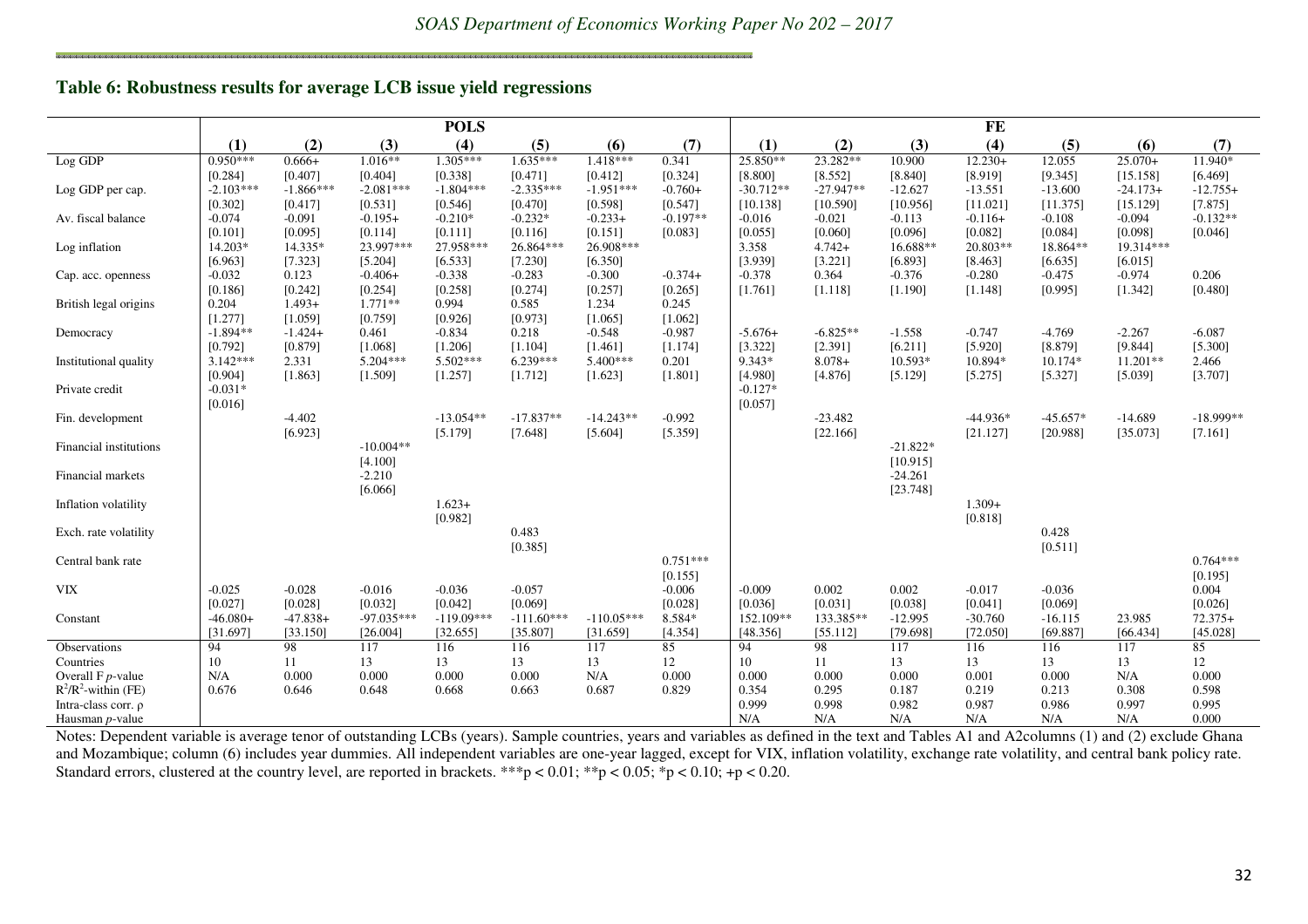

**Figure 1: Local currency bond market development in SSA, 2000-2014** 

Source: Compiled by the authors with data from the African Financial Markets Initiative (2016a). Notes: For presentation purposes, only six largest LCBMs (relative to GDP, evaluated over 2000-2014) are shown separately. Thick black line represents unweighted average of 28countries (cf. sample in Appendix Table A1). Range represents the minimum and maximum values of LCBM capitalization for 22 countries, excluding six largest LCBMs.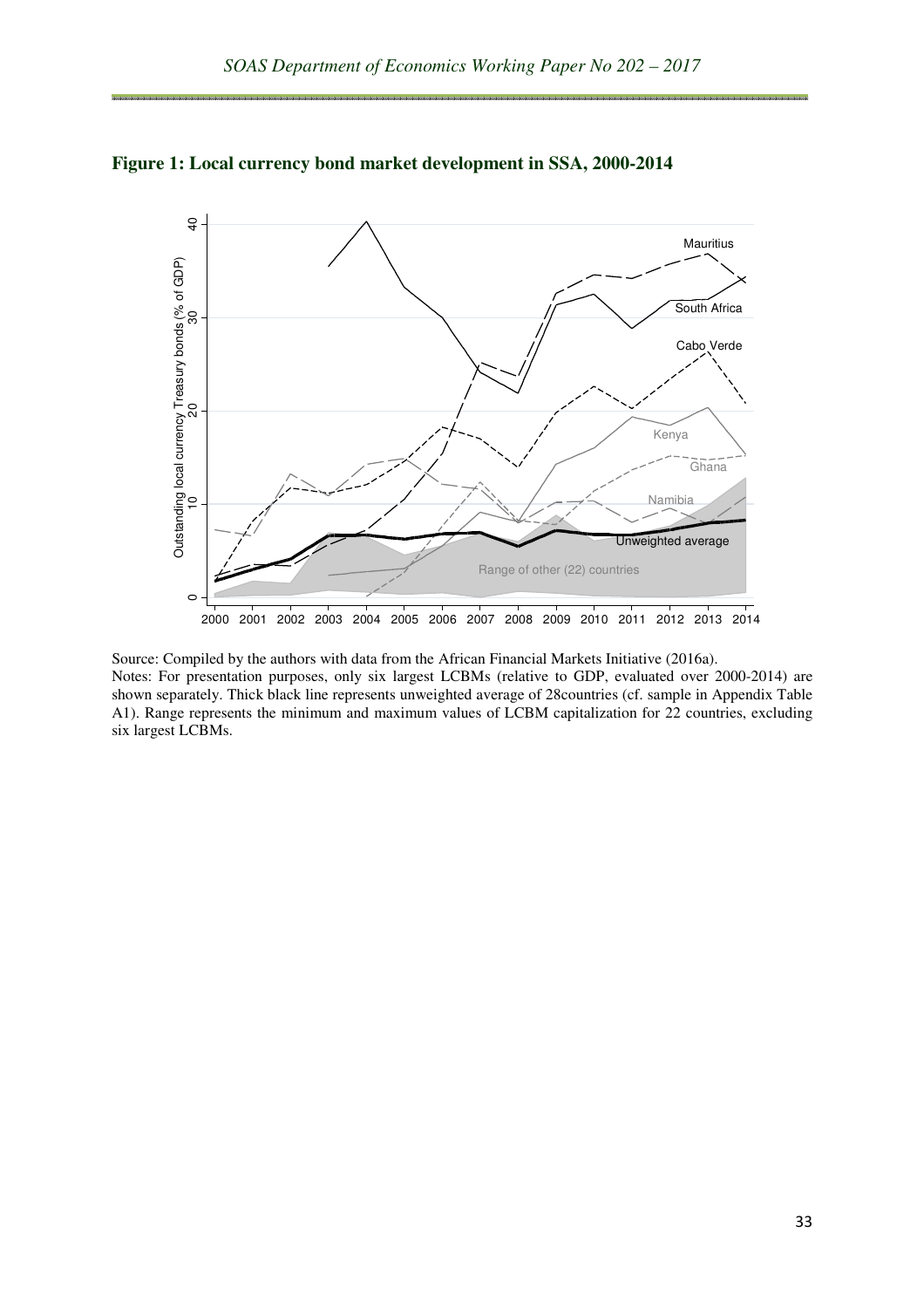

**Figure 2: Domestic debt (% of total debt) for selected SSA countries** 

2007 2014

Source: Compiled by the authors with data from various IMF country reports. Note: Data for Burundi, Gambia and Nigeria are for 2013.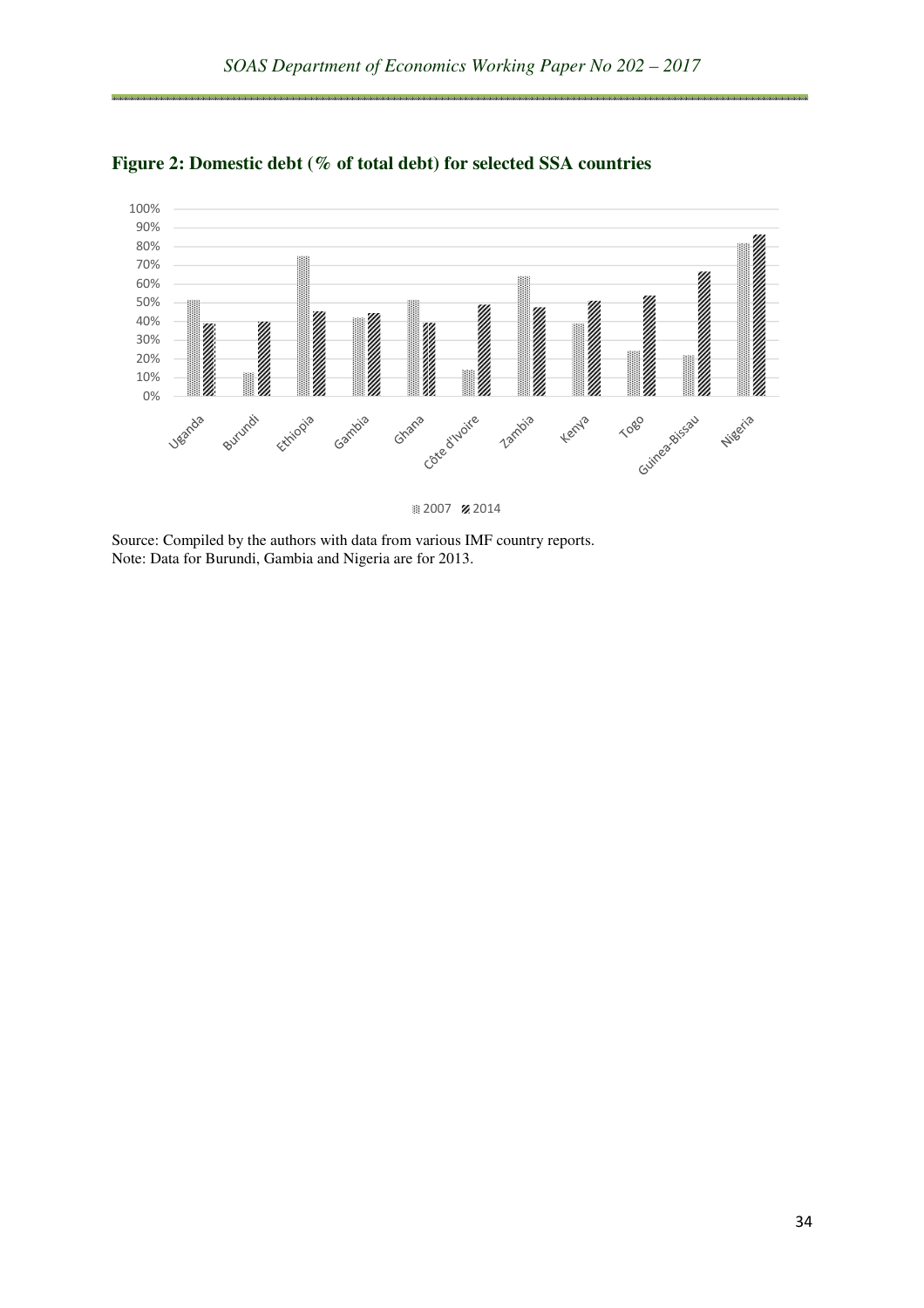## **APPENDIX**

ويبيع

|                     | Dependent variable (available years) |                |                           |                                 |  |  |  |  |  |  |  |
|---------------------|--------------------------------------|----------------|---------------------------|---------------------------------|--|--|--|--|--|--|--|
| Country             | ISO 3 code                           | <b>LCBM</b>    | <b>Average LCB tenors</b> | <b>Average LCB</b> issue yields |  |  |  |  |  |  |  |
|                     |                                      | capitalization |                           |                                 |  |  |  |  |  |  |  |
| Angola              | <b>AGO</b>                           | 2005-2014      | 2005-2014                 | N/A                             |  |  |  |  |  |  |  |
| Benin               | <b>BEN</b>                           | 2007-2014      | 2007-2014                 | N/A                             |  |  |  |  |  |  |  |
| <b>Botswana</b>     | <b>BWA</b>                           | 2003-2014      | 2003-2014                 | 2003, 2008-2014                 |  |  |  |  |  |  |  |
| <b>Burkina Faso</b> | <b>BFA</b>                           | 2000-2014      | 2000, 2001, 2003-2014     | N/A                             |  |  |  |  |  |  |  |
| Burundi             | <b>BDI</b>                           | 2007-2014      | 2007-2014                 | N/A                             |  |  |  |  |  |  |  |
| Cabo Verde          | <b>CPV</b>                           | 2000-2014      | 2000-2014                 | 2000-2014                       |  |  |  |  |  |  |  |
| Cameroon            | <b>CMR</b>                           | 2010-2014      | 2010-2014                 | N/A                             |  |  |  |  |  |  |  |
| Chad                | <b>TCD</b>                           | 2011-2014      | 2011                      | N/A                             |  |  |  |  |  |  |  |
| Cote d'Ivoire       | <b>CIV</b>                           | 2000-2014      | 2000-2014                 | N/A                             |  |  |  |  |  |  |  |
| Gabon               | <b>GAB</b>                           | 2007-2014      | 2007-2014                 | N/A                             |  |  |  |  |  |  |  |
| Ghana               | <b>GHA</b>                           | 2004-2014      | 2004-2014                 | 2004-2014                       |  |  |  |  |  |  |  |
| Kenya               | <b>KEN</b>                           | 2003-2014      | 2003-2014                 | 2003-2014                       |  |  |  |  |  |  |  |
| Lesotho             | <b>LSO</b>                           | 2010-2014      | 2010-2014                 | 2010-2014                       |  |  |  |  |  |  |  |
| Malawi              | <b>MWI</b>                           | 2000-2012      | 2000-2008                 | N/A                             |  |  |  |  |  |  |  |
| Mali                | <b>MLI</b>                           | 2008-2014      | 2008-2014                 | N/A                             |  |  |  |  |  |  |  |
| <b>Mauritius</b>    | <b>MUS</b>                           | 2000-2014      | 2000-2014                 | 2004-2014                       |  |  |  |  |  |  |  |
| Mozambique          | <b>MOZ</b>                           | 2000-2014      | 2000-2004                 | 2001, 2002, 2004, 2005,         |  |  |  |  |  |  |  |
|                     |                                      |                |                           | 2008-2010, 2013, 2014           |  |  |  |  |  |  |  |
| Namibia             | <b>NAM</b>                           | 2000-2014      | 2000-2014                 | 2000-2014                       |  |  |  |  |  |  |  |
| Niger               | <b>NER</b>                           | 2009-2014      | 2009-2014                 | N/A                             |  |  |  |  |  |  |  |
| Nigeria             | <b>NGA</b>                           | 2003-2014      | 2003-2014                 | 2009-2014                       |  |  |  |  |  |  |  |
| Rwanda              | <b>RWA</b>                           | 2008-2014      | 2008-2014                 | 2008, 2010, 2011, 2014          |  |  |  |  |  |  |  |
| Senegal             | <b>SEN</b>                           | 2005-2014      | 2005-2014                 | N/A                             |  |  |  |  |  |  |  |
| South Africa        | ZAF                                  | 2003-2014      | 2003-2014                 | 2011-2014                       |  |  |  |  |  |  |  |
| Swaziland           | <b>SWZ</b>                           | 2010-2014      | 2010-2014                 | 2010, 2011, 2013, 2014          |  |  |  |  |  |  |  |
| Tanzania            | <b>TZA</b>                           | 2002-2014      | 2002-2014                 | 2002-2014                       |  |  |  |  |  |  |  |
| The Gambia          | <b>GMB</b>                           | 2010-2013      | 2010                      | N/A                             |  |  |  |  |  |  |  |
| Togo                | <b>TGO</b>                           | 2006-2014      | 2006-2014                 | N/A                             |  |  |  |  |  |  |  |
| Uganda              | <b>UGA</b>                           | 2004-2014      | 2004-2014                 | 2004-2014                       |  |  |  |  |  |  |  |

# **Table A1: Country-year samples by dependent variable**

Notes: 'N/A' means 'not available'.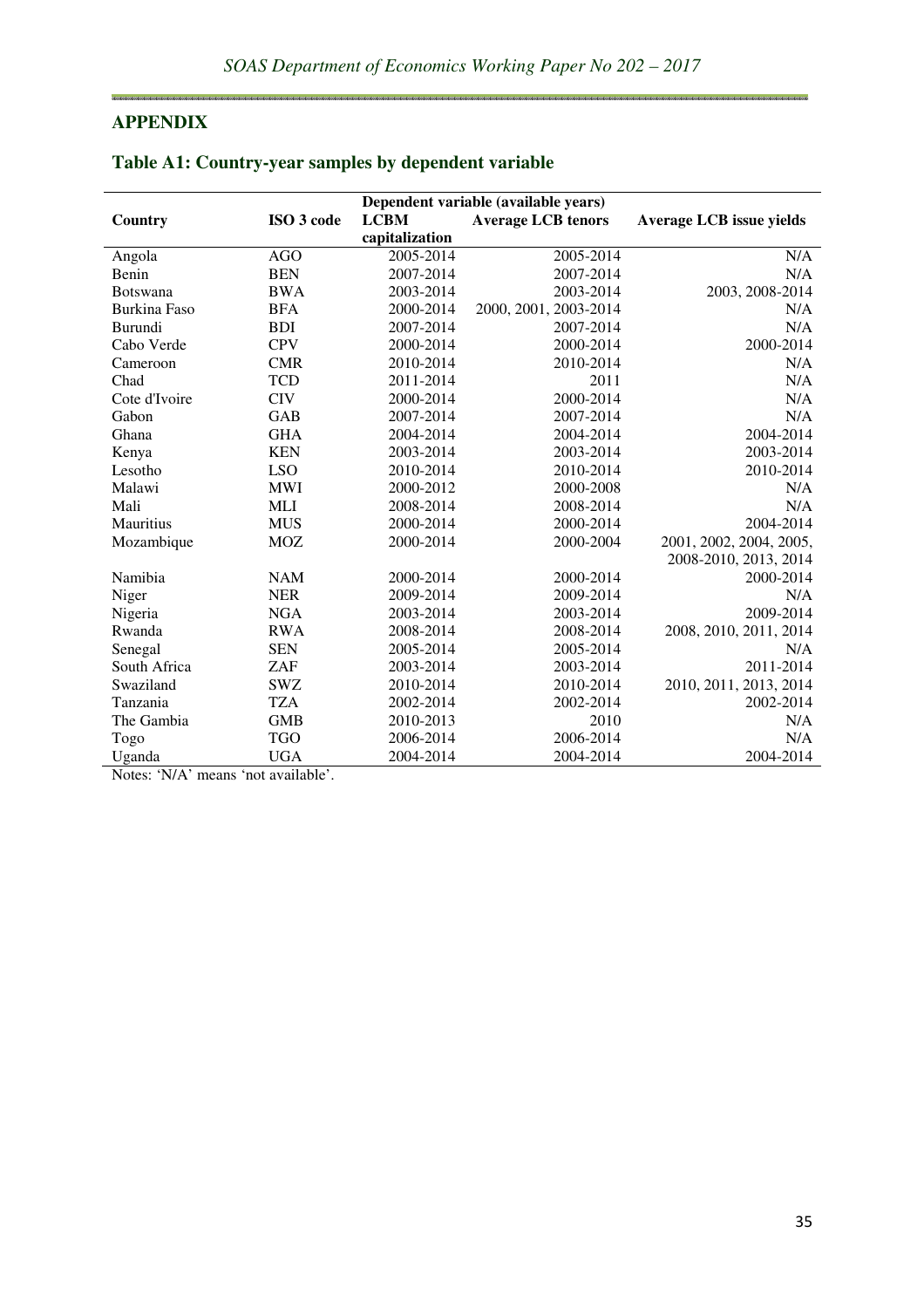|                                |                                                                                                                                                                      | <b>Observations</b>                                                         |              |                  |                        |          |                          |                | <b>Standard deviation</b> |              |                  |
|--------------------------------|----------------------------------------------------------------------------------------------------------------------------------------------------------------------|-----------------------------------------------------------------------------|--------------|------------------|------------------------|----------|--------------------------|----------------|---------------------------|--------------|------------------|
| <b>Variable</b>                | <b>Definition</b>                                                                                                                                                    | <b>Source</b>                                                               | <b>Total</b> | <b>Countries</b> | Years                  | Mean     | Min                      | <b>Max</b>     | overall                   | between      | within           |
| Dependent                      |                                                                                                                                                                      |                                                                             |              |                  |                        |          |                          |                |                           |              |                  |
| <b>LCBM</b><br>capitalization  | Year-end outstanding amount of local currency<br>Treasury bonds (in % of GDP)                                                                                        | AFMI (2016a)                                                                | 282          | 28               | 2000-<br>2014          | 6.681    | 0.026                    | 40.343         | 8.560                     | 7.033        | 4.202            |
| Average tenor<br>of LCBs       | Weighted average tenor of year-end outstanding<br>local currency Treasury bonds (in years)                                                                           | AFMI (2016a)                                                                | 261          | 28               | 2000-<br>2014          | 6.391    | 1.512                    | 17.098         | 2.739                     | 2.323        | 1.345            |
| Average issue<br>yield of LCBs | Weighted average yield at issuance of all local<br>currency Treasury bonds issued over the year (in<br>$\%$                                                          | AFMI (2016a)                                                                | 128          | 14               | 2000-<br>2014          | 10.971   | 4.231                    | 24.264         | 4.236                     | 3.373        | 2.465            |
| Independent                    |                                                                                                                                                                      |                                                                             |              |                  |                        |          |                          |                |                           |              |                  |
| Log GDP                        | Logarithm of GDP (in current US\$ billion)                                                                                                                           | IMF World Economic Outlook (WEO)                                            | 420          | 28               | 1999-<br>2013          | 2.054    | $-0.679$                 | 6.257          | 1.412                     | 1.342        | 0.502            |
| Log GDP per<br>capita          | Logarithm of GDP per capita (in current US\$)                                                                                                                        | <b>WEO</b>                                                                  | 420          | 28               | 1999-<br>2013          | 6.830    | 4.691                    | 9.392          | 1.087                     | 1.023        | 0.411            |
| Fiscal balance                 | 3-year moving average of general government net<br>lending/borrowing (in $%$ of GDP)                                                                                 | WEO; IMF Fiscal Monitor (FM)                                                | 409          | 28               | 1999-<br>2013          | $-1.616$ | $\overline{a}$<br>17.840 | 13.688         | 4.124                     | 2.573        | 3.262            |
| Log inflation                  | Logarithm of the y-o-y change in average<br>consumer prices                                                                                                          | <b>WEO</b>                                                                  | 420          | 28               | 1999-<br>2013          | 4.676    | 4.517                    | 6.052          | 0.121                     | 0.080        | 0.092            |
| Capital account<br>openness    | Chinn-Ito coding of restrictions on cross-border<br>financial transactions based on IMF Annual Report<br>on Exchange Arrangements and Exchange                       | Chinn-Ito KAOPEN database                                                   | 420          | 28               | 1999-<br>2013          | 0.292    | $\mathbf{0}$             |                | 0.292                     | 0.292        | 0.054            |
|                                | <b>Restrictions (AREAER)</b>                                                                                                                                         |                                                                             |              |                  |                        | 0.429    |                          |                |                           | 0.504        |                  |
| British legal<br>origins       | Dummy which equals 1 for countries with a British<br>common law heritage and 0 otherwise                                                                             | Andrei Schleifer's personal website:<br>http://scholar.harvard.edu/shleifer | 420          | 28               | 2000-<br>2014          |          | $\mathbf{0}$             |                | 0.495                     |              | $\boldsymbol{0}$ |
| Democracy                      | 0-1 normalized (revised) Polity 2 score                                                                                                                              | University of Maryland Polity IV Project<br>database                        | 420          | 28               | 1999-<br>2013          | 0.631    | 0.050                    | $\overline{1}$ | 0.265                     | 0.258        | 0.076            |
| Institutional<br>quality       | Unweighted sum of 0-1 normalized scores on four<br>WGI dimensions: 'control of corruption',<br>'government effectiveness', 'regulatory quality'<br>and 'rule of law' | World Bank World Governance Indicators<br>(WGI)                             | 351          | 27               | 2001;<br>2003-<br>2013 | 1.622    | 0.712                    | 2.688          | 0.436                     | 0.433        | 0.097            |
| Private sector<br>credit       | Domestic private sector credit by deposit money<br>banks and other financial institutions (in % of<br>GDP)                                                           | World Bank Global Financial<br>Development Database (GFDD)                  | 412          | 28               | 1999-<br>2013          | 22.841   | 1.140                    | 150.210        | 26.680                    | 26.351       | 5.563            |
| Financial<br>development       | Composite index of financial development,<br>capturing the depth, access and efficiency of<br>financial institutions and financial markets                           | Svirydzenka (2016)                                                          | 420          | 28               | 1999-<br>2013          | 0.140    | 0.046                    | 0.637          | 0.105                     | 0.105        | 0.020            |
| Bank<br>concentration          | Assets of 3 largest commercial banks (in % of total<br>commercial banking assets)                                                                                    | <b>GFDD</b>                                                                 | 371          | 28               | 1999-<br>2013          | 78.058   | 23.324                   | 100            | 18.326                    | 15.353       | 10.637           |
| Foreign bank<br>share          | Number of foreign owned banks (as % of total<br>number of banks in the economy)                                                                                      | <b>GFDD</b>                                                                 | 345          | 23               | 1999-<br>2013          | 54.609   | $\overline{0}$           | 100            | 24.668                    | 23.869       | 7.873            |
| <b>VIX</b>                     | Yearly averaged Chicago Board of Options<br>Exchange (CBOE) Volatility Index measuring the<br>implied volatility of S&P 500 index options                            | Federal Reserve Bank of St. Louis Federal<br>Reserve Economic Data (FRED)   | 420          | 28               | 2000-<br>2014          | 20.941   | 12.810                   | 32.690         | 6.367                     | $\mathbf{0}$ | 6.367            |

# **Table A2: Variable names, definitions, sources and descriptive statistics**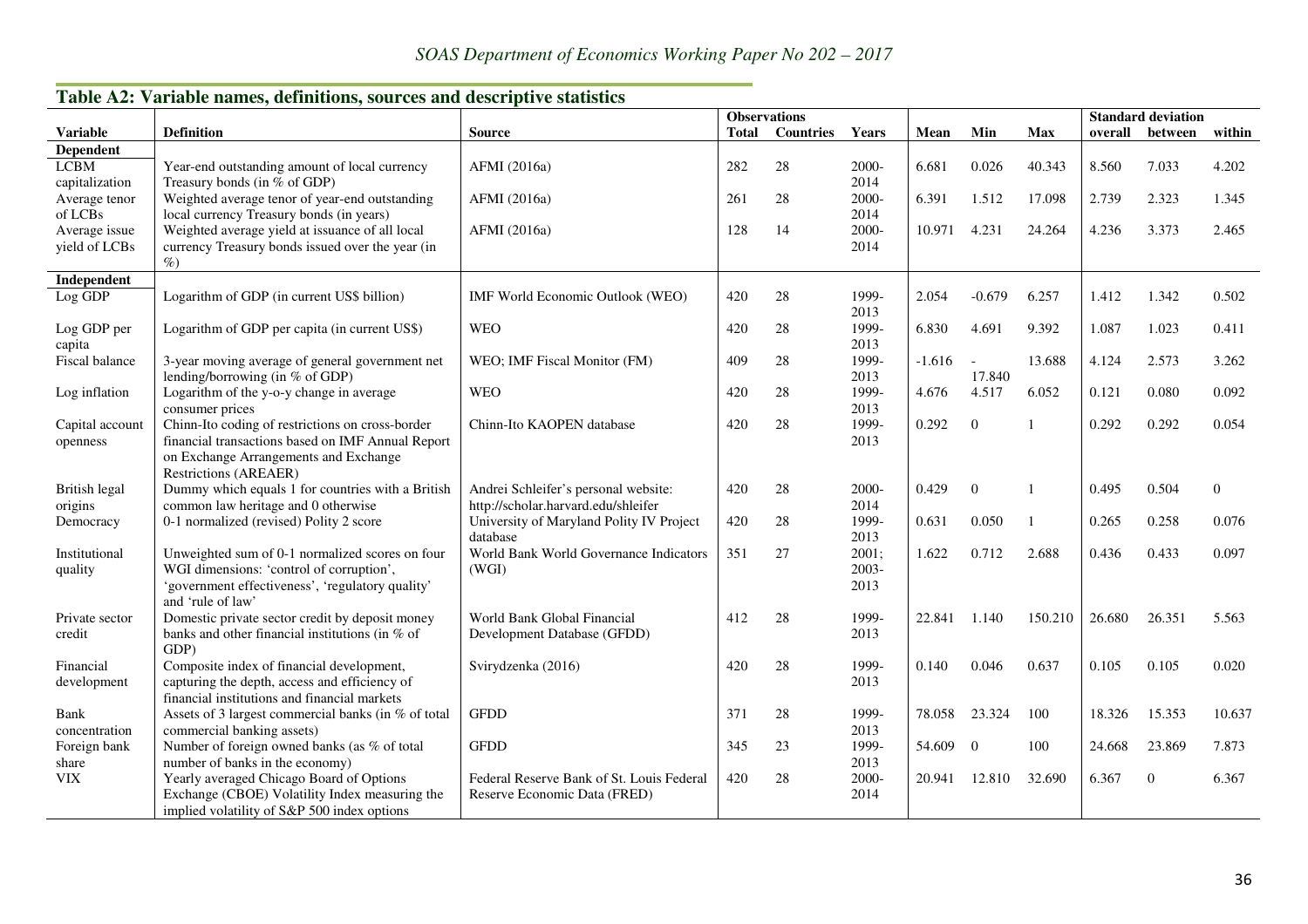

**Figure A1: Bivariate scatter plots – LCBM capitalization vs. explanatory variables** 

Notes: Sample countries, years and variables as defined in the text and Tables A1 and A2. All explanatory variables are one-year lagged. Grey dots are data points for South Africa and Mauritius. Full lines represent best linear fit for whole sample, dashed lines for sample excluding South Africa and Mauritius.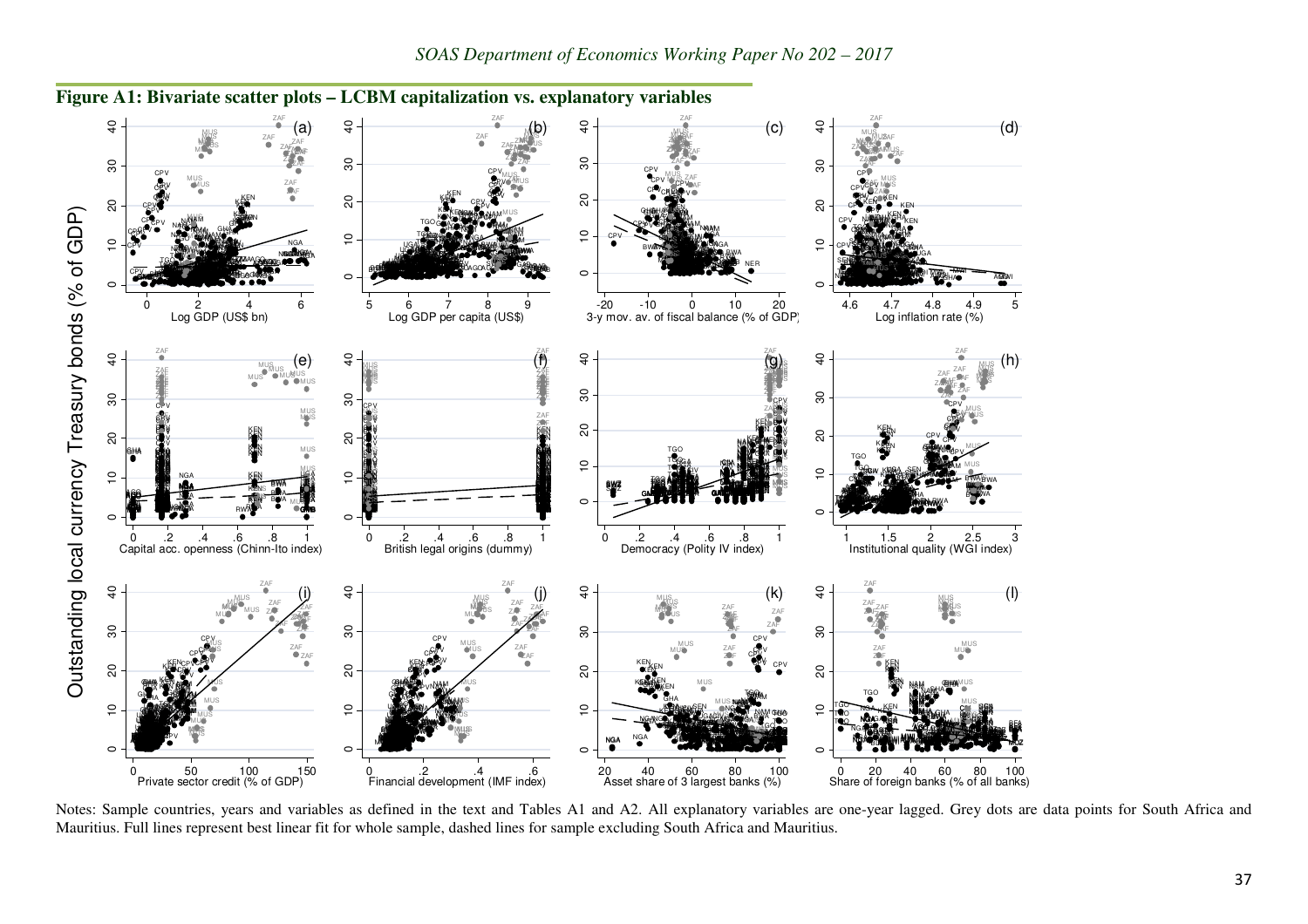

**Figure A2: Bivariate scatter plots – Average LCB tenors vs. explanatory variables** 

Notes: Sample countries, years and variables as defined in the text and Tables A1 and A2. All explanatory variables are one-year lagged. Grey dots are data points for South Africa. Full lines represent best linear fit for whole sample, dashed lines for sample excluding South Africa.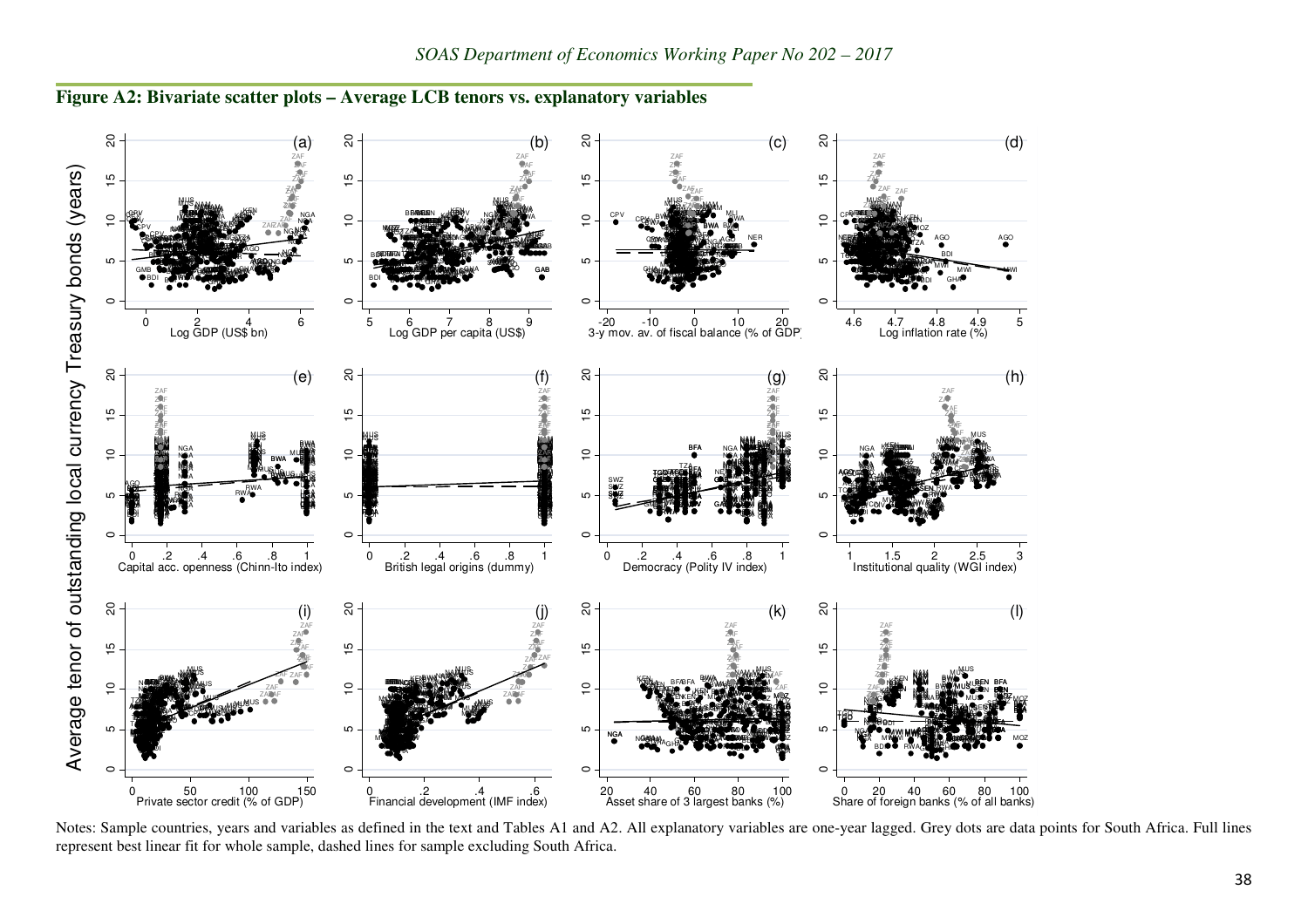

**Figure A3: Bivariate scatter plots – Average LCB issue yields vs. explanatory variables** 

Notes: Sample countries, years and variables as defined in the text and Tables A1 and A2. All explanatory variables are one-year lagged. Grey dots are data points for Ghana and Mozambique. Full lines represent best linear fit for whole sample, dashed lines for sample excluding Ghana and Mozambique.